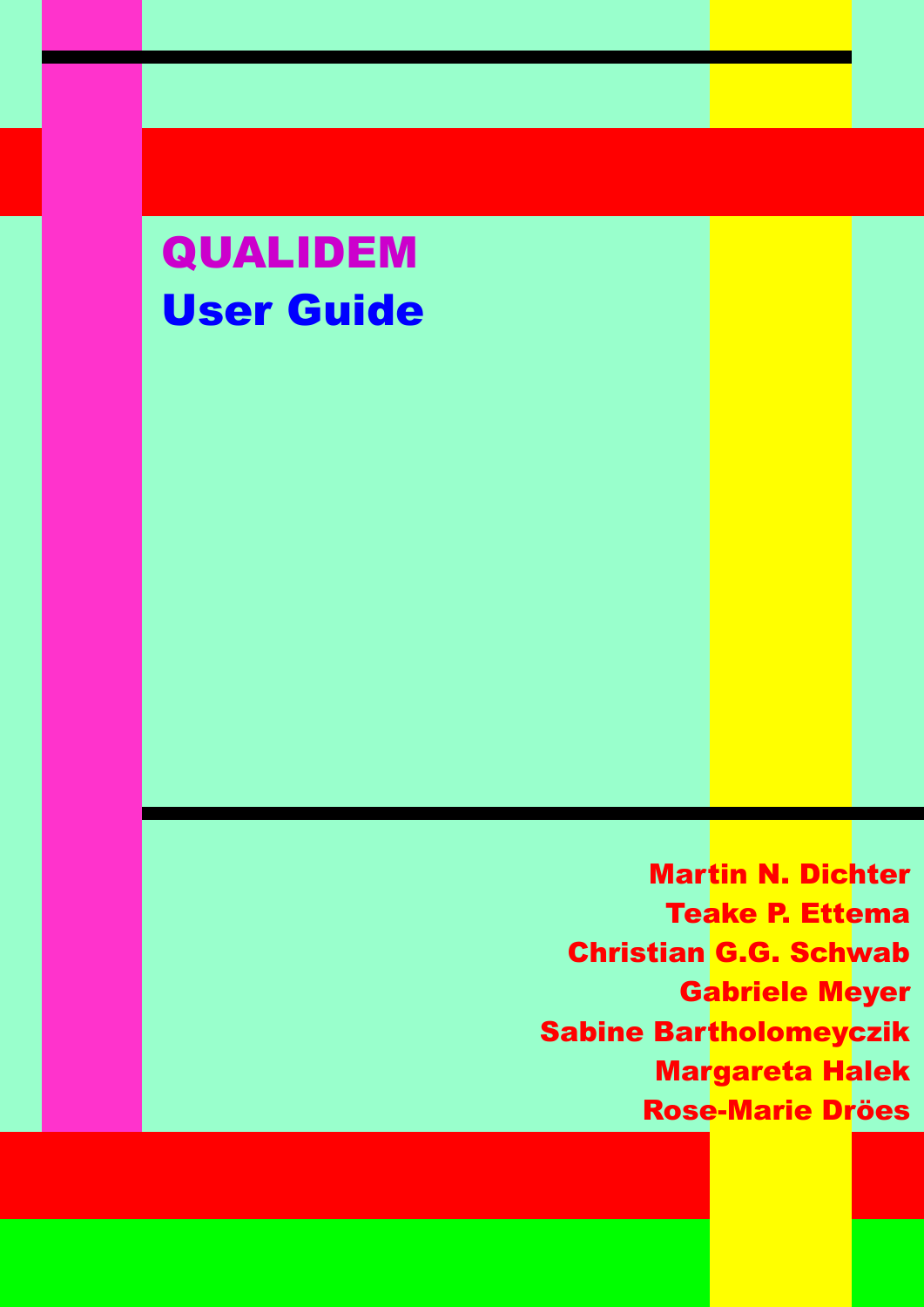#### **Scientific Team**

Martin N. Dichter $1, 2$ , MScN, RN Teake P. Ettema<sup>3</sup>, PhD Christian G.G. Schwab<sup>1, 2</sup>, M.Sc., RN Prof. Dr. Gabriele Meyer $4, 2$ , RN Prof. Dr. Sabine Bartholomeyczik<sup>2</sup>, RN Dr. Margareta Halek<sup>1, 2</sup>, MScN, RN Prof. Rose-Marie Dröes<sup>5</sup>, PhD

- <sup>1</sup> German Center for Neurodegenerative Diseases (DZNE), Stockumer Straße 12, 58453 Witten, Germany
- <sup>2</sup> School of Nursing Science, Witten/Herdecke University, Stockumer Straße 12, 58453 Witten, Germany
- 3 SHDH Haarlem
- <sup>4</sup> Institute for Health and Nursing Science, Medical Faculty, Martin Luther University, Halle-Wittenberg, Germany
- <sup>5</sup> Department of Psychiatry VUMC, Amsterdam

#### **Contact**

| <b>Martin N. Dichter</b> |                        |
|--------------------------|------------------------|
| Phone:                   | +49 (0) 2302-926-253   |
| Email:                   | Martin.Dichter@dzne.de |

#### **Copyright**

© 2016, German Center for Neurodegenerative Diseases (Witten), VU University medical center (Amsterdam). All rights reserved. This guide or any portion thereof may not be reproduced, used or changed in any manner whatsoever without the express written permission of the publishers (DZNE, Witten/VUmc, Department of Psychaitry), except for the clinical use of the QUALIDEM questionnaire and quotations in a book review.



#### **Citation**

Dichter, M. N., Ettema, T. P., Schwab, C. G. G., Meyer, G., Bartholomeyczik, S., Halek, M. & Dröes, R. M. (2016). QUALIDEM - User Guide. DZNE/VUmc, Witten/Amsterdam.

#### **Ordering Information**

This QUALIDEM User guide is free of charge. It is available from the following websites:

<http://www.dzne.de/en/sites/witten/projekte/qol-dem.html>

<http://www.emgo.nl/team/190/rose-mariedroes/publications/>

**ISBN** 978-3-9817901-3-9

Witten and Amsterdam, June 2016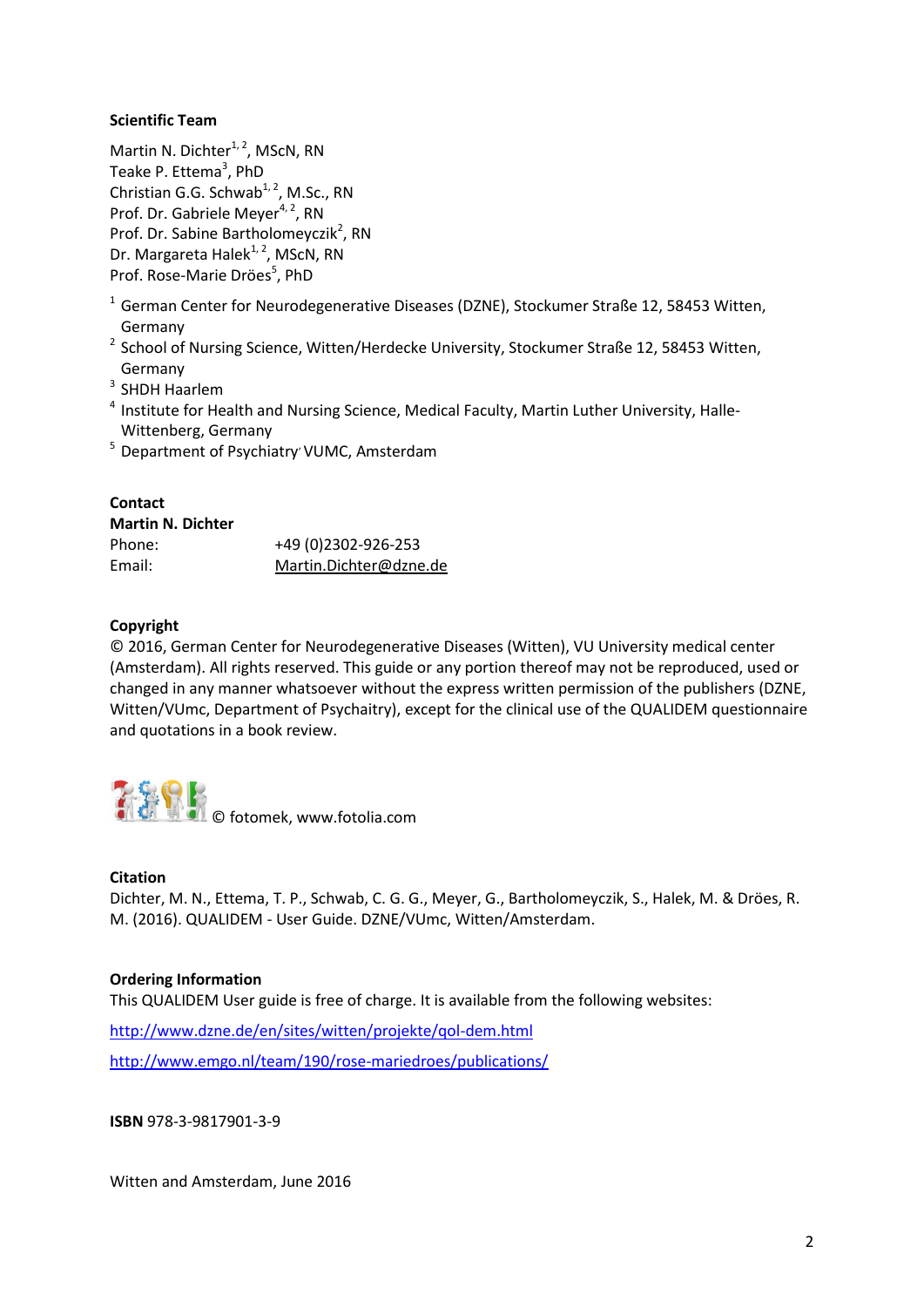# Content

| $\mathbf{1}$ . |     |       |                                                                                  |  |
|----------------|-----|-------|----------------------------------------------------------------------------------|--|
| 2.             |     |       |                                                                                  |  |
|                | 2.1 |       |                                                                                  |  |
|                | 2.2 |       |                                                                                  |  |
|                | 2.3 |       |                                                                                  |  |
|                | 2.4 |       |                                                                                  |  |
|                | 2.5 |       |                                                                                  |  |
| 3.             |     |       |                                                                                  |  |
|                | 3.1 |       |                                                                                  |  |
|                | 3.2 |       |                                                                                  |  |
|                | 3.3 |       |                                                                                  |  |
|                |     | 3.3.1 |                                                                                  |  |
|                |     | 3.3.2 |                                                                                  |  |
| 4.             |     |       |                                                                                  |  |
| 5.             |     |       |                                                                                  |  |
|                |     | 5.1.1 | QUALIDEM 2.0 questionnaire for people with mild to severe dementia (37-items) 48 |  |
|                |     | 5.1.2 | QUALIDEM 2.0 score sheet for people with very severe dementia (18-items)  50     |  |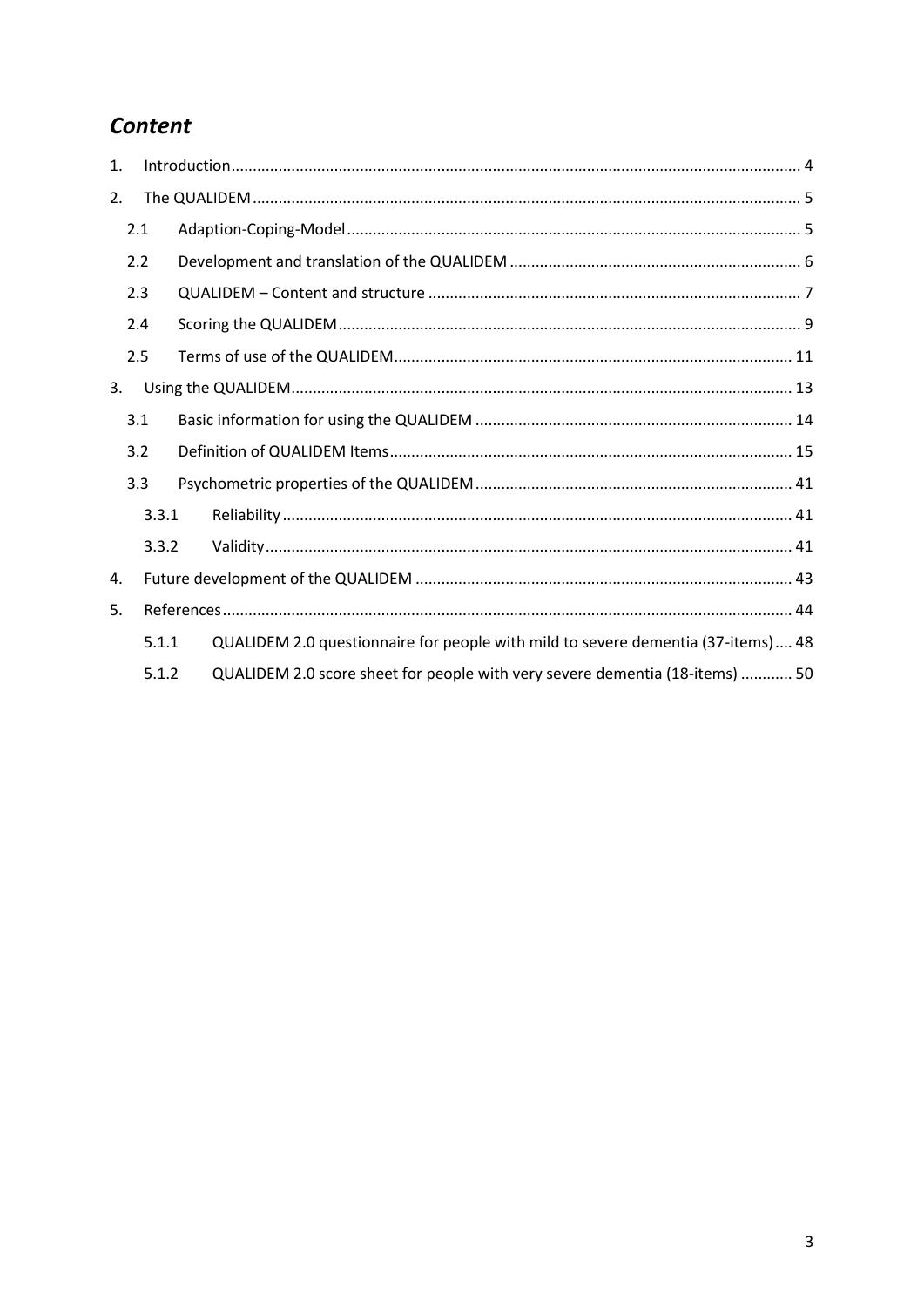# <span id="page-3-0"></span>**1. Introduction**

Healthcare research that focuses on person-centered outcomes, particularly for dementia as a chronic and currently incurable syndrome, is an international priority [\[1,](#page-43-1) [2\]](#page-43-2). Ensuring quality of life (Qol) is a major goal of dementia care [\[3\]](#page-43-3) and research [\[4\]](#page-43-4). The World Health Organization defines Qol as the 'individuals' perception of their position in life in the context of the culture and value systems in which they live and in relation to their goals, expectations, standards and concerns' [\[5\]](#page-43-5). This broad definition focuses on subjective experience, culture-specific influence and how they interact.

Subjectivity and multidimensionality are the common denominators in definitions of dementiaspecific Qol [\[6\]](#page-43-6). Subjectivity here means that everyone can provide an individual evaluation of their own Qol determined by personal values. The content of what is considered important in life can vary considerably across people [\[7,](#page-43-7) [8\]](#page-43-8), and this is referred to as the subjective nature of the concept of Qol. Multidimensionality means that in fact Qol consists of a number of related concepts or domains. The domains are arrived at through consensus. For instance, good social relationships are important for people, and it is generally accepted that mood disturbances do not contribute to a good Qol. In an operational definition of Qol one has to identify indicators that apply to the vast majority of the people who are to be assessed [\[6\]](#page-43-6). According to Dröes et al. [\[9\]](#page-43-9), people with dementia in meeting centers, day care centers and nursing homes report the following domains as important for their Qol: affect, self-esteem/self-image, attachment, social contact, enjoyment of activities, sense of aesthetics in living environment, physical and mental health, financial situation, security and privacy, self-determination and freedom, being useful/giving meaning to life, and spirituality. These domains were mainly confirmed in one recent and one ongoing meta-synthesis which investigated factors that affect the Qol of people with dementia. O'Rourke et al. identified the four factors relationship (together vs. alone), agency in life today (purposeful vs. aimless) wellness perspective (well vs. ill), sense of place (located vs. unsettled) and the experience of connectedness or disconnectedness within each factor [\[10\]](#page-43-10). The first results of an ongoing meta-synthesis break down these four factors by O'Rourke et al. in 14 factors described by people with dementia as important for their Qol: family, social contact and relationships, self-determination and freedom, living environment, positive emotions, negative emotions, privacy, security, self-esteem, health, spirituality, care relationship, pleasant activities and future prospects [\[11\]](#page-43-11).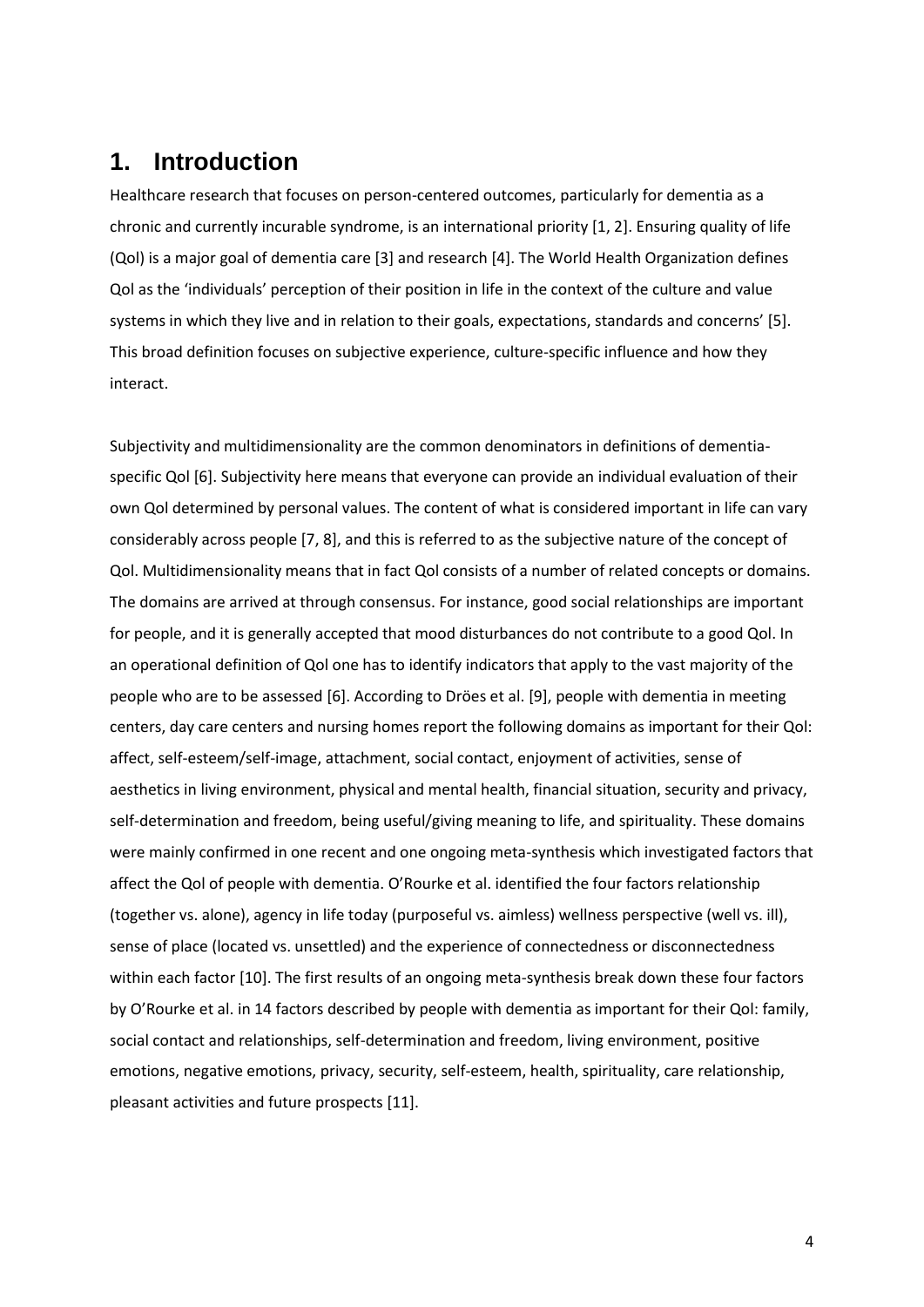The QUALIDEM is a dementia-specific Qol instrument that allows a proxy-based Qol rating in all stages of dementia. The instrument structure and content are based on the adaption-coping model [\[12\]](#page-43-12) and the following Qol definition: '*Dementia-specific Qol is the multidimensional evaluation of the person-environment system of the individual, in terms of adaptation to the perceived consequences of the dementia*'. This means that Qol of people with dementia is the result of a successful or unsuccessful adaptation of the individual to the physical, psychological, and social consequences of the dementia syndrome.

# <span id="page-4-0"></span>**2. The QUALIDEM**

### <span id="page-4-1"></span>**2.1 Adaption-Coping-Model**

Dröes and later Dröes and colleagues developed the adaptation-coping model in order to explain behavior problems of people with dementia partly as a consequence of the adaptation process [\[12-](#page-43-12) [14\]](#page-43-12). The model is based on the stress-appraisal-coping-theory of [Lazarus and Folkman \[15\]](#page-44-0) and the crisis theory of [Moos and Tsu \[16\]](#page-44-1). The adaptation-coping model offers a starting point for Qol research through the formulation of adaptive tasks (see table 1) that people suffering from dementia may be confronted with. These adaptive tasks can be interpreted as important domains of Qol in dementia [\[17,](#page-44-2) [18\]](#page-44-3).

#### **Table 1: The seven adaptive tasks mentioned in the adaptation-coping model [RM Dröes \[12\]](#page-43-12)**

| A | Dealing with own disability                             |
|---|---------------------------------------------------------|
| B | Developing an adequate care relationship with the staff |
|   | Preserving an emotional balance                         |
| D | Preserving a positive self-image                        |
| F | Preparing for an uncertain future                       |
| F | Developing and maintaining social relationships         |

G Dealing with the nursing home environment

Besides the emphasis on personal tasks, i.e. dealing with own disability, preserving an emotional balance, preserving a positive self-image, and preparing for an uncertain future, the adaptationcoping model also stresses the importance of the person-environment system with the adaptive tasks 'developing an adequate care relationship with the staff', 'dealing with the nursing home environment', and 'developing and maintaining social relationships'. Apart from the obvious need for social relationships, other work on Qol in dementia has largely neglected the need for developing an adequate care relationship and dealing with the nursing home environment, or only marginally referred to them [\[18\]](#page-44-3).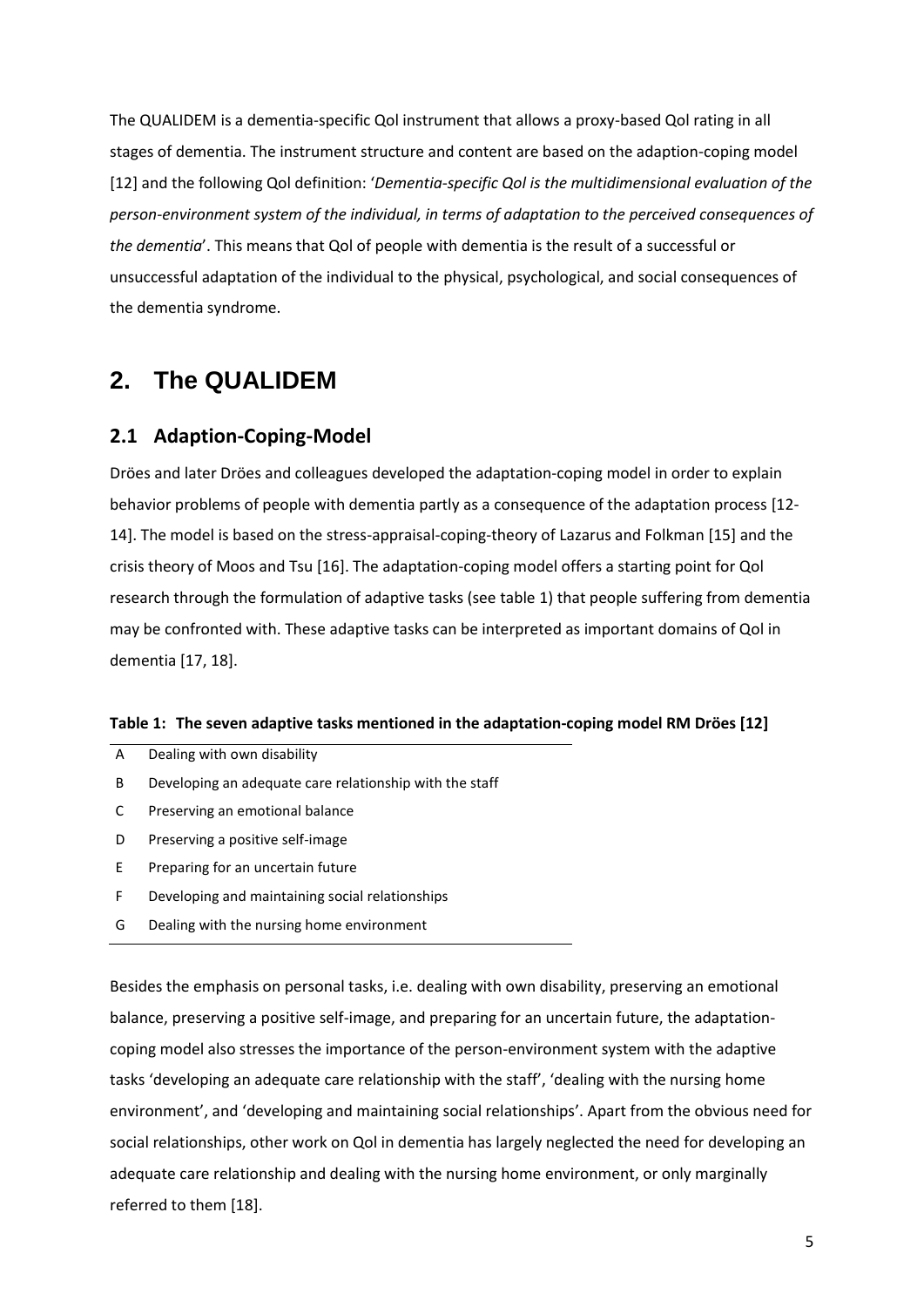Earlier work of Dröes et al. [\[19\]](#page-44-4) and De Lange [\[20\]](#page-44-5), using the participant observation technique on wards of nursing homes in which the adaptation-coping model was used as a theoretical framework, led to an extensive description of behavior that can be interpreted as outcome of the adaptation process. This description contained not only negative behavior as an indication of unsuccessful adaptation (e.g. agitation, crying), but also positive behavior indicative of successful adaptation: e.g. having positive contacts with other residents or nurses, or showing an interest in the living environment.

#### <span id="page-5-0"></span>**2.2 Development and translation of the QUALIDEM**

Next to the adaption-coping model and the definition of Qol, the QUALIDEM was developed based on a literature review and discussions in focus groups with people with dementia. Starting from the definition – '*Dementia-specific Qol is the multidimensional evaluation of the person-environment system of the individual, in terms of adaptation to the perceived consequences of the dementia*' – it was possible to think in terms of Qol domains and the behavior associated with these domains. The experience of the development team in the nursing home setting and particularly the extensive descriptions of behaviors within several domains by [J De Lange \[20\]](#page-44-5) provided sufficient material to write the items [\[21\]](#page-44-6). The formulation of the items was carried out meticulously.

[TP Ettema, RM Dröes, J de Lange, GJ Mellenbergh and MW Ribbe \[21\]](#page-44-6) paid a lot of attention to the wording, and double-barreled questions, negative wording, jargon and value-laden words were carefully avoided [\[22\]](#page-44-7). This resulted in a large pool of items, which was reviewed by all the authors and then reduced. From the start, a balance of indicative and contra-indicative items was aimed for to prevent response biases, such as the acquiescence bias (the tendency to respond positively to items) [\[22,](#page-44-7) [23\]](#page-44-8).

The first set of items that were discussed in the development team totaled 95 items. Twenty items were removed. The remaining 75 items were discussed in two expert panels: one consisting of nursing assistants and one of nursing home physicians and psychologists. Before the meeting all members of the panels judged the items on the relevance to Qol in dementia, the formulation, the ability to observe the behavior described in the item, and whether the item applies to all stages of the disease. Their observations were discussed during the meeting. As a result, another 25 items were removed. Fifty items were then tested in a pilot study (n = 20; three independent observers) resulting in the removal of one item and the rephrasing of some others.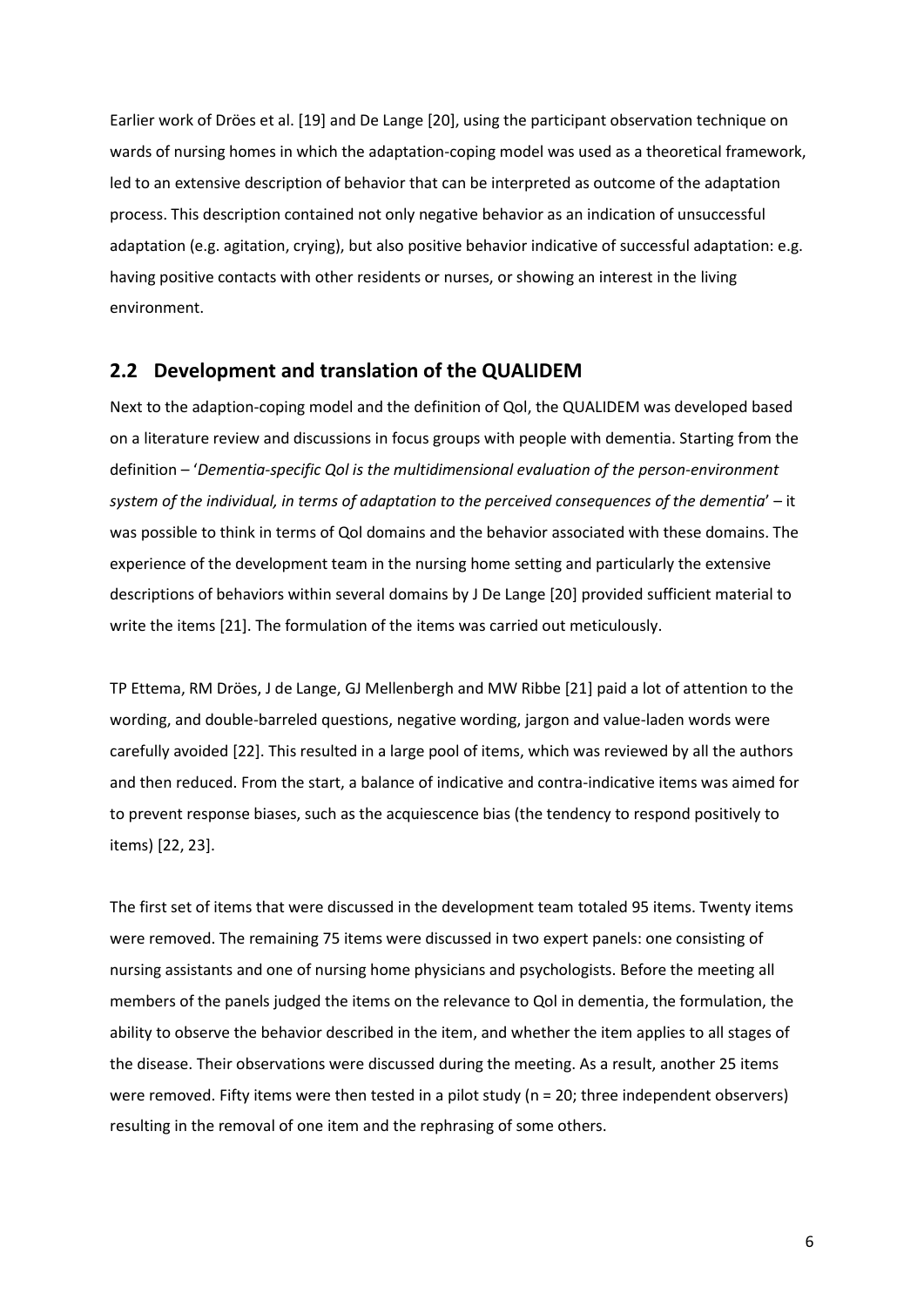Next the QUALIDEM was tested in ten different nursing homes with 238 residents participating. Further analysis of the results led to the first version which is presented in this user guide (psychometric properties are described in paragraph 3.3).

A particular point of attention was the use an adjectival scale with five response options. A preference for an even or an uneven number of response options could not be found in the literature at that time (Ten Brink, 1992). However, the pilot test revealed a clear preference of the respondents for the middle response option, which made us reconsider the choice between four or five response options in this first version of the QUALIDEM. We expected a more even dispersion of the scores with four response options and on empirical grounds decided to continue with four response options.

The QUALIDEM was originally developed in The Netherlands. To make the instrument accessible in English, it was translated following the procedure of forward and backward translation. All items were translated from Dutch into English by a (bilingual) native English speaker and translated back to Dutch by a second bilingual translator. Differences between the original and translated versions were discussed, before a definite English translation of the item was established [\[21\]](#page-44-6).

The same procedure was used to translate the QUALIDEM into German [\[24\]](#page-44-9). The German version was revised in 2015 to the German QUALIDEM version 2.0. Based on the results of cognitive interviews the wording of the items 2, 19 and 29 was modified [\[25\]](#page-44-10).

### <span id="page-6-0"></span>**2.3 QUALIDEM – Content and structure**

QUALIDEM consists of two consecutive versions to be used in the different stages of dementia (Table 2). Quality of life among people with mild to severe dementia is assessed using the 37-item version, which covers the following nine domains of Qol: *Care relationship, Positive Affect, Negative Affect, Restless tense behavior, Positive self-image, Social Relations, Social Isolation, Feeling at home*, and *Having something to do*. The domains *Positive self-image, Feeling at home*, and *Having something to do* cannot be assessed in people with very severe dementia. The second version, for people with very severe dementia, consists of 18 items covering six domains of Qol. Three additional items were not scalable during the development of the QUALIDEM but we do recommend these are included in further research on the instrument. These items are: *enjoys meals*, *does not want to eat*, and *likes to lie down (in bed)* [\[21\]](#page-44-6).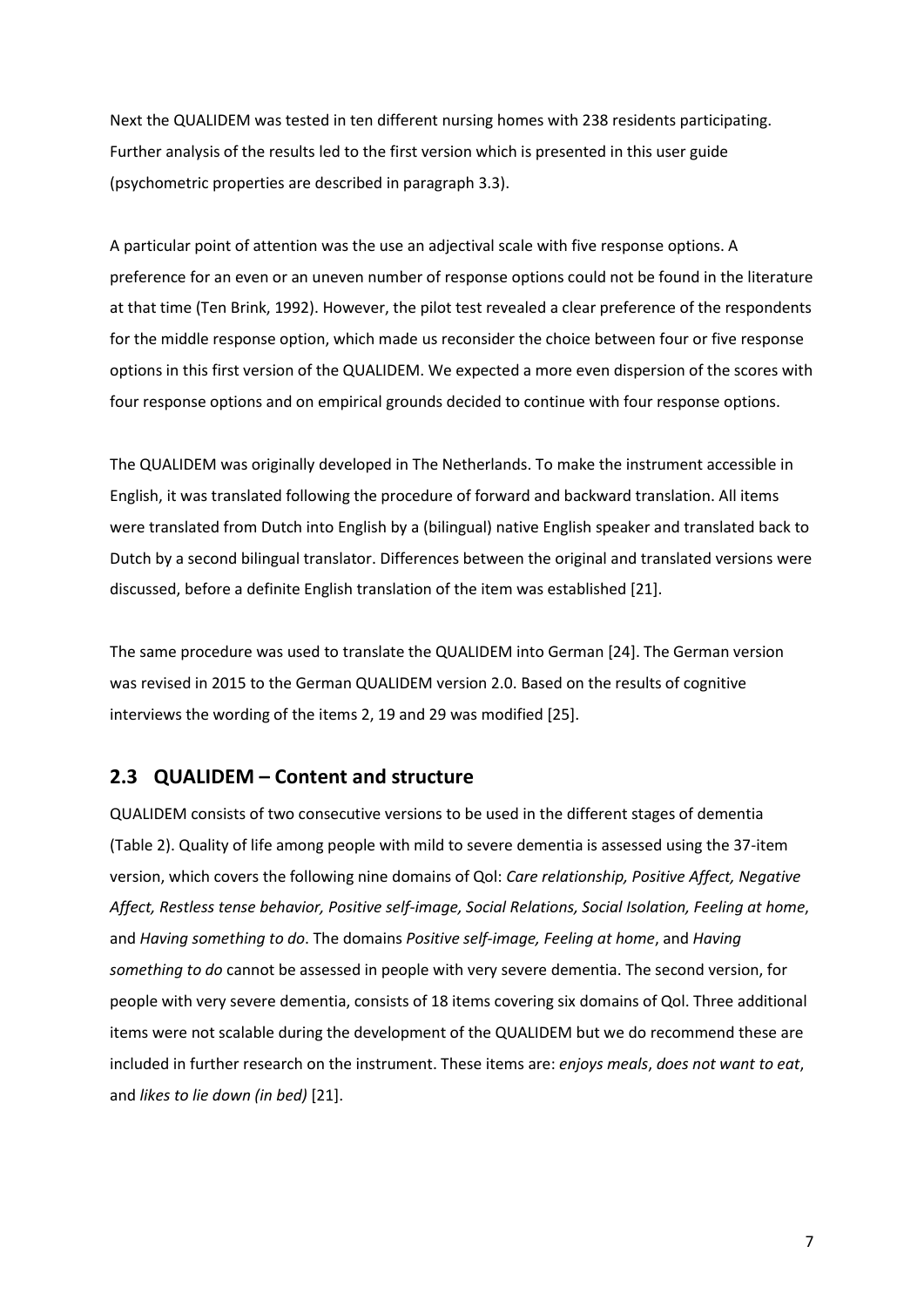#### **Table 2: Subscales and Items of the consecutive QUALIDEM versions used in different stages of**

#### **dementia**

|                | Mild to severe dementia (GDS: $2-6$ ) <sup>1</sup>              |                   | Very severe dementia (GDS: 7)               |  |  |
|----------------|-----------------------------------------------------------------|-------------------|---------------------------------------------|--|--|
|                | Care relationship                                               | Care relationship |                                             |  |  |
| 4              | Rejects help from nursing assistants                            |                   |                                             |  |  |
| $\overline{7}$ | Is angry                                                        | 7                 | Is angry                                    |  |  |
| 14             | Has conflicts with nursing assistants                           | 14                | Has conflicts with nursing assistants       |  |  |
| 17             | Accuses others                                                  |                   |                                             |  |  |
| 24             | Appreciates help that he or she receives                        |                   |                                             |  |  |
| 31             | Accepts help                                                    | 31                | Accepts help                                |  |  |
| 33             | Criticizes the daily routine                                    |                   |                                             |  |  |
|                | <b>Positive Affect</b>                                          |                   | <b>Positive Affect</b>                      |  |  |
| $\mathbf{1}$   | Is cheerful                                                     |                   |                                             |  |  |
| 5              | Radiates satisfaction                                           | 5                 | Radiates satisfaction                       |  |  |
| 8              | Is capable of enjoying things in daily life                     | 8                 | Is capable of enjoying things in daily life |  |  |
| 10             | Is in a good mood                                               |                   |                                             |  |  |
| 21             | Has a smile around the mouth                                    | 21                | Has a smile around the mouth                |  |  |
| 40             | Mood can be influenced in positive sense                        | 40                | Mood can be influenced in positive sense    |  |  |
|                | <b>Negative Affect</b>                                          |                   | <b>Negative Affect</b>                      |  |  |
| 6              | Makes an anxious impression                                     | 6                 | Makes an anxious impression                 |  |  |
| 11             | Is sad                                                          |                   |                                             |  |  |
| 23             | Cries                                                           | 23                | Cries                                       |  |  |
|                | Restless tense behavior                                         |                   | Restless tense behavior                     |  |  |
| $\overline{2}$ | Makes restless movements                                        | $\overline{2}$    | Makes restless movements                    |  |  |
| 19             | Is restless                                                     | 19<br>22          | Is restless                                 |  |  |
| 22             | Has tense body language                                         |                   | Has tense body language                     |  |  |
| 27             | Positive self-image<br>Indicates he or she would like more help |                   |                                             |  |  |
| 35             | Indicates not being able to do anything                         |                   |                                             |  |  |
| 37             | Indicates feeling worthless                                     |                   |                                             |  |  |
|                | <b>Social Relations</b>                                         |                   | <b>Social Relations</b>                     |  |  |
| 3              | Has contact with other residents                                | 3                 | Has contact with other residents            |  |  |
| 12             | Responds positively when approached                             | 12                | Responds positively when approached         |  |  |
| 18             | Takes care of other residents                                   |                   |                                             |  |  |
| 25             | Cuts himself/herself off from environment                       | 25                | Cuts himself/herself off from environment   |  |  |
| 29             | Is on friendly terms with one or more residents                 |                   |                                             |  |  |
| 34             | Feels at ease in the company of others                          |                   |                                             |  |  |
|                | <b>Social Isolation</b>                                         |                   | <b>Social Isolation</b>                     |  |  |
| 16             | Is rejected by other residents                                  | 16                | Is rejected by other residents              |  |  |
| 20             | Openly rejects contact with others                              | 20                | Openly rejects contact with others          |  |  |
| 32             | Calls out                                                       | 32                | Calls out                                   |  |  |
|                | <b>Feeling at home</b>                                          |                   |                                             |  |  |
| 13             | Indicates that he or she is bored                               |                   |                                             |  |  |
| 28             | Indicates feeling locked up                                     |                   |                                             |  |  |
| 36             | Feels at home on the ward                                       |                   |                                             |  |  |
| 39             | Wants to get off the ward                                       |                   |                                             |  |  |
|                | Having something to do                                          |                   |                                             |  |  |
| 26             | Finds things to do without help from others                     |                   |                                             |  |  |
| 38             | Enjoys helping with chores on the ward                          |                   |                                             |  |  |
|                | Remaining items to be used in future research                   |                   |                                             |  |  |
| 9              | Does not want to eat                                            |                   |                                             |  |  |
| 15             | Enjoys meals                                                    |                   |                                             |  |  |
| 30             | Likes to lie down (in bed)                                      |                   |                                             |  |  |

 $\frac{1}{1}$ QUALIDEM for people with mild to severe dementia (37-items) subscales: *Care relationship, Positive Affect, Negative Affect, Restless tense behavior, Positive self-image, Social Relations, Social Isolation, feeling at home*, and *having something to do*. GDS = Global Deterioration Scale 26. Reisberg B, Ferris SH, de Leon MJ, Crook T: **The Global Deterioration Scale for assessment of primary degenerative dementia**. *Am J Psychiatry* 1982, **139**(9):1136-1139..

 QUALIDEM for people with very severe dementia (18-items) subscales: *Care relationship, Positive Affect, Negative Affect, Restless tense behavior, Social Relations*, and *Social Isolation*.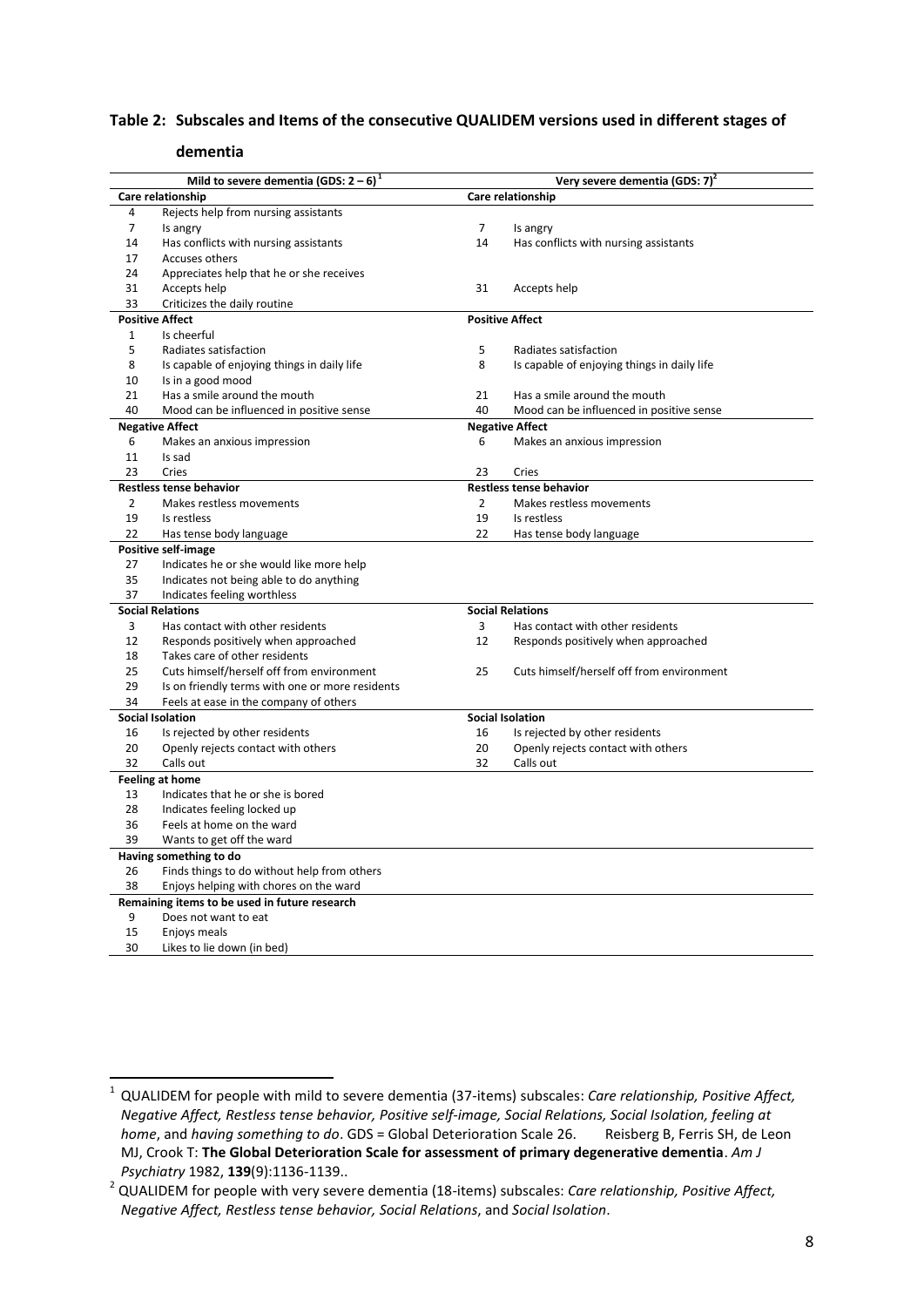### <span id="page-8-0"></span>**2.4 Scoring the QUALIDEM**

The scores on the subscales are calculated by adding up the item scores. Please note that the indicative items are scored opposite to the contra-indicative items. That is, the response option 'Never' counts as zero for an indicative item, but three for a contra-indicative item. The higher the score on a subscale, the better the person does on this particular Qol domain.

The author's advice against calculating an overall score, because the subscales differ in content and adding up the subscale scores will result in loss of information. However, it can sometimes be necessary to calculate an overall score for statistical or methodological reasons. In such cases the authors recommend calculating an overall QUALIDEM score, and additional computations for each subscale. This approach is demonstrated in several studies [\[27,](#page-45-0) [28\]](#page-45-1).

The scores on the subscales provide a Qol profile. For example when evaluating a new practice innovation, one might hypothesize that an effect is expected on one or some, but not all domains of Qol. A Qol profile helps the researcher to more accurately evaluate the outcome of the intervention. The capital letters on the far right indicates which subscale the question belongs to. In Table 3 the scores for each item are recorded beneath the response options and Table 4 shows the ranges of subscale scores.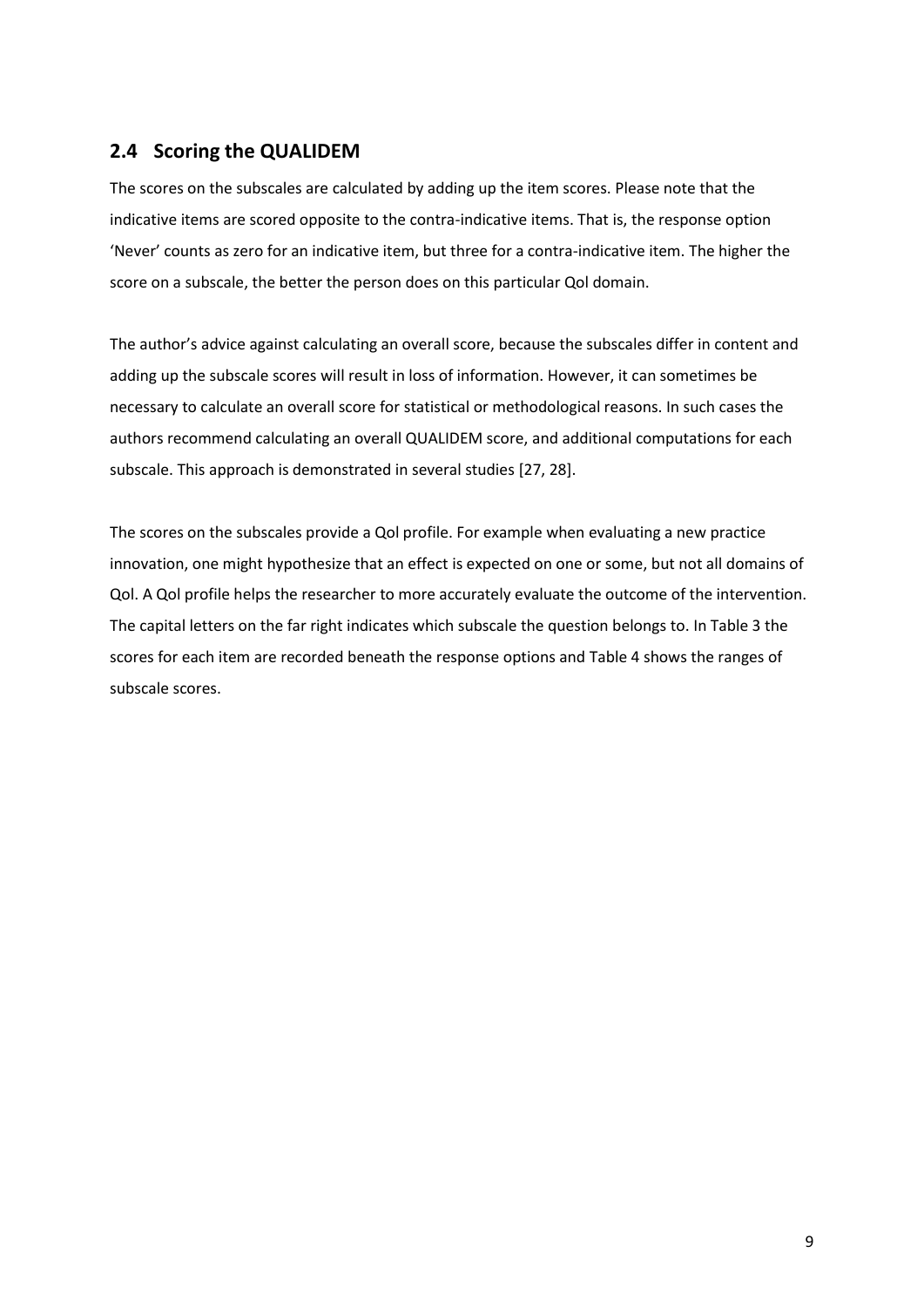| No.      | Item                                                         |            |                        | <b>Response options</b>              |                 |                |              |
|----------|--------------------------------------------------------------|------------|------------------------|--------------------------------------|-----------------|----------------|--------------|
| 1.       | Is cheerful $1$                                              | Never<br>0 | Rarely<br>1            | Sometimes<br>$\overline{\mathbf{z}}$ | Frequently<br>3 |                | В            |
| 2.       | Makes restless movements <sup>1,2</sup>                      | Never<br>3 | Rarely<br>2            | Sometimes<br>1                       | Frequently<br>0 |                | D            |
| 3.       | Has contact with other residents <sup>1,2</sup>              | Never<br>0 | Rarely<br>1            | Sometimes<br>$\overline{2}$          | Frequently<br>3 |                | F            |
| 4.       | Rejects help from nursing assistants <sup>1</sup>            | Never<br>3 | Rarely<br>2            | Sometimes                            | Frequently<br>0 |                | Α            |
| 5.       | Radiates satisfaction <sup>1,2</sup>                         | Never<br>0 | Rarely<br>1            | Sometimes<br>$\overline{2}$          | Frequently<br>3 |                | В            |
| 6.       | Makes an anxious impression <sup>1,2</sup>                   | Never<br>3 | Rarely<br>2            | Sometimes                            | Frequently      |                | $\mathsf C$  |
| 7.       | Is angry $1, 2$                                              | Never<br>3 | Rarely<br>2            | Sometimes<br>$\mathbf{1}$            | Frequently<br>0 |                | Α            |
| 8.       | Is capable of enjoying things in daily life <sup>1,2</sup>   | Never<br>0 | Rarely<br>$\mathbf{1}$ | Sometimes<br>2                       | Frequently<br>3 |                | В            |
| 9.       | Does not want to eat <sup>1,2</sup>                          | Never<br>3 | Rarely<br>2            | Sometimes<br>1                       | Frequently<br>0 | <b>NA</b><br>9 | J            |
| 10.      | Is in a good mood <sup>1</sup>                               | Never<br>0 | Rarely<br>1            | Sometimes<br>2                       | Frequently<br>3 |                | В            |
| 11.      | Is sad $1$                                                   | Never<br>3 | Rarely<br>2            | Sometimes<br>1                       | Frequently<br>O |                | c            |
| 12.      | Responds positively when approached 1, 2                     | Never<br>0 | Rarely<br>1            | Sometimes<br>2                       | Frequently<br>3 |                | F            |
| 13.      | Indicates that he or she is bored <sup>1</sup>               | Never<br>3 | Rarely<br>2            | Sometimes<br>1                       | Frequently<br>O | <b>NA</b><br>9 | н            |
| 14.      | Has conflicts with nursing assistants <sup>1,2</sup>         | Never<br>3 | Rarely<br>2            | Sometimes<br>1                       | Frequently<br>0 |                | Α            |
| 15.      | Enjoys meals <sup>1,2</sup>                                  | Never<br>0 | Rarely<br>$\mathbf{1}$ | Sometimes<br>2                       | Frequently<br>3 | <b>NA</b><br>9 | J            |
| 16.      | Is rejected by other residents <sup>1,2</sup>                | Never<br>3 | Rarely<br>2            | Sometimes<br>$\mathbf{1}$            | Frequently<br>0 |                | G            |
| 17.      | Accuses others <sup>1</sup>                                  | Never<br>3 | Rarely<br>2            | Sometimes<br>$\mathbf{1}$            | Frequently<br>0 | <b>NA</b><br>9 | Α            |
| 18.      | Takes care of other residents <sup>1</sup>                   | Never<br>0 | Rarely<br>$\mathbf{1}$ | Sometimes<br>2                       | Frequently<br>3 |                | F            |
| 19.      | Is restless $1, 2$                                           | Never<br>3 | Rarely<br>2            | Sometimes<br>1                       | Frequently<br>0 |                | D            |
| 20.      | Openly rejects contact with others <sup>1,2</sup>            | Never<br>3 | Rarely<br>2            | Sometimes<br>1                       | Frequently<br>0 |                | G            |
| 21.      | Has a smile around the mouth <sup>1,2</sup>                  | Never<br>0 | Rarely<br>1            | Sometimes<br>$\overline{2}$          | Frequently<br>3 | <b>NA</b><br>9 | В            |
| 22.      | Has tense body language <sup>1,2</sup>                       | Never<br>3 | Rarely<br>2            | Sometimes<br>1                       | Frequently<br>0 |                | D            |
| 23.      | Cries $1, 2$                                                 | Never<br>3 | Rarely<br>2            | Sometimes                            | Frequently<br>O |                | C            |
| 24.      | Appreciates help he or she receives <sup>1</sup>             | Never<br>0 | Rarely<br>1            | Sometimes<br>$\overline{2}$          | Frequently<br>3 |                | Α            |
| 25.      | Cuts himself/herself off from environment <sup>1,2</sup>     | Never<br>3 | Rarely<br>2            | Sometimes<br>1                       | Frequently<br>0 |                | F            |
| 26.      | Finds things to do without help from others <sup>1</sup>     | Never<br>0 | Rarely<br>1            | Sometimes<br>2                       | Frequently<br>3 |                | $\mathbf{I}$ |
| 27.      | Indicates he or she would like more help <sup>1</sup>        | Never<br>3 | Rarely<br>2            | Sometimes<br>1                       | Frequently<br>0 | <b>NA</b><br>9 | Е            |
| 28.      | Indicates feeling locked up <sup>1</sup>                     | Never<br>3 | Rarely<br>2            | Sometimes<br>1                       | Frequently<br>0 | <b>NA</b><br>9 | н            |
| 29.      | Is on friendly terms with one or more residents <sup>1</sup> | Never<br>0 | Rarely                 | Sometimes                            | Frequently      |                | F            |
|          | 30. Likes to lie down (in bed) $^{1,2}$                      | Never<br>3 | Rarely<br>2            | Sometimes                            | Frequently<br>0 | <b>NA</b><br>9 | J            |
| 31.      | Accepts help $^{1, 2}$                                       | Never<br>0 | Rarely<br>1            | Sometimes<br>2                       | Frequently<br>3 |                | Α            |
| 32.      | Calls out <sup>1,2</sup>                                     | Never<br>3 | Rarely<br>2            | Sometimes                            | Frequently<br>0 | <b>NA</b><br>9 | G            |
| 33.      | Criticizes the daily routine <sup>1</sup>                    | Never<br>3 | Rarely<br>2            | Sometimes                            | Frequently<br>0 |                | A            |
| 34.      | Feels at ease in the company of others <sup>1</sup>          | Never<br>0 | Rarely<br>1            | Sometimes<br>2                       | Frequently<br>3 |                | F            |
| 35.      | Indicates not being able to do anything <sup>1</sup>         | Never<br>3 | Rarely<br>2            | Sometimes                            | Frequently<br>0 | <b>NA</b><br>9 | Е            |
| 36.      | Feels at home on the ward <sup>1</sup>                       | Never<br>0 | Rarely<br>$\mathbf{1}$ | Sometimes<br>$\overline{2}$          | Frequently<br>3 |                | н            |
| 37.      | Indicates feeling worthless <sup>1</sup>                     | Never<br>3 | Rarely<br>2            | Sometimes                            | Frequently<br>0 | <b>NA</b><br>9 | Ε            |
| 38.      | Enjoys helping with chores on the ward <sup>1</sup>          | Never<br>0 | Rarely<br>$\mathbf{1}$ | Sometimes<br>2                       | Frequently<br>3 |                | $\mathsf{I}$ |
| 39.      | Wants to get off the ward $^1$                               | Never<br>3 | Rarely<br>2            | Sometimes                            | Frequently<br>0 |                | H            |
| 40.      | Mood can be influenced in positive sense <sup>1,2</sup>      | Never<br>0 | Rarely<br>1            | Sometimes<br>2                       | Frequently<br>3 |                | В            |
| Remarks: |                                                              |            |                        |                                      |                 |                |              |

### **Table 3: QUALIDEM indicative and contra-indicative items**

<sup>1&</sup>lt;br>
<sup>1</sup> People with mild to severe dementia (GDS 2 - 6).<br>
<sup>2</sup> People with very severe dementia (GDS = 7).<br>
<sup>3</sup> NA = Not applicable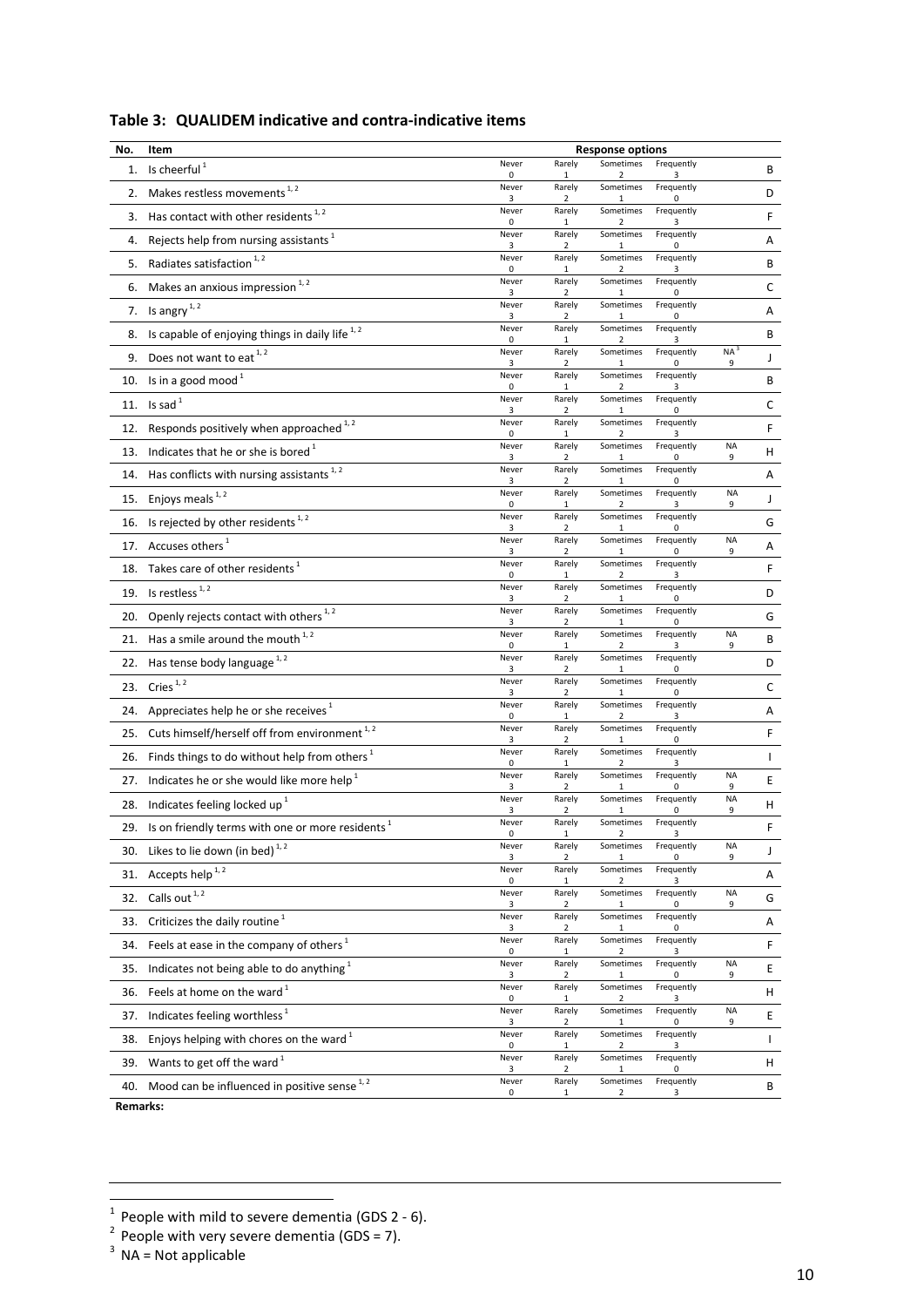|                                                  | Number of items (score range) |                      |              |  |
|--------------------------------------------------|-------------------------------|----------------------|--------------|--|
| <b>Subscale</b>                                  | mild to severe dementia       | very severe dementia | <b>Score</b> |  |
| A: Care relationship                             | $7(0-21)$                     | $3(0-9)$             | A            |  |
| <b>B:</b> Positive Affect                        | $6(0-18)$                     | $4(0-12)$            | B            |  |
| C: Negative Affect                               | $3(0-9)$                      | 2 $(0-6)$            |              |  |
| D: Restless tense behavior                       | $3(0-9)$                      | $3(0-9)$             | D            |  |
| E: Positive self-image                           | $3(0-9)$                      | NA.                  | E            |  |
| <b>F:</b> Social Relations                       | $6(0-18)$                     | $3(0-9)$             | F            |  |
| G: Social Isolation                              | $3(0-9)$                      | $3(0-9)$             | G            |  |
| H: Feeling at home                               | 4 $(0-12)$                    | NA                   | н            |  |
| Having something to do<br>Ŀ.                     | 2 $(0-6)$                     | ΝA                   |              |  |
| J: Remaining items to be used in future research |                               |                      |              |  |

#### **Table 4: Subscales with their range in scores**

### <span id="page-10-0"></span>**2.5 Terms of use of the QUALIDEM**

The QUALIDEM instrument is an openly accessible instrument and free of charge. Users shall not modify, abridge, condense, adapt, recast or transform the QUALIDEM in any manner or form, including but not limited to any minor or significant change in wording or organization of the instrument without the prior written agreement of Dr. Teake P. Ettema (for the Dutch and English versions) or Martin N. Dichter, MScN (for the German version). In case of publication, users are requested to cite the main publication reference about the QUALIDEM in the reference section of the respective paper or presentation:

#### **When the original Dutch QUALIDEM version is used, please refer to:**

- Ettema, T. P., Dröes, R. M., de Lange, J., Mellenbergh, G. J., & Ribbe, M. W. (2007). QUALIDEM: development and evaluation of a dementia specific quality of life instrument validation. Int J Geriatr Psychiatry, 22(5), 424-430. doi: 10.1002/gps.1692.
- Ettema, T. P., Dröes, R. M., de Lange, J., Mellenbergh, G. J., & Ribbe, M. W. (2007). QUALIDEM: development and evaluation of a dementia specific quality of life instrument. Scalability, reliability and internal structure. Int J Geriatr Psychiatry, 22(6), 549-556. doi: 10.1002/gps.1713.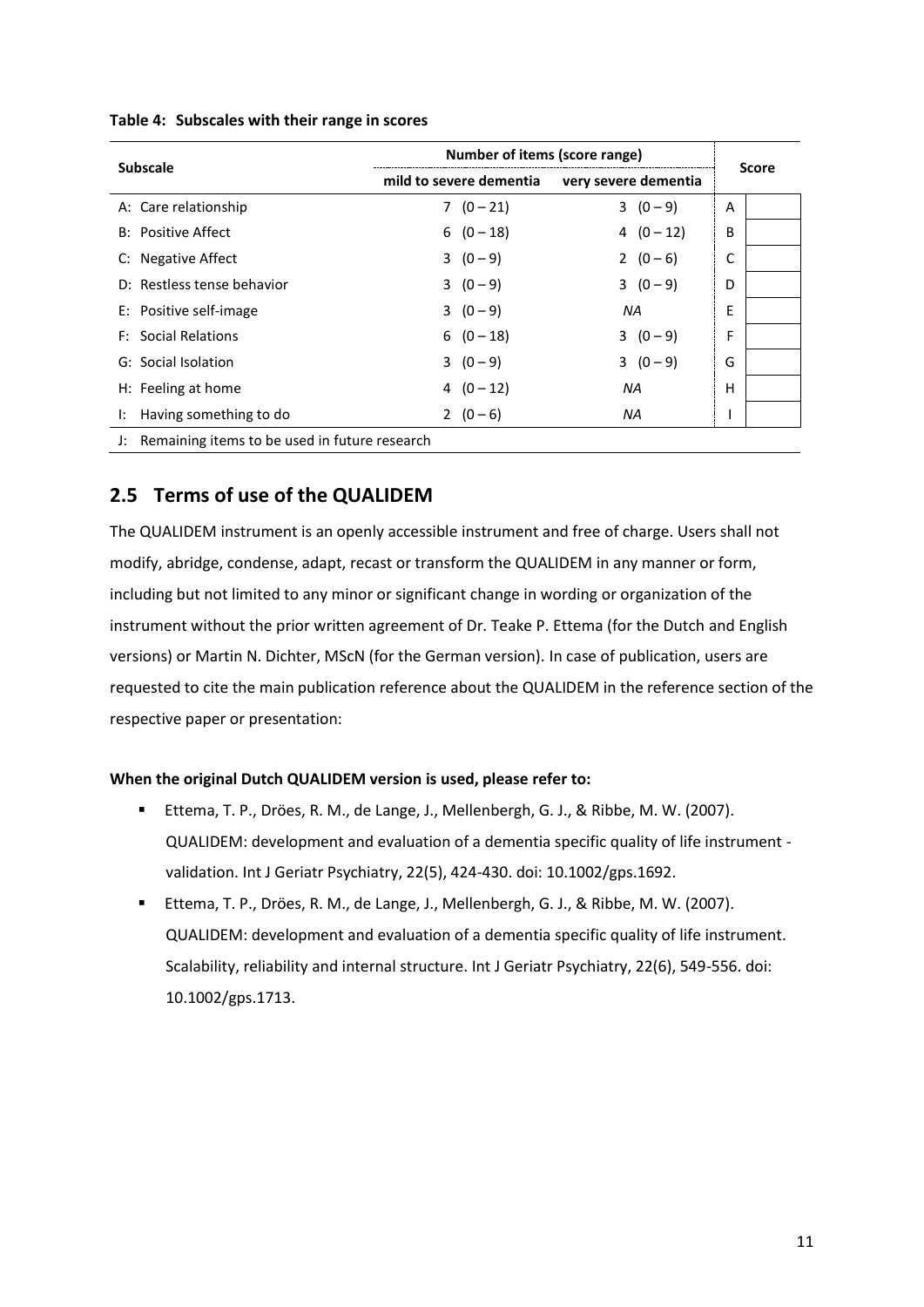#### **When the English QUALIDEM version is used please refer to:**

- Ettema, T. P., Dröes, R. M., de Lange, J., Mellenbergh, G. J., & Ribbe, M. W. (2007). QUALIDEM: development and evaluation of a dementia specific quality of life instrument. Scalability, reliability and internal structure. Int J Geriatr Psychiatry, 22(6), 549-556. doi: 10.1002/gps.1713.
- Dichter, M. N., Ettema, T. P., Schwab, C. G. G., Meyer, G., Bartholomeyczik, S., Halek, M., & Dröes, R. M. (2016). QUALIDEM - User Guide. Witten.

#### **When the German QUALIDEM version is used please refer to:**

- Ettema, T. P., Dröes, R. M., de Lange, J., Mellenbergh, G. J., & Ribbe, M. W. (2007). QUALIDEM: development and evaluation of a dementia specific quality of life instrument. Scalability, reliability and internal structure. Int J Geriatr Psychiatry, 22(6), 549-556. doi: 10.1002/gps.1713.
- Dichter, M., Bartholomeyczik, S., Nordheim, J., Achterberg, W., & Halek, M. (2011). Validity, reliability, and feasibility of a quality of life questionnaire for people with dementia. Z Gerontol Geriatr, 44(6), 405-410. doi: 10.1007/s00391-011-0235-9.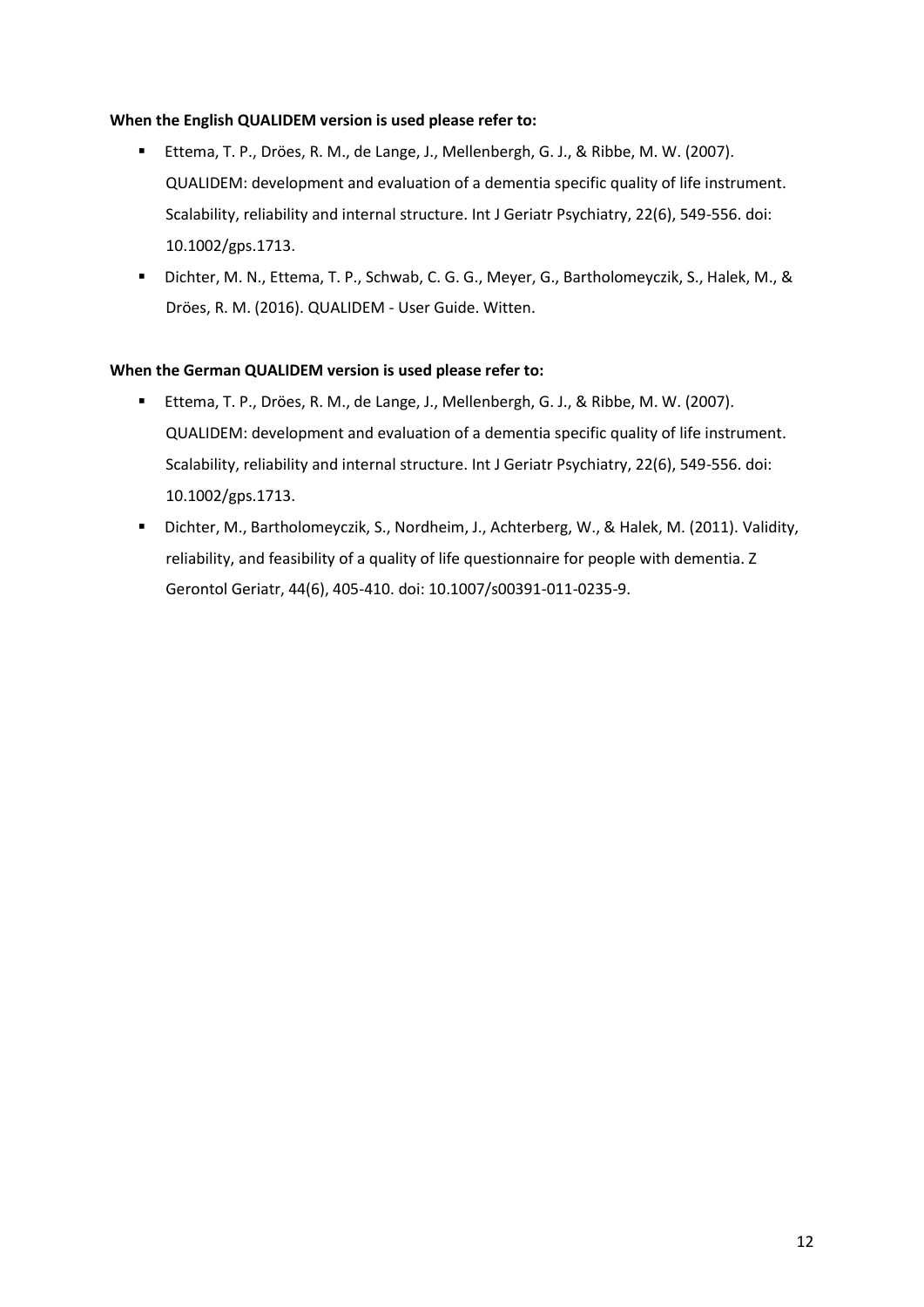# <span id="page-12-0"></span>**3. Using the QUALIDEM**

QUALIDEM was developed to assess the Qol of people with dementia aged ≥ 65 years. The assessment is a proxy rating carried out by the nursing staff. The proxy rating is based on observations and interactions with the person with dementia during the two weeks (original Dutch version) or one week (German version 2.0) before assessment takes place. The QUALIDEM enables the assessment of the Qol of people with mild to severe dementia and people with very severe dementia. Whether the instrument or its individual sub scales can be used in nursing homes to assess younger people or residents with other diseases has not yet been investigated. One study examined the applicability and validity of QUALIDEM in shared housing arrangements, and showed good applicability and validity of the instrument when compared to two other instruments [\[29\]](#page-45-2). Moreover, [RT Koopmans, M van der Molen, M Raats and TP Ettema \[30\]](#page-45-3) demonstrated the applicability of the QUALIDEM in the final phase of dementia.

The decision to use the QUALIDEM should be based on the importance of the Qol domains represented in the QUALIDEM for a particular target group and/or care setting. QUALIDEM was initially developed as an instrument for recording dementia-specific Qol within research projects. This means that with QUALIDEM individual quality of life can be assessed and then analyzed and interpreted at group level in research projects.

However, to date there have only been isolated attempts at evaluating the individual Qol of people with dementia in nursing homes using the QUALIDEM[\[31\]](#page-45-4). Although results are promising, scientific investigation is required before application in practice can be recommended. In contrast to blood pressure values, for example, values for individual Qol of people with dementia as measured with QUALIDEM cannot be used as the only criterion for, or against, a specific therapy. Nevertheless, the individual Qol values for people with dementia in different domains can be important as an additional source of information in the care process.

Within scientific research the QUALIDEM can be used for different purposes:

- Effectiveness studies of non-pharmacological (especially psychosocial) interventions
- **Effectiveness studies of pharmacological interventions**
- **EXTERGHT Studies evaluating the quality of care of people with dementially**
- Evaluation of new models and structures of care for people with dementia
- Evaluation of the Qol of people with dementia over the course of illness and care
- Studies investigating factors that determine or influence the Qol of people with dementia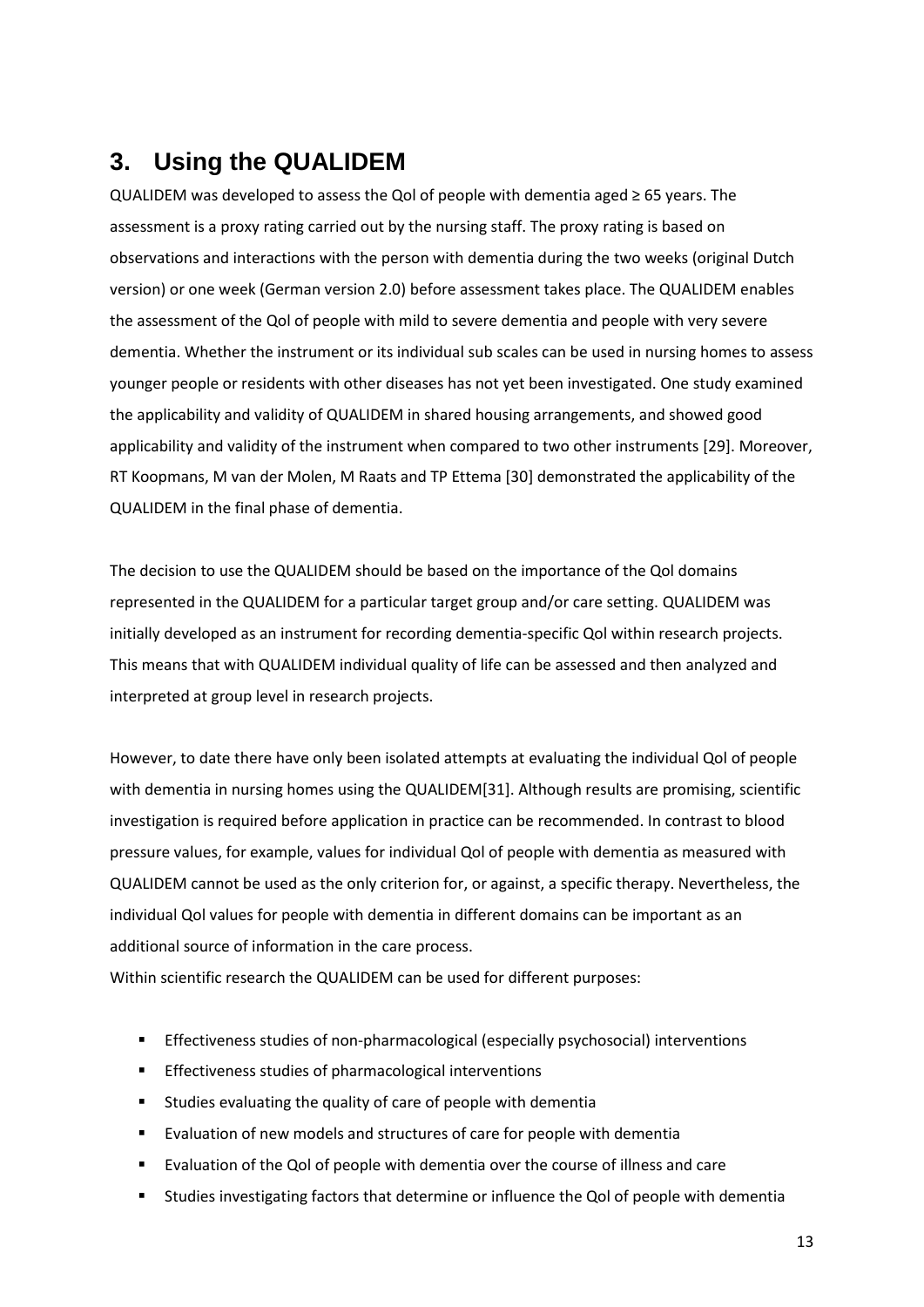### <span id="page-13-0"></span>**3.1 Basic information for using the QUALIDEM**

The QUALIDEM items should be assessed by nurses (when possible, the respective key nurse) who have a close relationship to the people with dementia. Taking into account their working hours, these nurses should also be able to observe the people with dementia at various times of the day [\[21\]](#page-44-6) and observations should be based on the week (seven days) before the actual assessment is made. The instrument can be filled in by one single nurse or jointly by several nurses. The joint assessment of the Qol by more than one nurse can increase the reliability and validity of the values determined [\[21,](#page-44-6) [32\]](#page-45-5). The assessment of the Qol of each resident with the QUALIDEM will take approx. 10 minutes [\[24\]](#page-44-9) on average. It is important to check the form to ensure that each item has been answered completely.

Please observe the following written instructions when answering the items (see also [T Ettema, J de](#page-45-6)  [Lange, R-M Dröes, D Mellenbergh and M Ribbe \[33\]](#page-45-6)):

The responses to the items must be based on the remarks or behavior of the person with dementia as observed during the previous week. To ensure that the assessment is actually based on the remarks and behavior observed during that week, and not earlier, it might be helpful to refer to the nursing records before, or during, the assessment of the Qol. In practice this has proved to be useful.

- Only one answer box may be ticked per question. If it is not possible to decide between two answers, then the box that best matches the observations during the last week should be ticked. Any answer is better than leaving the question unanswered. For some items (No.: 9, 13, 15, 17, 21, 27, 28, 30, 32, 35, 37) the abilities of the person with dementia may not allow for an exact rating, in which case the response option 'not applicable' can be used.
- It is also possible to add comments regarding the answer given (Remarks field).
- When answering the items, in addition to the remarks the resident made towards the assessing nurse, remarks made to other members of the nursing team, relatives and other residents should also be considered. When in doubt, the assessing nurse should confer with the other members of staff.
- A reply can never be incorrect. The answer selected must always be the one that corresponds best to the actual situation.
- The assessing nurse should not reflect too long on an answer. Often the first answer that comes to mind is the best one.
- For the evaluation of the Qol it is of the utmost importance that the QUALIDEM questionnaire is completely filled in. If you are uncertain, please confer with other members of the nursing staff.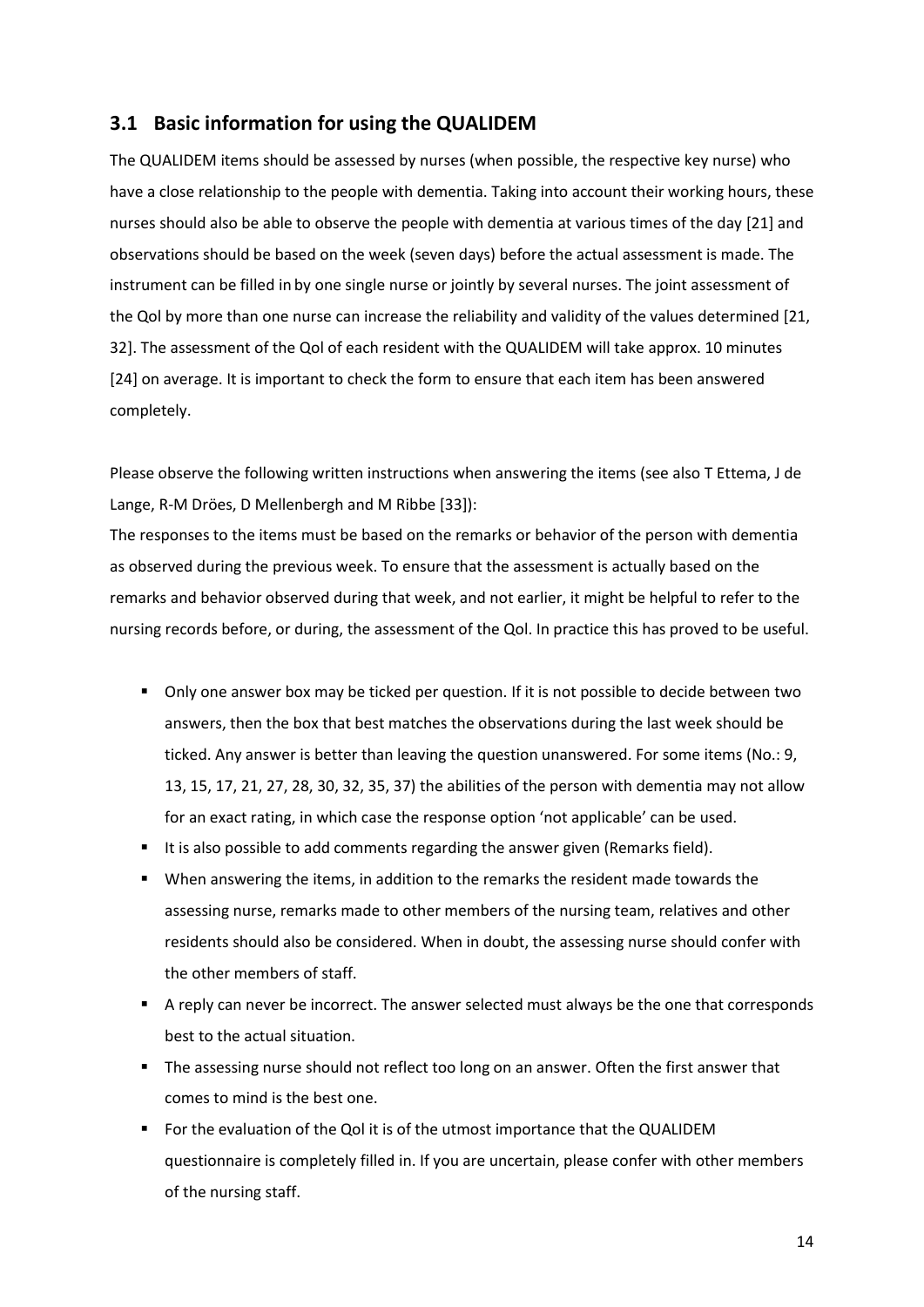**Each item must be answered independently from other items. For instance, an emotion or a** behavior that is contrary to the question being answered should be disregarded. For example, when answering the item 'Is cheerful', only the resident's cheerfulness during the last week is to be assessed. Whether the resident was also sad during the same period is of no relevance when answering the question.

# <span id="page-14-0"></span>**3.2 Definition of QUALIDEM Items**

In the following the content of all QUALIDEM Items is explained in detail. First of all, we present a short definition of the item and, in some cases, a description of specific features that are to be taken into consideration when it is indicated that answering the item is 'important'. Finally, two or three examples are given of behavior or other expressions of affect of people with dementia as addressed by the item.

For the 18 items that are also used in case of very severe dementia, examples are provided related to the stage of dementia (mild to severe or very severe) of the person being assessed. These examples are meant to clarify the content of the items, not describe every relevant situation. The actual situation can, of course, be different.

The definitions and examples of each item were developed using individual and focus group-based cognitive interviews. These definitions and examples for all QUALIDEM items were discussed in a one-day workshop with the first author of the original QUALIDEM to develop the final definitions and examples [\[25\]](#page-44-10).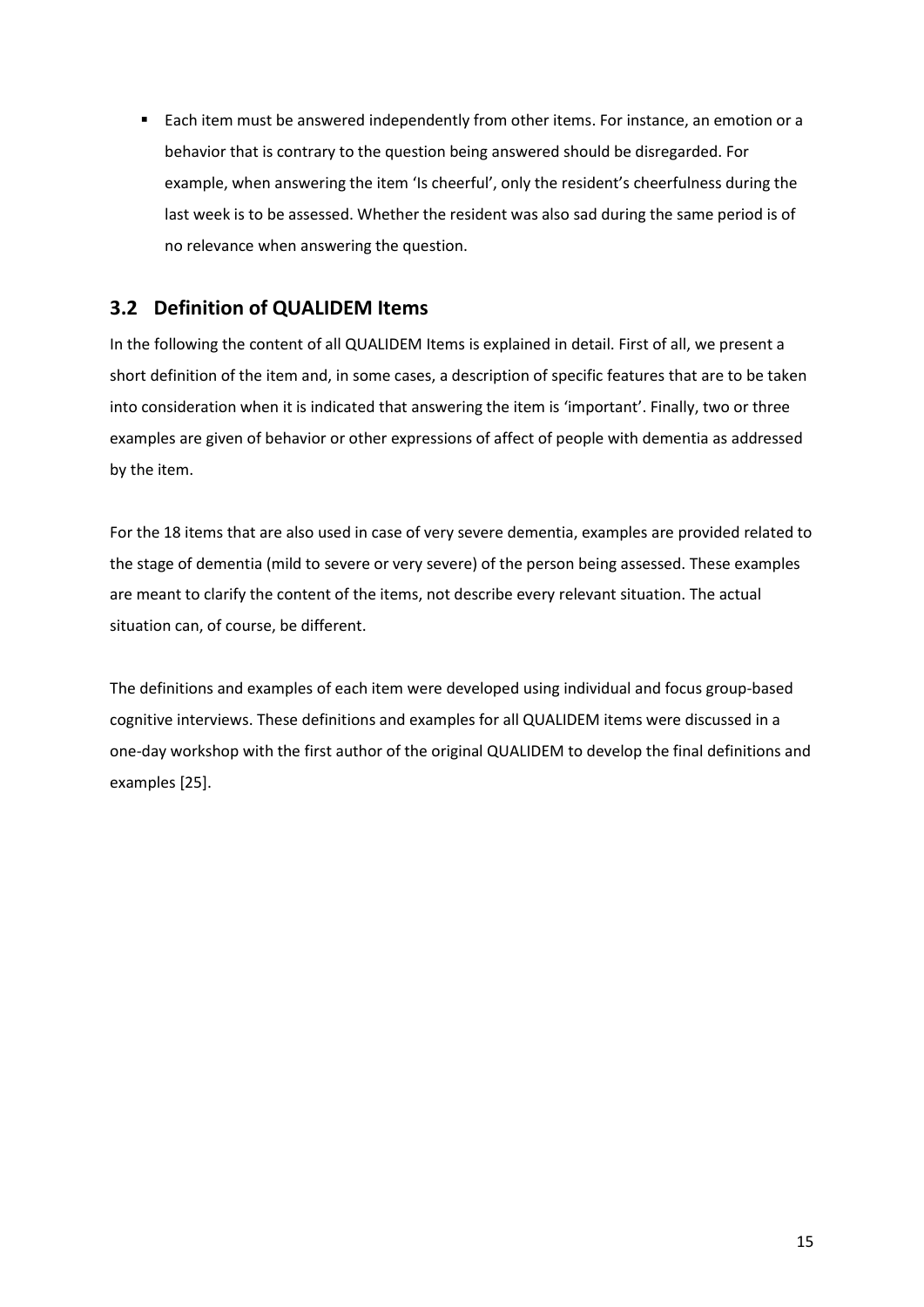#### **1. Is cheerful** *Definition* Prevailing mood is very positive, expressed by positive statements or behavior, positive and friendly facial expression or shining eyes. Cheerfulness is shown over a longer period, i.e. longer than a particular situation or moment. Nevertheless, the same person can have sad moments as well, even on the same day. *Important* 'Is cheerful' is understood as a very positive emotion. This is stronger or more intense than the behavior assessed under item 10 'Is in a good mood' or item 5 'Radiates satisfaction'. ■ Cheerfulness is not the result of a short-term nursing intervention as assessed under the item 'Mood can be influenced in a positive sense'. *Examples (mild to severe dementia) The resident is looking forward to the upcoming visit of her relatives. When they arrive, she is happy and gives them a hug. The resident is enjoying an activity taking place in the open plan kitchen or the social contacts there and is laughing. The resident is listening to music and shows her/his happiness by humming along with the music or smiling. The resident is glad to see other residents or nurses and greets them cheerfully and exuberantly.*

**2. Makes restless movements** *Definition* Restless movements of the resident, whether standing, sitting or lying in bed. The reason for the restlessness is not important for the answer. *Examples (mild to severe dementia) The resident in her wheelchair moves around the open plan kitchen or up and down the corridors of the living area tirelessly or agitated with no apparent aim. The resident repeatedly stands up and walks around or changes seats before getting up again a short time later. The resident fiddles with the buttons on her blouse or with a serviette. She knocks on the table or repeatedly moves her legs. Examples (very severe dementia) The bedridden resident hits the bed rails or drums with her hands on the bedside table. The resident turns over/rolls around in bed or tries to do this as far as she is able to. The resident tries to get out of bed or climb over the bedrail, if there is one.*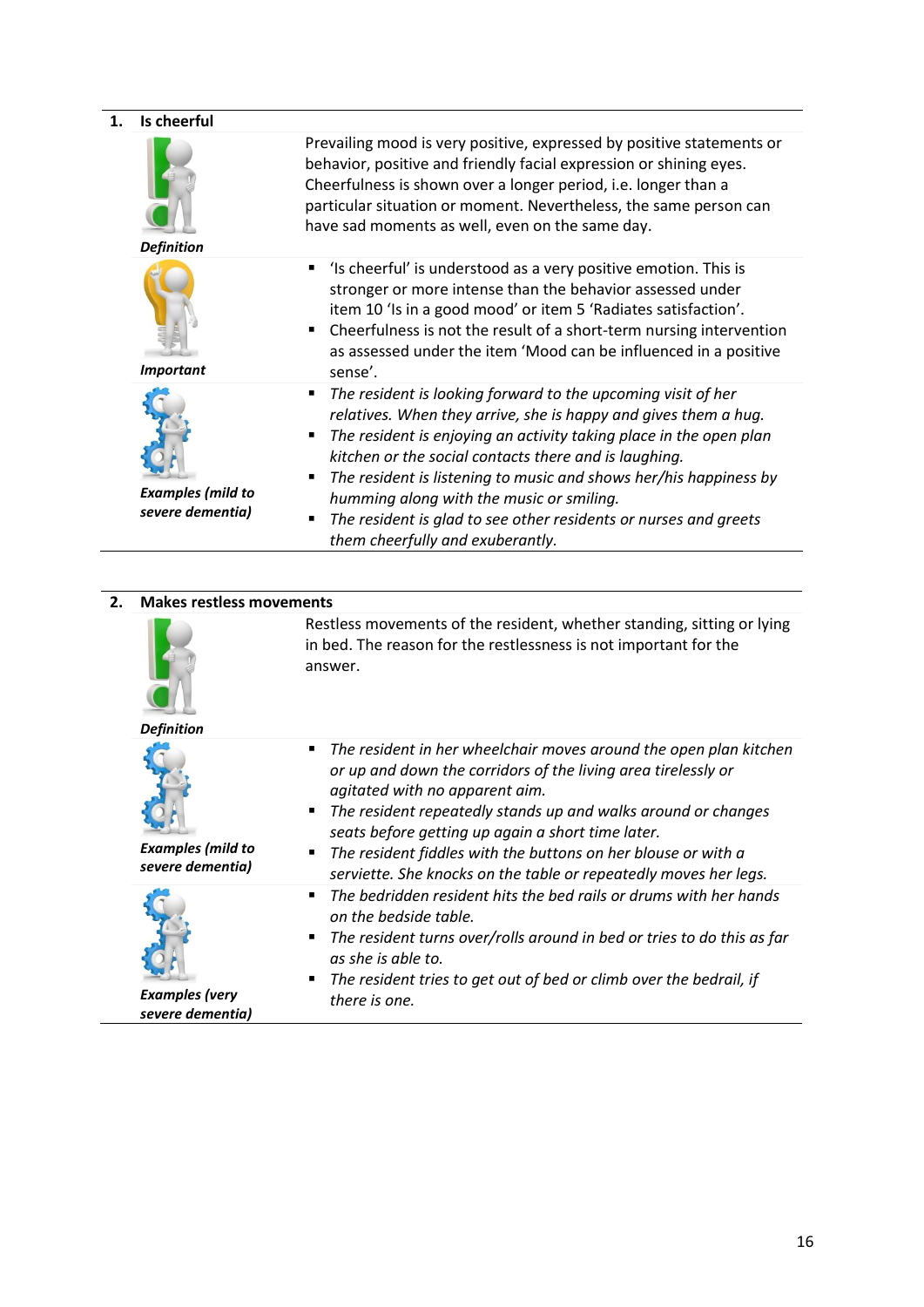| Has contact with other residents<br>3.       |                                                                                                                                                                                                                                                                                                                                                                                                                                                                                                                                                                                                                                                                                                              |
|----------------------------------------------|--------------------------------------------------------------------------------------------------------------------------------------------------------------------------------------------------------------------------------------------------------------------------------------------------------------------------------------------------------------------------------------------------------------------------------------------------------------------------------------------------------------------------------------------------------------------------------------------------------------------------------------------------------------------------------------------------------------|
| <b>Definition</b>                            | Verbal or nonverbal interaction between the resident and at least one<br>other resident. The duration of the interaction is not decisive here,<br>but it should take longer than just a short greeting. The verbal<br>statements do not always have to make sense but it is important that<br>there is some kind of interaction.                                                                                                                                                                                                                                                                                                                                                                             |
| <b>Important</b>                             | A resident who is pushed to the open plan kitchen in a wheelchair<br>by a nurse but who just sits there and stares and therefore has no<br>interaction with other residents, is considered to have no contact<br>with other residents.<br>It is not relevant which person initiates the contact.<br>• Contrary to item 12 'Responds positively when approached', only<br>the contact with other residents is relevant here. The contact is<br>not positive per se, it can also be a negative (e.g. quarrelsome).<br>The resident who has contact with other residents may also<br>withdraw during other parts of the day or course of the week (see<br>item 25 'Cuts himself/herself off from environment'). |
| <b>Examples (mild to</b><br>severe dementia) | At lunchtime, the resident greets the others at her table and joins<br>٠<br>in the conversation.<br>The resident in a wheelchair greets another resident either verbally<br>or by touching. Both residents then take part in an activity (e.g.<br>community singing, church service).<br>The resident accuses another resident of stealing her wristwatch;<br>they then begin to argue until a nurse settles the dispute.                                                                                                                                                                                                                                                                                    |
| <b>Examples</b> (very<br>severe dementia)    | The bedridden resident, who can hardly express herself verbally,<br>٠<br>smiles when a resident she knows comes into her room. Both<br>residents greet each other with their hands and the bedridden<br>resident listens to what her visitor tells her (at least gives the<br>impression of listening by looking at the other resident while he<br>talks or by the comments she gives).                                                                                                                                                                                                                                                                                                                      |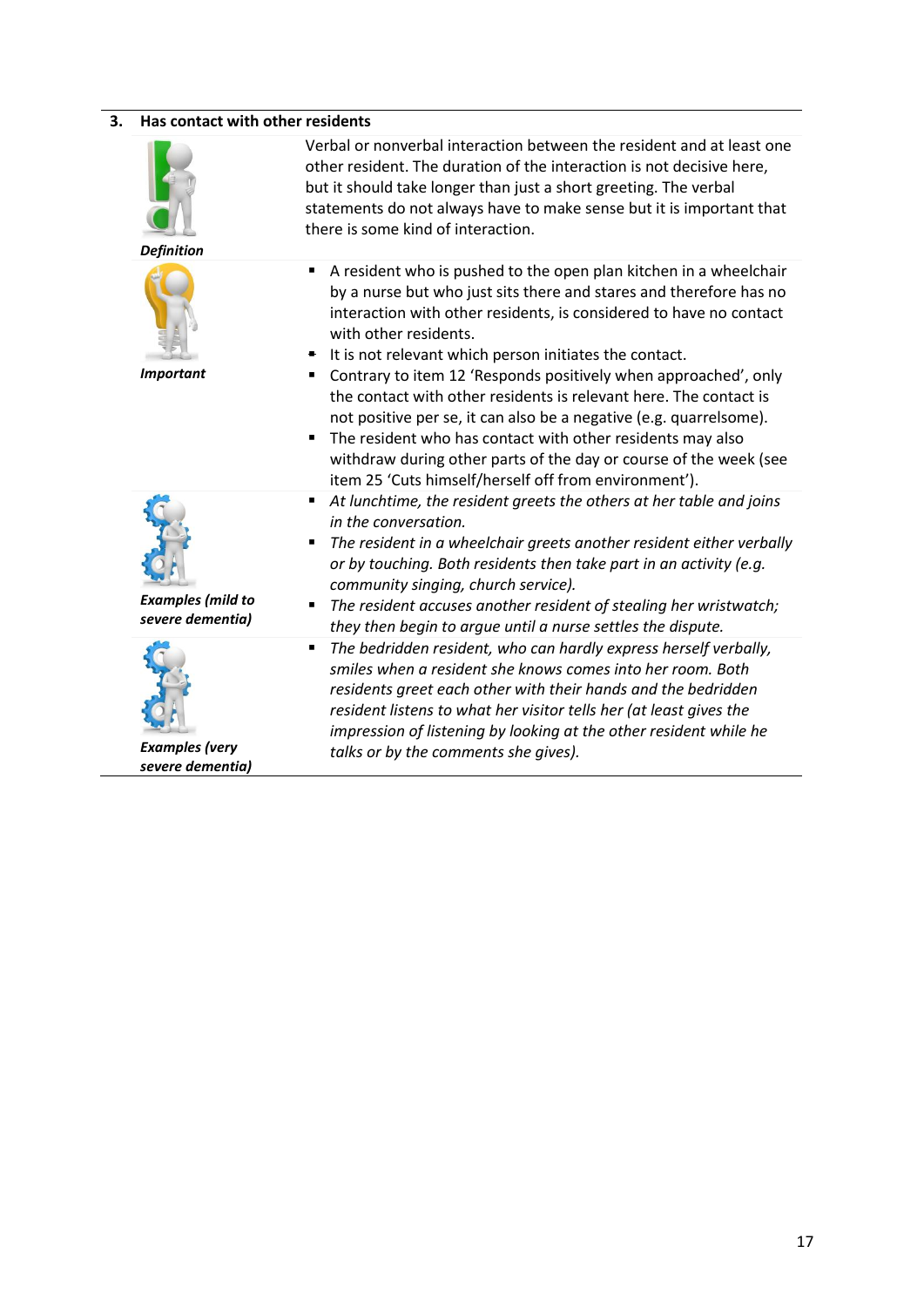# **4. Rejects help from nursing assistants** *Definition* Verbal comments or nonverbal behavior of the resident expressing not accepting help or assistance from care staff. 'Help' = nursing/caring actions. *Important* ■ Care staff = all the staff directly involved in nursing or caring, including, for instance, social service staff. The rejection of care behavior does not only apply to the nurse carrying out the proxy rating. If one or more members of the nursing staff have experienced such behavior within the past week, this should be taken into consideration when answering this item. If you are uncertain if this behavior has occurred, please check with the care team. *The female resident rejects, either verbally or nonverbally, help from a male nurse with washing in the morning. The resident rejects, either verbally or nonverbally, assistance from a nurse during meals.*

*Examples (mild to severe dementia)*

| 5. | <b>Radiates satisfaction</b>                 |                                                                                                                                                                                                                                                                                                                                                                                                                                   |
|----|----------------------------------------------|-----------------------------------------------------------------------------------------------------------------------------------------------------------------------------------------------------------------------------------------------------------------------------------------------------------------------------------------------------------------------------------------------------------------------------------|
|    | <b>Definition</b>                            | Relaxed, even-tempered or neutral mood of resident, expressed, for<br>example, by a relaxed facial expression and body language or by<br>statements confirming satisfaction or contentment.                                                                                                                                                                                                                                       |
|    | <b>Important</b>                             | The satisfaction reflects the general emotional state of the<br>٠<br>resident and not just a reaction resulting from, for example, a<br>specific (nursing) activity, as assessed under the item 40 'Mood<br>can be influenced in a positive sense'.<br>A satisfied appearance, although it expresses a positive mood, is<br>less intense than the behavior referred to in item 10 'Is in a good<br>mood' or item 1 'Is cheerful'. |
|    | <b>Examples (mild to</b><br>severe dementia) | The resident is sitting in the open plan kitchen; her face shows she<br>٠<br>is relaxed. She takes part in a conversation or is daydreaming.<br>The resident waits patiently and relaxed until a nurse has time to<br>help her.                                                                                                                                                                                                   |
|    | <b>Examples</b> (very<br>severe dementia)    | The resident is lying relaxed in bed, looking at a photo on the<br>bedside table.<br>The resident is lying in bed, relaxed and watching television or<br>listening to the radio.                                                                                                                                                                                                                                                  |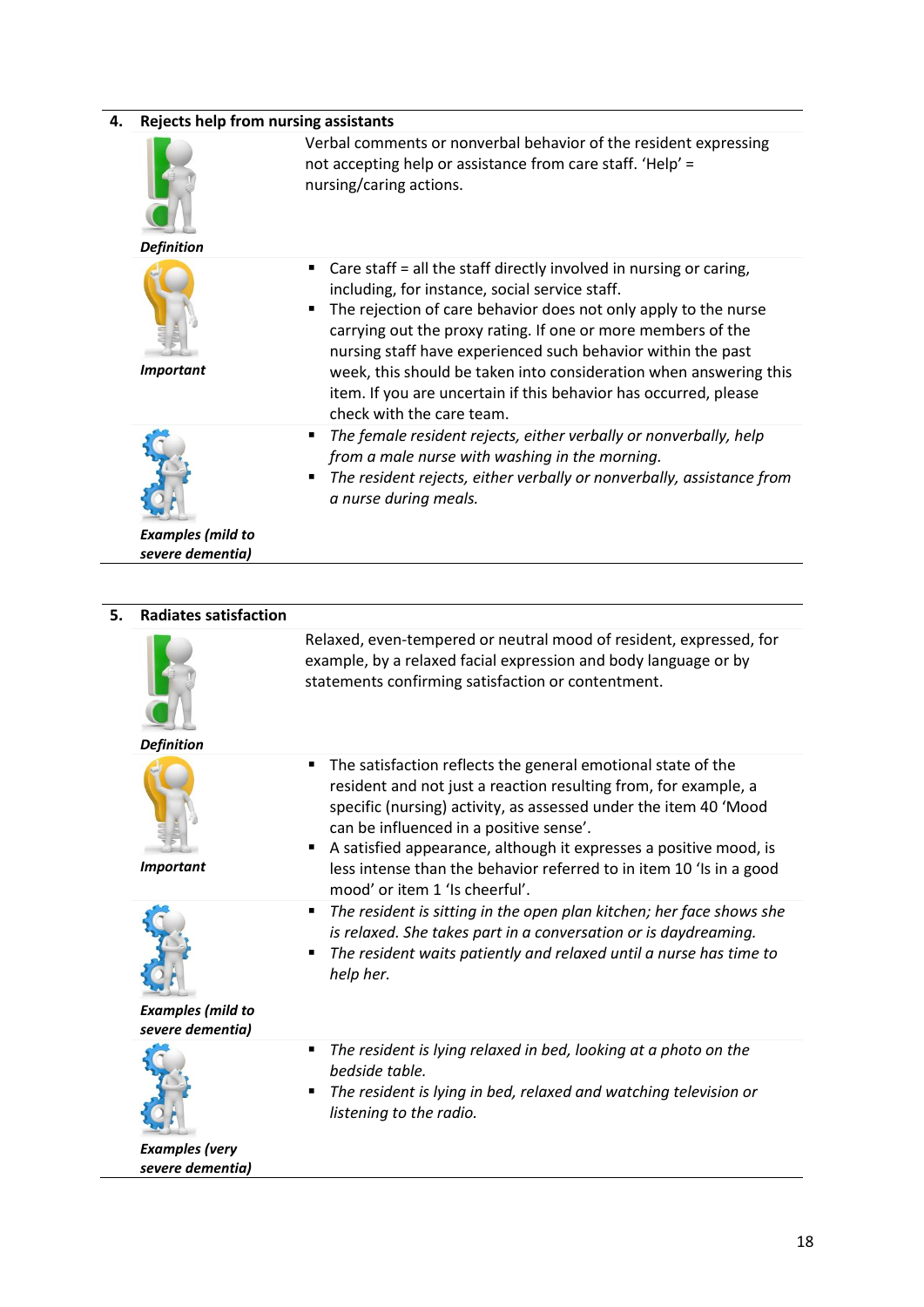| 6. | <b>Makes an anxious impression</b>           |                                                                                                                                                                                                                                                                                                                                                       |
|----|----------------------------------------------|-------------------------------------------------------------------------------------------------------------------------------------------------------------------------------------------------------------------------------------------------------------------------------------------------------------------------------------------------------|
|    | <b>Definition</b>                            | Verbal comments or nonverbal behavior indicate that the resident is<br>frightened. The resident's fear can be either short-term and/or long-<br>term. The fear may be caused by a particular situation or may be<br>generalized, i.e. not related to a specific situation.                                                                            |
|    |                                              | The resident is afraid of the night and the dark. She asks the night                                                                                                                                                                                                                                                                                  |
|    | <b>Examples (mild to</b><br>severe dementia) | nurse to leave a small lamp on for better orientation.<br>The resident, who is being helped out of bed into a wheelchair by<br>two nurses, tenses up and holds on to whatever is available<br>because she is very afraid, e.g. of falling.<br>The resident reacts negatively with a trembling voice and tense<br>body to a nurse who is new to her.   |
|    |                                              | The resident has consumed a warm lunch with the help of a nurse.<br>Afterwards, she is offered a cold dessert (e.g. yoghurt or ice<br>cream). The resident initially reacts with uneasiness and anxiety<br>because she is unable to process the shift to cold food at short<br>notice.                                                                |
|    | <b>Examples (very</b><br>severe dementia)    | The nurse is helping a bedridden resident to change her position in<br>bed in order to relieve pressure. The resident's whole body stiffens<br>and she holds on tightly to the bedrail or bedside table.                                                                                                                                              |
|    |                                              |                                                                                                                                                                                                                                                                                                                                                       |
| 7. | Is angry                                     |                                                                                                                                                                                                                                                                                                                                                       |
|    |                                              | Verbal comments or nonverbal behavior expressing a person's<br>annoyance. The resident's anger may be caused by a particular<br>situation or may be unrelated to any specific situation.                                                                                                                                                              |
|    | <b>Definition</b><br><b>Important</b>        | The duration of a resident's annoyance is irrelevant for answering the<br>item.                                                                                                                                                                                                                                                                       |
|    | <b>Examples (mild to</b><br>severe dementia) | The resident leaves the open plan kitchen after a conflict with<br>$\blacksquare$<br>another resident, slamming the door.<br>The resident calls for a nurse in a rude way and complains that she<br>٠<br>has been waiting a long time for assistance.                                                                                                 |
|    | <b>Examples</b> (very                        | The bedridden resident, who is hardly able to express herself<br>٠<br>verbally, makes grumbling/abusive sounds.<br>The resident is angry for no apparent reason and cannot express<br>٠<br>herself verbally. However, her facial expressions and gestures (e.g.<br>narrowed eyes, wagging her index finger) or flushed face reflect<br>her annoyance. |

*Examples (very severe dementia)*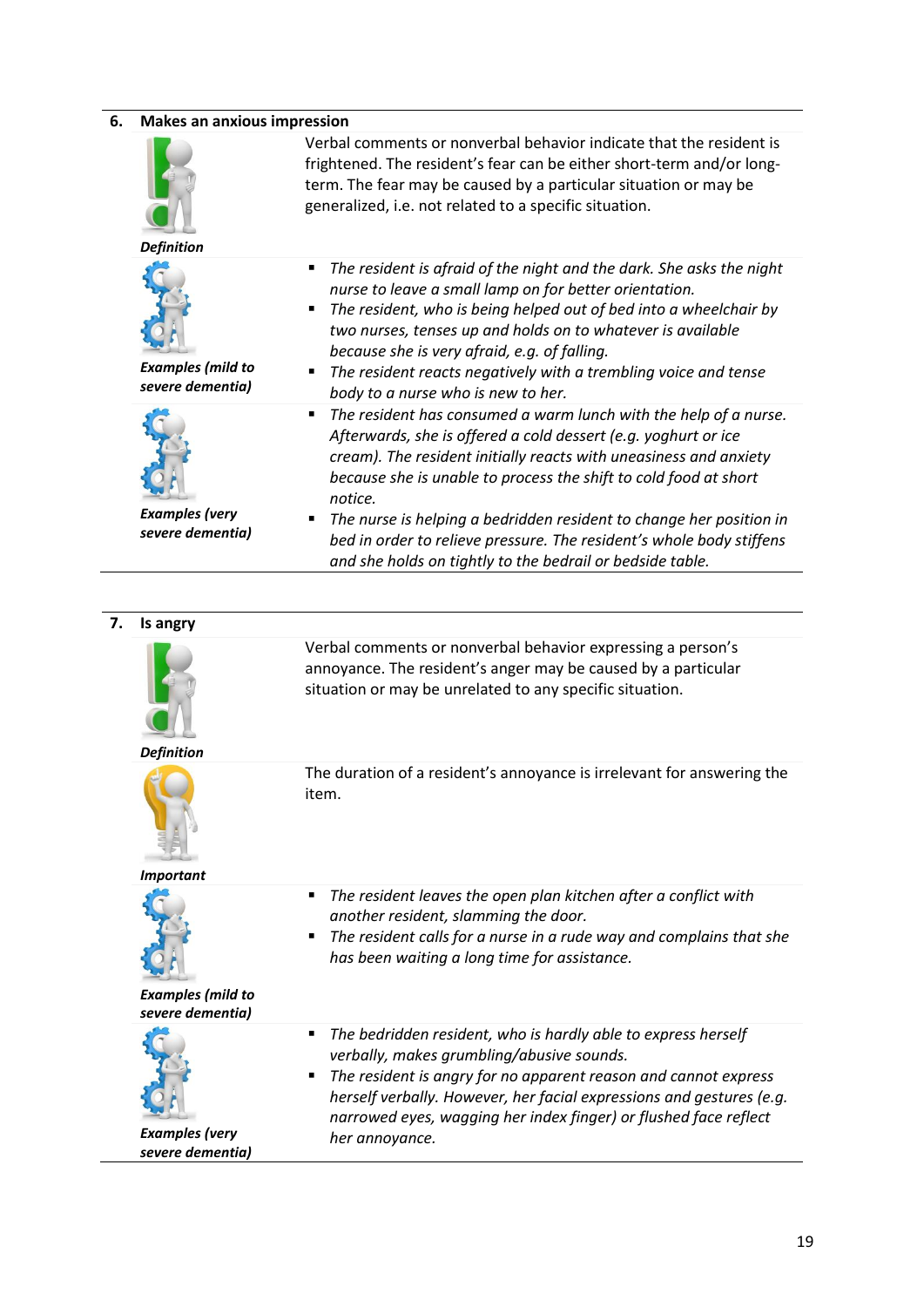#### **8. Is capable of enjoying things in daily life**



*Definition*

*Important*

The ability of the resident to enjoy situations and activities in daily life and to express this either verbally or through nonverbal behavior.

When answering this item it is important to take into consideration the entire daily routine, since it is possible that the resident can only enjoy certain situations, e.g. activities in the evening.

- *The resident enjoys the warm midday meal or afternoon coffee and expresses this verbally or nonverbally.*
- *The resident enjoys taking part in various activities (e.g. listening to the daily newspaper being read aloud, community singing) and shows this by smiling or listening attentively or by joining in the singing.*
- *The resident likes to put on her best skirt on Sunday, or being helped to do this.*
- *The resident enjoys smoking a cigarette after the midday meal.*
- *The bedridden resident enjoys a piece of chocolate given to her as dessert after lunch and shows this by smiling.*
- *The bedridden resident looks forward to and enjoys the weekly visit from her daughter and shows this with a smile or a shine in her eyes.*

*Examples (mild to severe dementia)*



*Examples (very severe dementia)*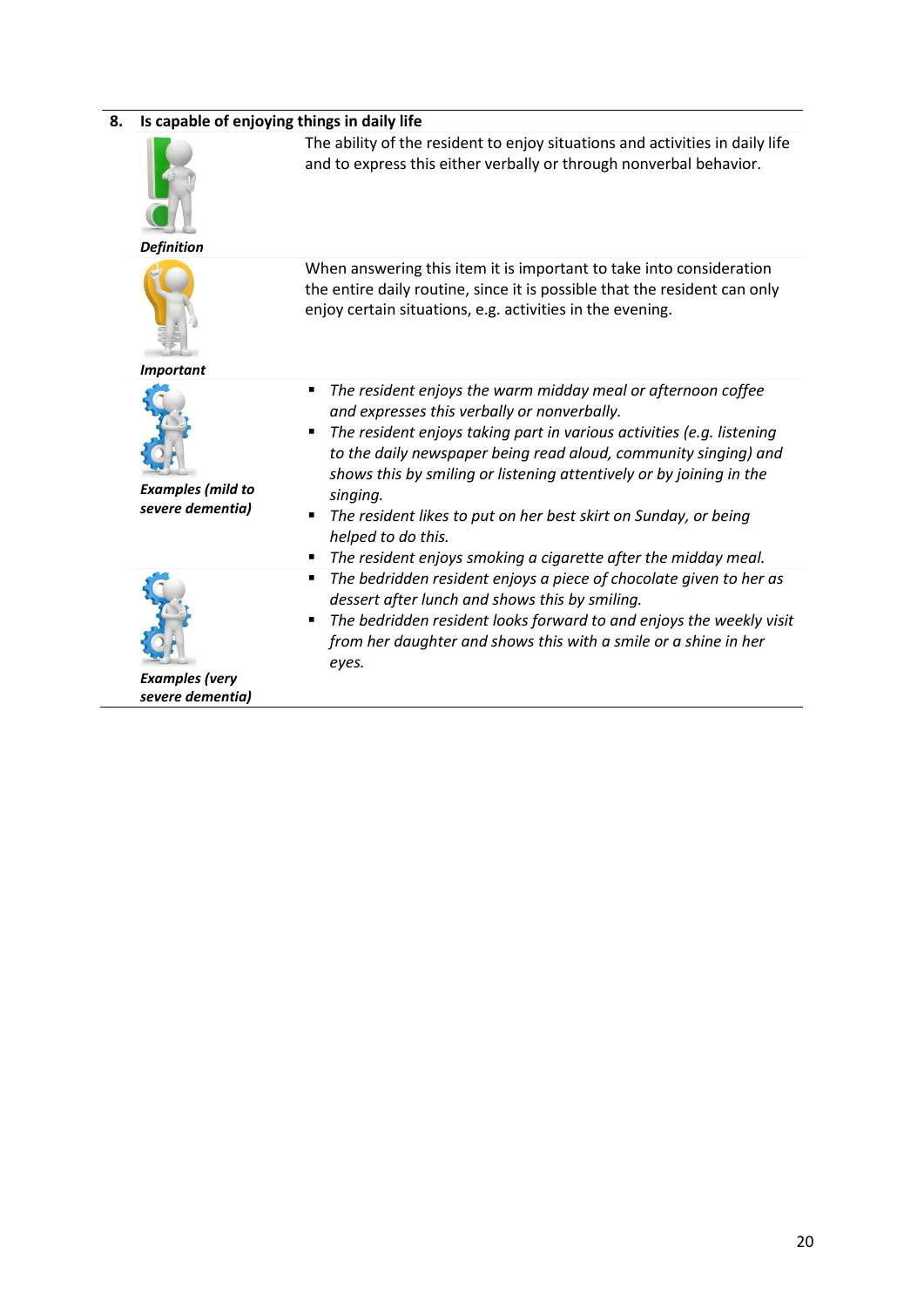| Does not want to eat                         |                                                                                                                                                                                                                                                     |
|----------------------------------------------|-----------------------------------------------------------------------------------------------------------------------------------------------------------------------------------------------------------------------------------------------------|
|                                              | Verbal comments and nonverbal behavior that show clearly that the<br>resident does not want to eat one or more of the three main meals.                                                                                                             |
| <b>Definition</b>                            |                                                                                                                                                                                                                                                     |
|                                              | Refusing a snack or a drink should not be taken into consideration<br>٠<br>when answering this item.<br>For residents who are not fed orally the item should be answered<br>with 'not applicable'.                                                  |
| <b>Important</b>                             |                                                                                                                                                                                                                                                     |
| <b>Examples (mild to</b><br>severe dementia) | The resident refuses verbally to eat the midday meal and pushes<br>٠<br>her plate away.<br>The resident, who can hardly speak and who is assisted with<br>eating, spits out the food after the first spoonful and will not open<br>her mouth again. |
| <b>Examples</b> (very                        | The bedridden resident who is assisted during mealtimes refuses to<br>٠<br>open her mouth and turns her head away.                                                                                                                                  |
| severe dementia)                             |                                                                                                                                                                                                                                                     |

| 10. | Is in a good mood                            |                                                                                                                                                                                                                                                                                                                                                                                               |
|-----|----------------------------------------------|-----------------------------------------------------------------------------------------------------------------------------------------------------------------------------------------------------------------------------------------------------------------------------------------------------------------------------------------------------------------------------------------------|
|     |                                              | Prevailing mood is positive, expressed by positive comments or<br>behavior. This good mood is not limited to single moments, such as<br>greeting a person, but can be observed over a longer period. The<br>same person can also have sad moments on the same day.                                                                                                                            |
|     | <b>Definition</b>                            |                                                                                                                                                                                                                                                                                                                                                                                               |
|     | <b>Important</b>                             | 'Is in a good mood' is considered a positive emotion. It is stronger<br>٠<br>or more intense than the behavior assessed under the item<br>'Radiates satisfaction', but weaker than the behavior recorded<br>under the item 'Is cheerful'.<br>The good mood is not the result of a short-term (nursing) action,<br>as assessed under the item 'Mood can be influenced in a positive<br>sense'. |
|     | <b>Examples (mild to</b><br>severe dementia) | The resident enjoys the informal banter or social contacts in the<br>٠<br>open plan kitchen and actively takes part in both.<br>The resident is sitting in front of an open window, smiling and<br>٠<br>enjoying the sunshine and the pleasant warm air.                                                                                                                                      |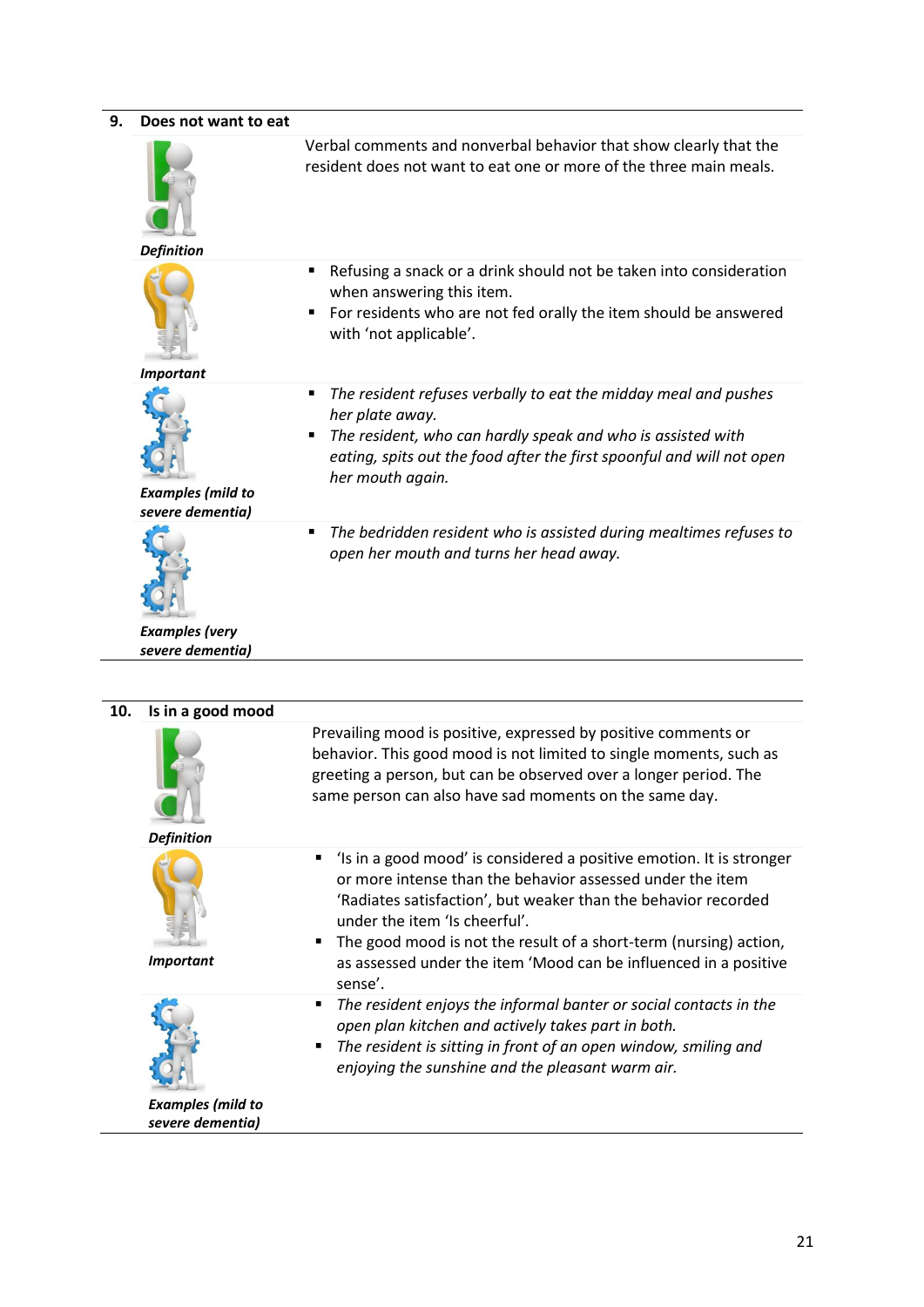| 11. | Is sad                                       |                                                                                                                                                                                                                                                                                                                                                                                                                                                                                                                                                                                                                                             |
|-----|----------------------------------------------|---------------------------------------------------------------------------------------------------------------------------------------------------------------------------------------------------------------------------------------------------------------------------------------------------------------------------------------------------------------------------------------------------------------------------------------------------------------------------------------------------------------------------------------------------------------------------------------------------------------------------------------------|
|     | <b>Definition</b>                            | Sad or downhearted mood of the resident which can last for varying<br>lengths of time. The mood of a resident can change on any given day<br>from sad to being 'in a good mood' or 'cheerful'.                                                                                                                                                                                                                                                                                                                                                                                                                                              |
|     | <b>Important</b>                             | Contrary to item 23 'Cries', the sadness recorded with the item<br>٠<br>'Is sad' is not necessarily accompanied by tears.<br>'Is sad' refers to less intense sadness than the item 'Cries'.<br>п                                                                                                                                                                                                                                                                                                                                                                                                                                            |
|     | <b>Examples (mild to</b><br>severe dementia) | The resident is sitting hunched up at the table. She tells a nurse<br>٠<br>that she doesn't want to be a burden to her. She doesn't cry but it<br>is clear to the nurse that the resident is sad, even if she doesn't<br>know exactly why.<br>The resident is looking at photos of friends and members of her<br>٠<br>family. She seems to be in low spirits. When a nurse enquires, she<br>says she is sad that so many people who are dear to her are<br>deceased.<br>The resident is talking to a nurse and mentions that she is often<br>п<br>sad because her children live so far away from the home and can<br>visit her only rarely. |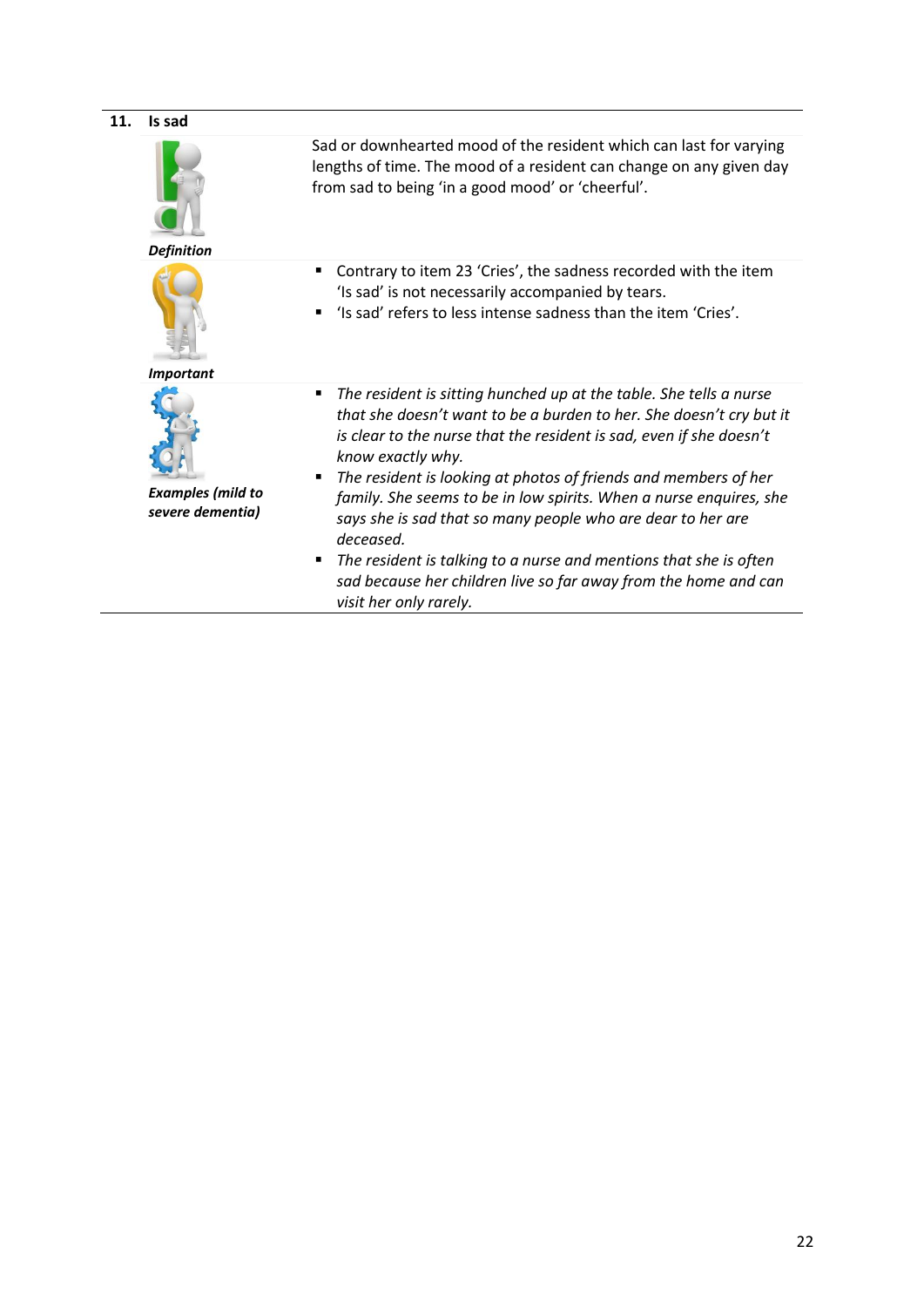| 12.<br>Responds positively when approached |                                              |                                                                                                                                                                                                                                                                                                                                                                                                                                                                                                         |
|--------------------------------------------|----------------------------------------------|---------------------------------------------------------------------------------------------------------------------------------------------------------------------------------------------------------------------------------------------------------------------------------------------------------------------------------------------------------------------------------------------------------------------------------------------------------------------------------------------------------|
|                                            |                                              | The resident reacts positively to verbal or nonverbal contact initiated<br>by another person, such as another resident, a nurse or relative.                                                                                                                                                                                                                                                                                                                                                            |
|                                            | <b>Definition</b>                            |                                                                                                                                                                                                                                                                                                                                                                                                                                                                                                         |
|                                            |                                              | Contrary to item 40 'Mood can be influenced in a positive sense', a<br>change in the emotional mood is not relevant when answering this<br>item.                                                                                                                                                                                                                                                                                                                                                        |
|                                            | <b>Important</b>                             |                                                                                                                                                                                                                                                                                                                                                                                                                                                                                                         |
|                                            | <b>Examples (mild to</b><br>severe dementia) | The resident, who is often restless or seems anxious when alone,<br>٠<br>relaxes in the company of other residents. She calms down and<br>takes part in a conversation.<br>The resident in a wheelchair, who can hardly speak anymore and<br>٠<br>cannot join conversations, participates in a group singing old<br>songs. Although she can't sing with them, she tries to hum the<br>tunes and enjoys the opportunity of expressing herself in the<br>company of others and of listening to the music. |
|                                            | <b>Examples</b> (very<br>severe dementia)    | The bedridden resident, who can no longer speak and who spends<br>٠<br>most of the day daydreaming, wakes up when a relative pays her<br>daily visit and holds the visitor's hand.                                                                                                                                                                                                                                                                                                                      |

| 13. | Indicates that he or she is bored            |                                                                                                                                                                                                                                                                                                                                                                                                                                                                                                                                                |  |
|-----|----------------------------------------------|------------------------------------------------------------------------------------------------------------------------------------------------------------------------------------------------------------------------------------------------------------------------------------------------------------------------------------------------------------------------------------------------------------------------------------------------------------------------------------------------------------------------------------------------|--|
|     | <b>Definition</b>                            | Verbal comments that show that the resident feels bored.                                                                                                                                                                                                                                                                                                                                                                                                                                                                                       |  |
|     | <b>Important</b>                             | For residents with mild to severe dementia who are no longer<br>٠<br>able to express themselves verbally, this item should be<br>answered with 'not applicable'.<br>When answering this item, comments made to others (staff<br>members, relatives, other residents) than the nurse carrying out<br>the assessment should be taken into consideration.                                                                                                                                                                                         |  |
|     | <b>Examples (mild to</b><br>severe dementia) | The resident mentions to a nurse that she is bored.<br>٠<br>The resident asks a nurse repeatedly when the community singing<br>٠<br>will start. Again and again, she goes into the room where the<br>singing takes place. When she sees that there is no one else in the<br>room, she goes back and asks the nurse again when the singing<br>will start.<br>During the weekend, a resident mentions to a nurse: 'There's<br>nothing going on here today.'<br>The resident asks a nurse whether she has some task or activity<br>for her to do. |  |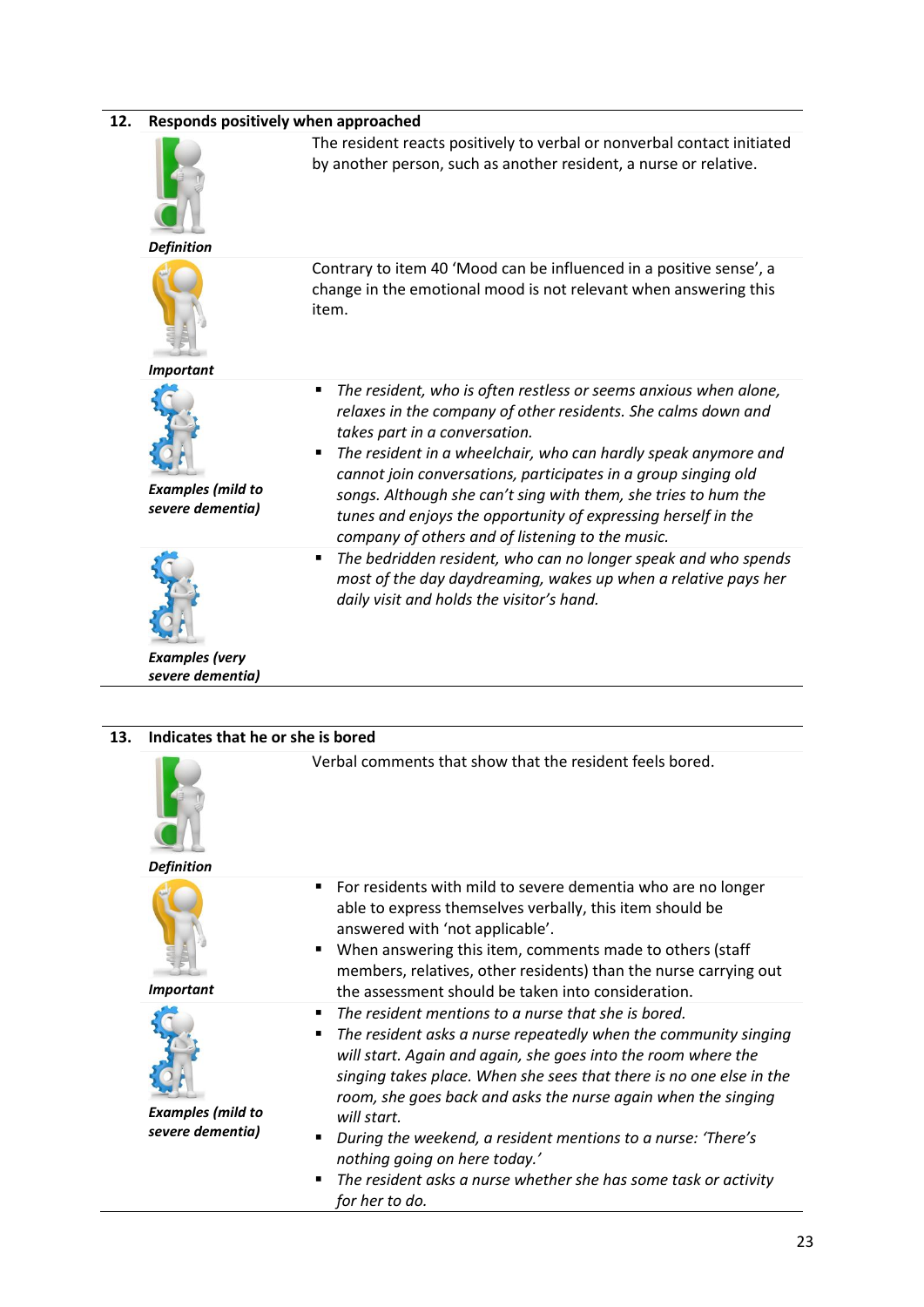#### **14. Has conflicts with nursing assistants**



*Definition*



*Important*



*Examples (mild to severe dementia)*



*Examples (very severe dementia)*

Disputes or disagreements between the resident and one or more of the nurses. The conflict may arise in particular situations or (almost) continuously. A conflict may be expressed either verbally or nonverbally.

- Nurses = all staff directly involved in nursing or caring, including, for instance, social service staff.
- The conflict can be with all nurses involved in the care for the resident, not just the nurse carrying out the assessment with QUALIDEM. Any conflict between any member of the nursing staff and the resident within the past week should be taken into consideration when answering this item.
- *The resident would like to leave the living area, but since she has lost her way several times this is only possible if she is accompanied by a nurse. However, because none of the nurses have time at the moment, the resident is put off until later. The resident doesn't understand why she can't go on her own. She wants to go out immediately and voices this angrily.*
- *The resident would like to smoke a cigarette or light a candle in her room. This is not allowed without supervision in the institution. Although the nurses have informed her about this several times, she tries to do it again and gets into an argument with a nurse who explains her that this is not allowed*
- *The bedridden resident shows resistance to the nurses who want to relieve pressure by changing her position. The resident tries to hit, pinch or scratch the nurses.*
- *The resident, who is more or less bedridden, would like to have a glass of water within reach on her bedside table. The nurse refuses to put the glass there because recently the resident has spilled the water while trying to drink in bed. The nurse asks the resident to use the bell if she wants a drink. The resident rejects this suggestion and scolds at the nurse.*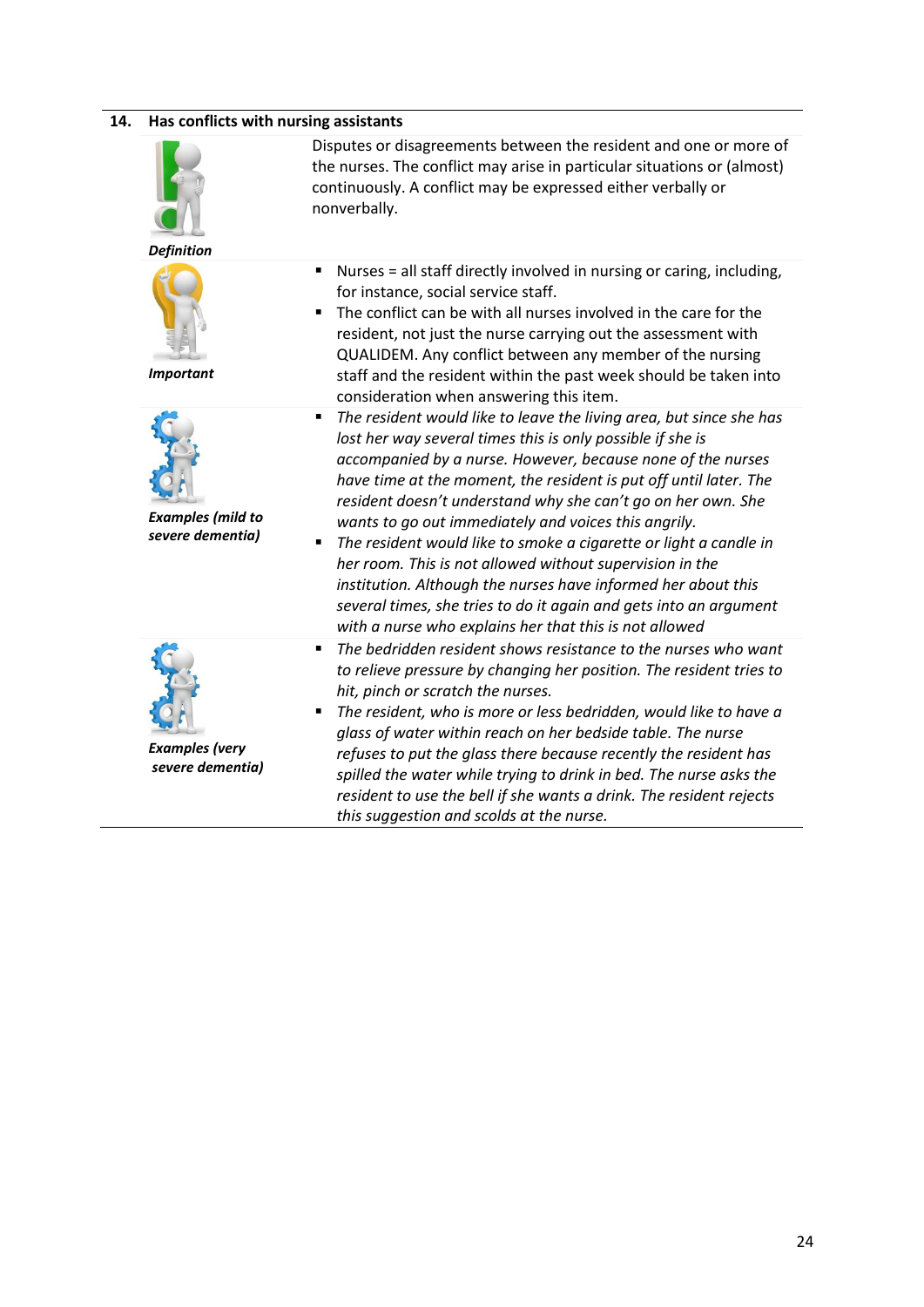| 15. | <b>Enjoys meals</b>                          |                                                                                                                                                                                                                                                                                                                                                        |  |
|-----|----------------------------------------------|--------------------------------------------------------------------------------------------------------------------------------------------------------------------------------------------------------------------------------------------------------------------------------------------------------------------------------------------------------|--|
|     | <b>Definition</b>                            | Verbal comments and nonverbal behavior that show clearly that the<br>resident enjoys one or more of the three main meals.                                                                                                                                                                                                                              |  |
|     | <b>Important</b>                             | For residents who do not eat orally the item should be answered<br>with 'not applicable'.                                                                                                                                                                                                                                                              |  |
|     | <b>Examples (mild to</b><br>severe dementia) | The resident tells a nurse that she is looking forward to the<br>$\blacksquare$<br>midday meal or that it tasted good.<br>The resident asks a nurse during lunch whether she can have a<br>$\blacksquare$<br>second helping.<br>The resident puts only a small amount of food on her fork or<br>п<br>spoon and then enjoys it when it is in her mouth. |  |
|     | <b>Examples</b> (very<br>severe dementia)    | A bedridden resident, who can no longer speak, smiles after a<br>٠<br>meal and sighs contentedly.                                                                                                                                                                                                                                                      |  |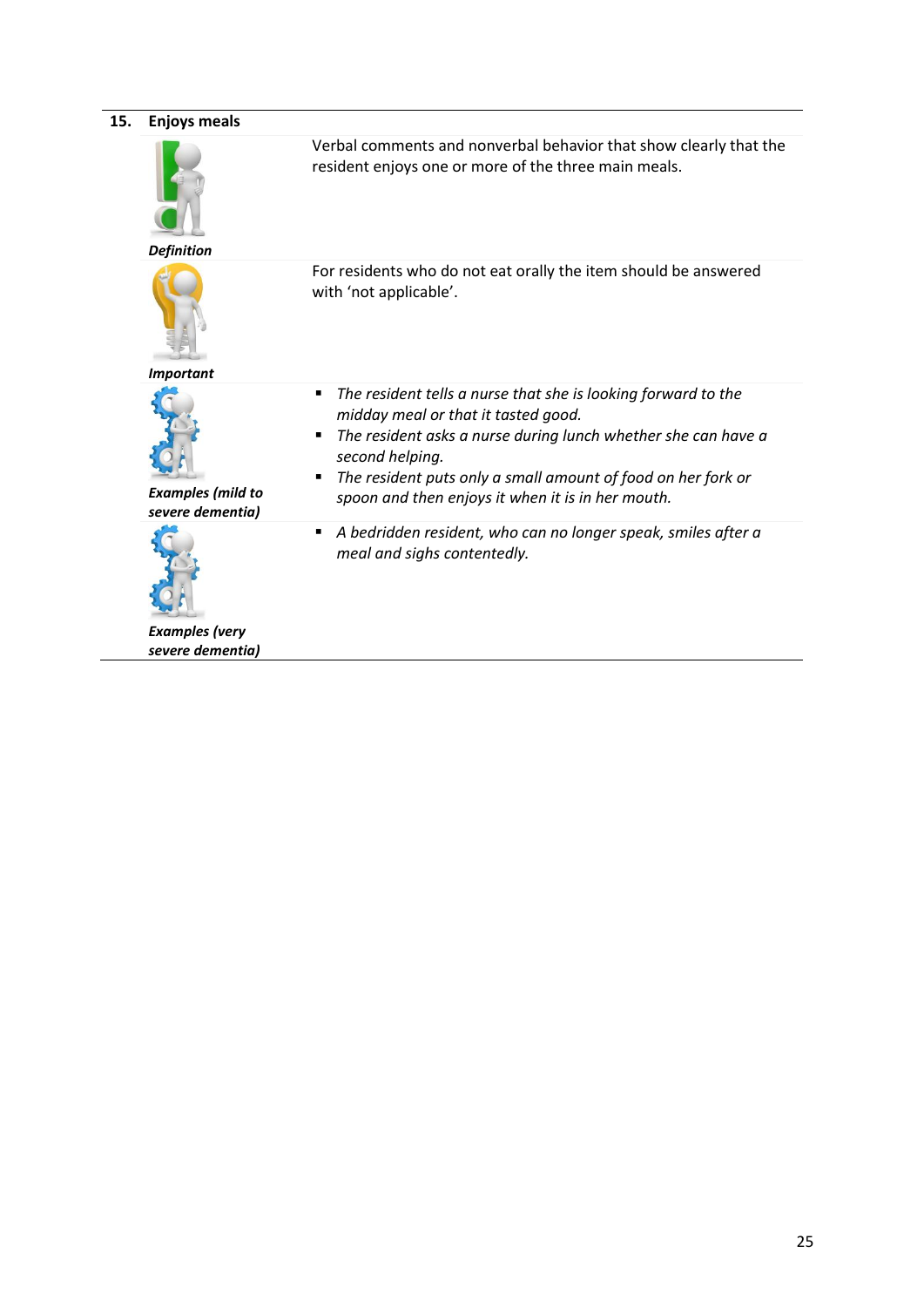| Is rejected by other residents               |                                                                                                                                                                                                                                                                                                                                                                                              |
|----------------------------------------------|----------------------------------------------------------------------------------------------------------------------------------------------------------------------------------------------------------------------------------------------------------------------------------------------------------------------------------------------------------------------------------------------|
|                                              | Verbal comments and behavior showing that other residents reject<br>or avoid contact with the person with dementia who is being<br>assessed.                                                                                                                                                                                                                                                 |
| <b>Definition</b>                            |                                                                                                                                                                                                                                                                                                                                                                                              |
|                                              | The direct behavior and verbal comments of the fellow residents<br>$\blacksquare$<br>of the person being assessed are decisive for answering this item.<br>The comments and behavior of the person being assessed are of<br>٠<br>no consequence here.                                                                                                                                        |
| <b>Important</b>                             |                                                                                                                                                                                                                                                                                                                                                                                              |
| <b>Examples (mild to</b><br>severe dementia) | The resident is banished by her table companions due to her<br>٠<br>behavior during the midday meal. They demand that she leaves<br>the table because they do not want to eat with her.<br>The resident, who drools excessively, is banished by the other<br>٠<br>residents. Shortly after the resident joins the residents at another<br>table, those residents get up and leave the table. |
| <b>Examples</b> (very<br>severe dementia)    | The resident in a wheelchair, who frequently calls out loudly, is<br>٠<br>ordered verbally by other residents to stop shouting. One of the<br>residents complains to a nurse about the shouting.<br>The resident in a wheelchair who has unpleasant odorous<br>٠<br>wounds, is avoided by the other residents because of the bad<br>smell.                                                   |

#### **17. Accuses others**



Verbal accusations made by the resident against a nurse, a resident or another person.

*Definition*



For residents with mild to medium dementia who can no longer express themselves verbally, this item must be answered with 'not applicable'.

#### *Important*



 *The resident accuses a nurse of not taking her home after she allegedly promised to do so.*

- *The resident accuses a nurse of, for instance, trying to poison her.*
- *The resident accuses another resident of her or lying to her.*

*Examples (mild to severe dementia)*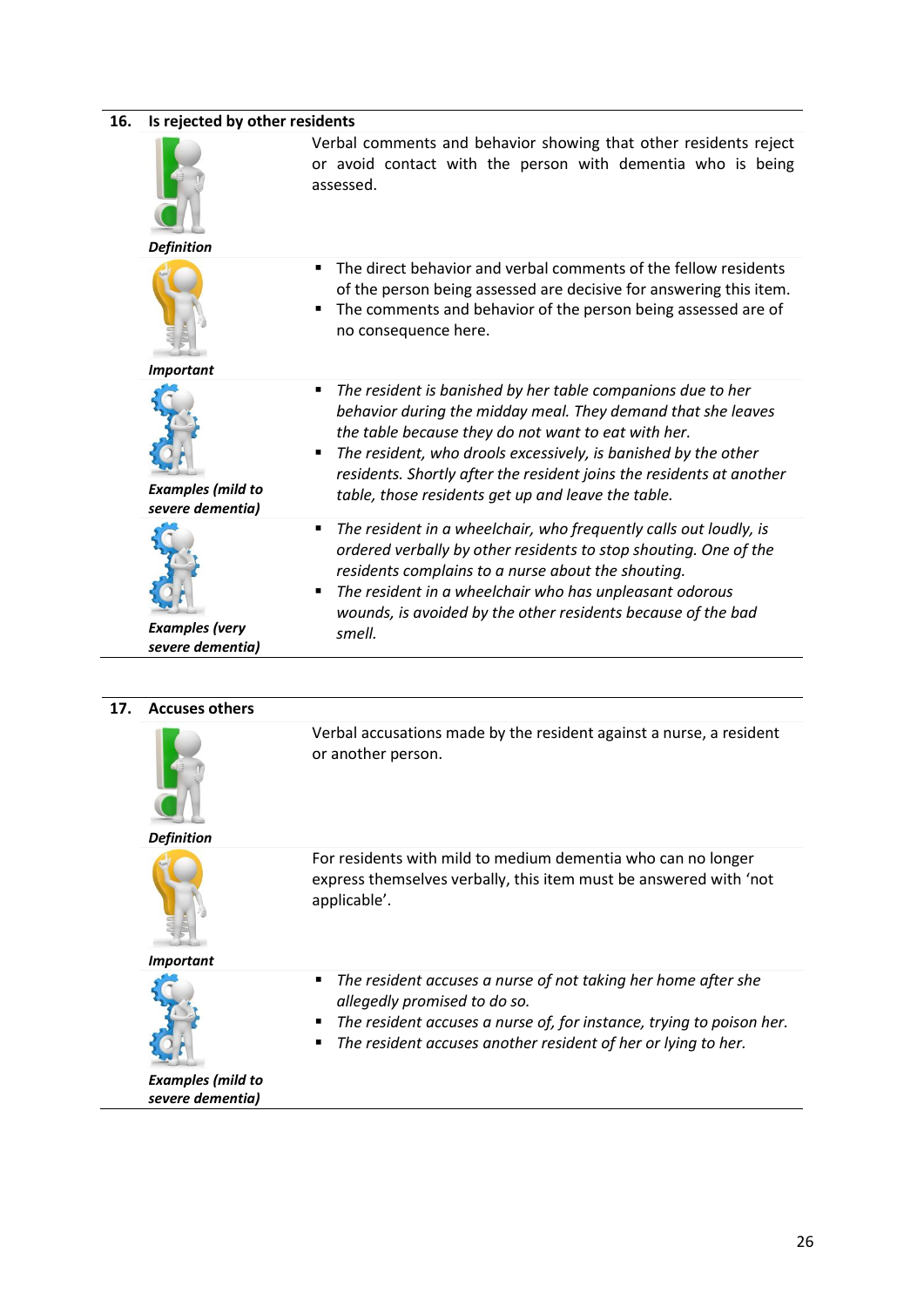| 18. | <b>Takes care of other residents</b>         |                                                                                                                                                                                                                                                                                                                                                                                                                                                                                                                                                                                                                                    |  |
|-----|----------------------------------------------|------------------------------------------------------------------------------------------------------------------------------------------------------------------------------------------------------------------------------------------------------------------------------------------------------------------------------------------------------------------------------------------------------------------------------------------------------------------------------------------------------------------------------------------------------------------------------------------------------------------------------------|--|
|     | <b>Definition</b>                            | Behavior or verbal statements, which show that the resident cares<br>for other residents, for example helping with walking, eating, finding<br>their way, giving comfort, warning a nurse when another resident is<br>in need.                                                                                                                                                                                                                                                                                                                                                                                                     |  |
|     | <b>Examples (mild to</b><br>severe dementia) | The resident notices that her table companion, who can hardly<br>п<br>express herself verbally, is feeling cold. She calls a nurse and<br>informs her accordingly.<br>The resident asks her table companion how she is feeling and<br>٠<br>listens to her problems. She tries to comfort the table companion.<br>The resident reminds her table companion to take her medication,<br>п<br>which she otherwise regularly forgets.<br>The resident pours a cup of coffee for another resident or pushes<br>٠<br>her into the open plan kitchen in her wheel chair.<br>The resident hands out sweets to the others at her table.<br>٠ |  |
| 19. | Is restless                                  |                                                                                                                                                                                                                                                                                                                                                                                                                                                                                                                                                                                                                                    |  |
|     |                                              | Restless, agitated behavior of the resident, for example rapid                                                                                                                                                                                                                                                                                                                                                                                                                                                                                                                                                                     |  |

| <b>Definition</b>                            | Restless, agitated behavior of the resident, for example rapid<br>breathing, a worried look or calling out.                                                                                                                                                                                                                                                                                                                                                                                                                                                                                            |
|----------------------------------------------|--------------------------------------------------------------------------------------------------------------------------------------------------------------------------------------------------------------------------------------------------------------------------------------------------------------------------------------------------------------------------------------------------------------------------------------------------------------------------------------------------------------------------------------------------------------------------------------------------------|
| <b>Important</b>                             | Contrary to item 2 'Makes restless movements', the restlessness<br>٠<br>recorded under this item is not necessarily indicated by<br>movement of the extremities or the head.<br>The reason for the resident's restlessness may be anxiety, tension<br>or overstimulation of the senses, for example.                                                                                                                                                                                                                                                                                                   |
| <b>Examples (mild to</b><br>severe dementia) | The resident is restless before her doctor pays her a visit, because<br>٠<br>this is something special for her. She shows her restlessness by<br>asking the nurse at short intervals when the doctor will be<br>coming.<br>The resident is restless and cannot sleep because she dreads a<br>hospital visit the next day.<br>The resident suffers from frightening hallucinations which make<br>$\blacksquare$<br>him anxious. He shows this by restless behavior such as rapid<br>breathing, nervous glances or calling.<br>The resident is afraid and calls out because she cannot find her<br>room. |
| <b>Examples</b> (very<br>severe dementia)    | The bedridden resident gets restless or upset when she notices<br>٠<br>that two nurses enter her room to prepare her for a change of<br>position in bed.<br>The bedridden resident is upset and calls for a member of her<br>٠<br>family. Her anxiety is shown by her tremulous voice and rapid<br>breathing.                                                                                                                                                                                                                                                                                          |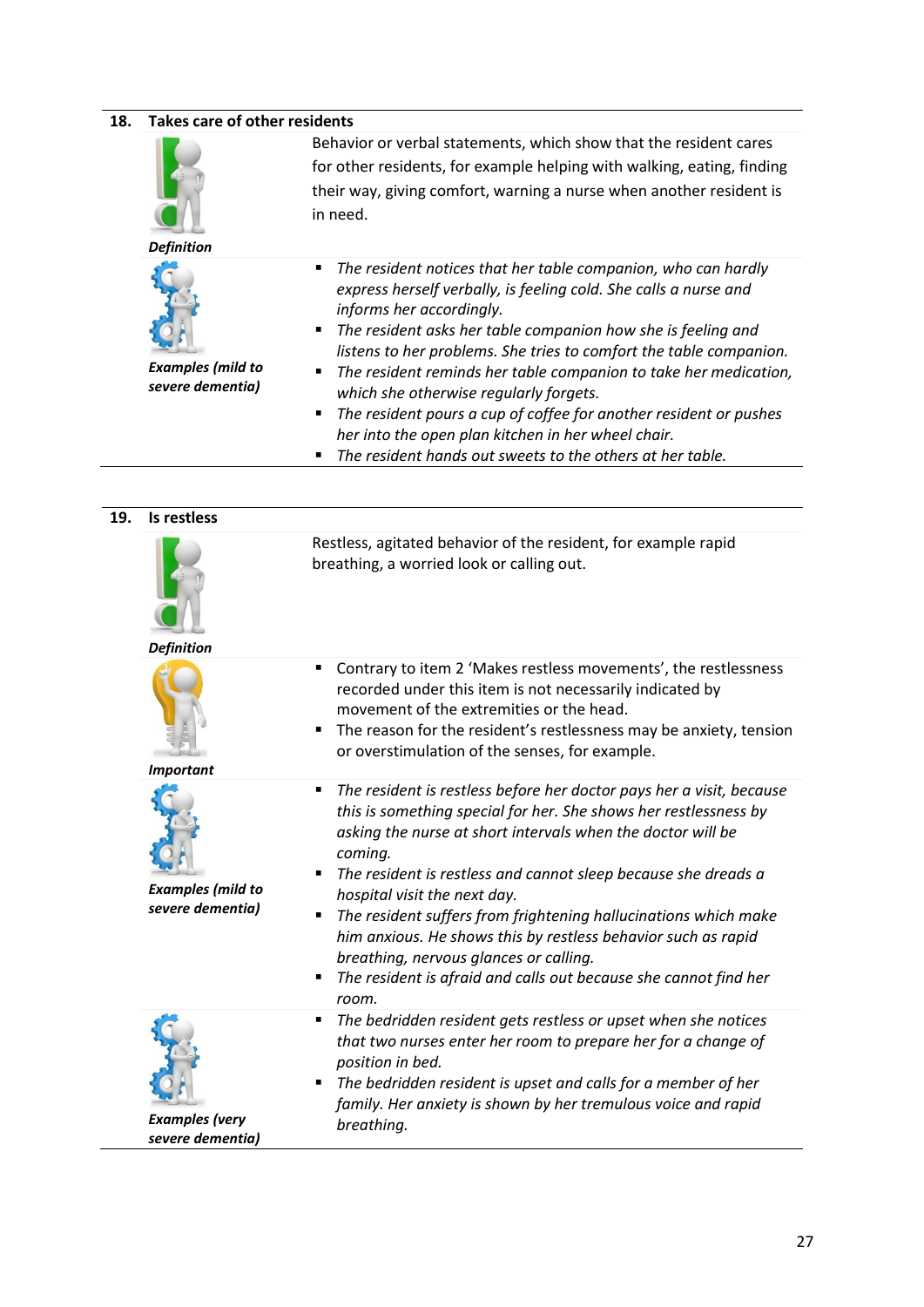| 20. | Openly rejects contact with others           |                                                                                                                                                                                                                                                                                                                                                                                 |  |
|-----|----------------------------------------------|---------------------------------------------------------------------------------------------------------------------------------------------------------------------------------------------------------------------------------------------------------------------------------------------------------------------------------------------------------------------------------|--|
|     | <b>Definition</b>                            | Verbal comments and nonverbal behavior used by the resident to<br>reject or refuse contact with fellow residents, staff or relatives.                                                                                                                                                                                                                                           |  |
|     |                                              | In contrast to item 16 'Is rejected by other residents', the behavior<br>and verbal comments of the person being assessed are relevant for<br>answering this item.                                                                                                                                                                                                              |  |
|     | <b>Important</b>                             |                                                                                                                                                                                                                                                                                                                                                                                 |  |
|     | <b>Examples (mild to</b><br>severe dementia) | The resident refuses visits from her son.<br>٠<br>A nurse pushes the resident in a wheelchair to a table in the open<br>п<br>plan kitchen. When the resident recognizes her table companions,<br>she orders the nurse to bring her to another table. While being<br>moved to the other table, she tells the nurse that she wants to<br>have nothing to do with those residents. |  |
|     | <b>Examples</b> (very<br>severe dementia)    | The bedridden resident rants and raves when another resident<br>٠<br>enters her room.<br>The bedridden resident turns her head away when her daughter<br>п<br>comes to visit her and also during the visit does not have eye<br>contact with her.                                                                                                                               |  |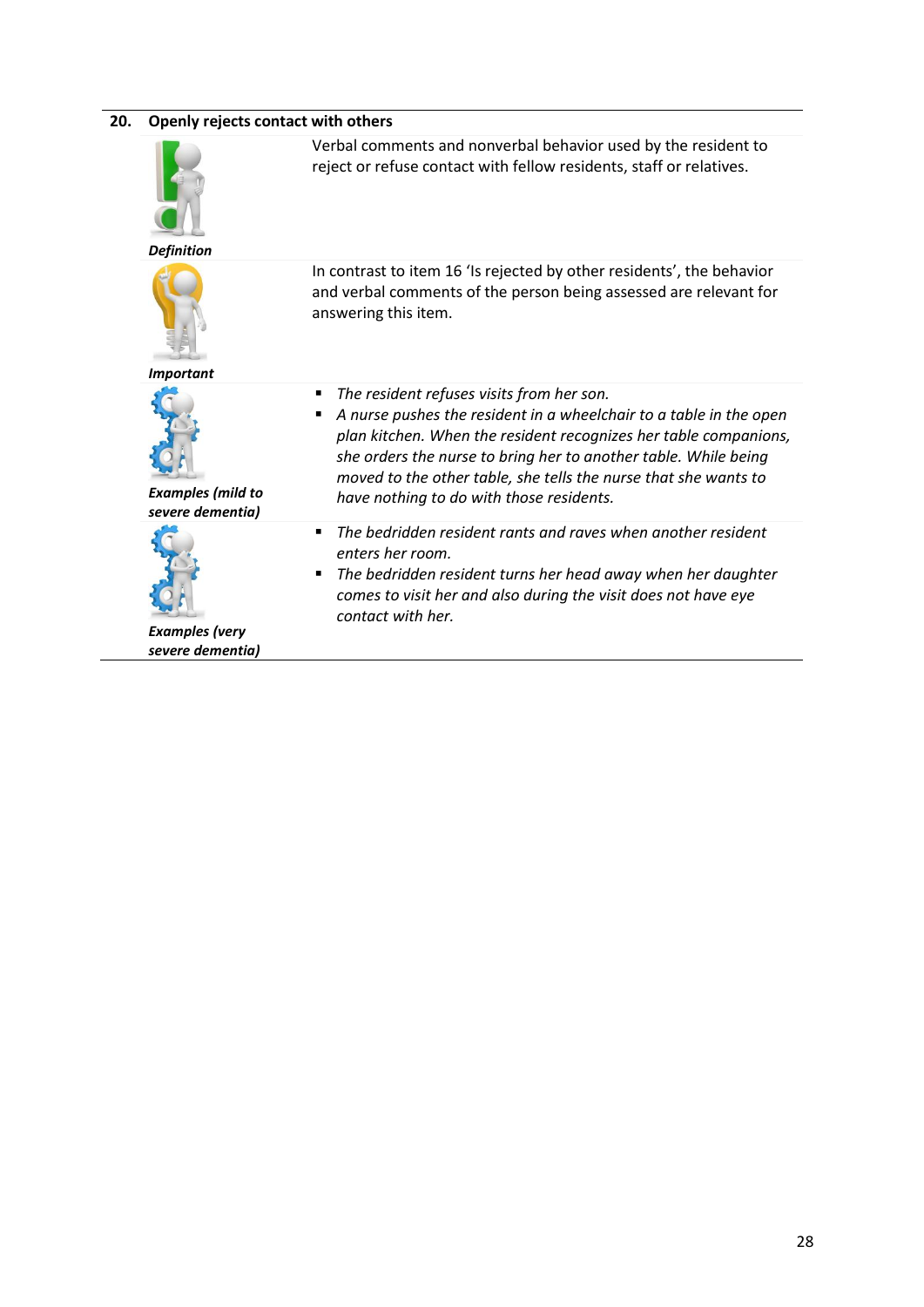| 21. | Has a smile around the mouth                 |                                                                                                                                                                                                                                                                                                                      |
|-----|----------------------------------------------|----------------------------------------------------------------------------------------------------------------------------------------------------------------------------------------------------------------------------------------------------------------------------------------------------------------------|
|     | <b>Definition</b>                            | A smile or laugh the resident shows either in response to the current<br>situation or longer-term. This should not be related only to greeting a<br>person.                                                                                                                                                          |
|     | <b>Important</b>                             | If a resident is unable to control her facial expressions due to an<br>illness, this item must be answered with 'not applicable'.                                                                                                                                                                                    |
|     | <b>Examples (mild to</b><br>severe dementia) | The resident is looking out of the window and smiles while<br>٠<br>watching the birds flying around in the trees.<br>The resident smiles when looking at some of her old photos.                                                                                                                                     |
|     | <b>Examples (very</b><br>severe dementia)    | The bedridden resident is humming a melody from her youth, her<br>٠<br>eyes are shining and she smiles.<br>The bedridden resident is visited by her daughter and small<br>٠<br>grandchildren. She smiles when she sees them and during the visit<br>she repeatedly holds the children's hands or strokes their hair. |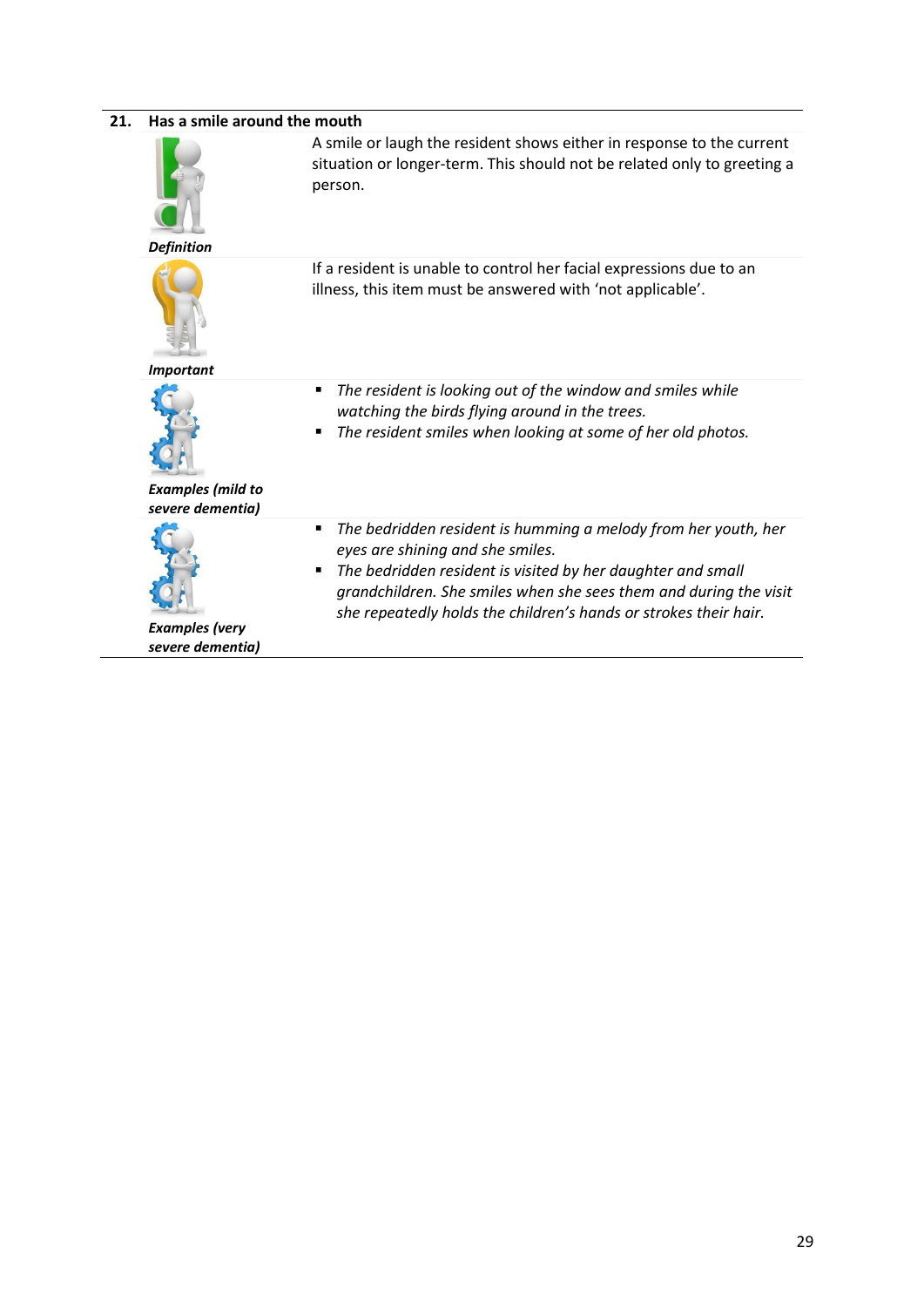#### **22. Has tense body language** *Definition* Tense or cramped body language, shown, for instance, by the position of body or extremities or by clenching the teeth. *Important* The reason for the resident's tenseness can be fear, pain or general anxiety. The mere presence of contractures is not a sign of a tense body language. Changes in the state of the body due to illness or side -effects of medications are not to be considered when answering this question. *Examples (mild to severe dementia) The resident is sitting in a chair in her room, tensed up and her upper body leaning forward slightly. She is holding on tightly to both armrests and is staring expectantly out of the window at the home's car park, waiting for her son to arrive. The resident is afraid of being moved from her bed to a wheelchair because she had already fallen once. When the nurses start to lift the resident from the bed, her body tenses up and she tries to hold on to whatever is available. The resident is anxious and shows this by tensing his/her arms and legs, clenching his/her fists, or clamping his jaws on each other. Examples (very The bedridden resident is lying tensed up in bed, whimpering and arms crossed in front of her upper body. The reason for this is unclear to the nurse. The bedridden resident is being repositioned by a nurse to relieve pressure. Since the resident is afraid to fall, her body tenses up and she holds on tightly to the bedrail or bedside table,*

*preventing the nurse to accomplish her task.*

*severe dementia)*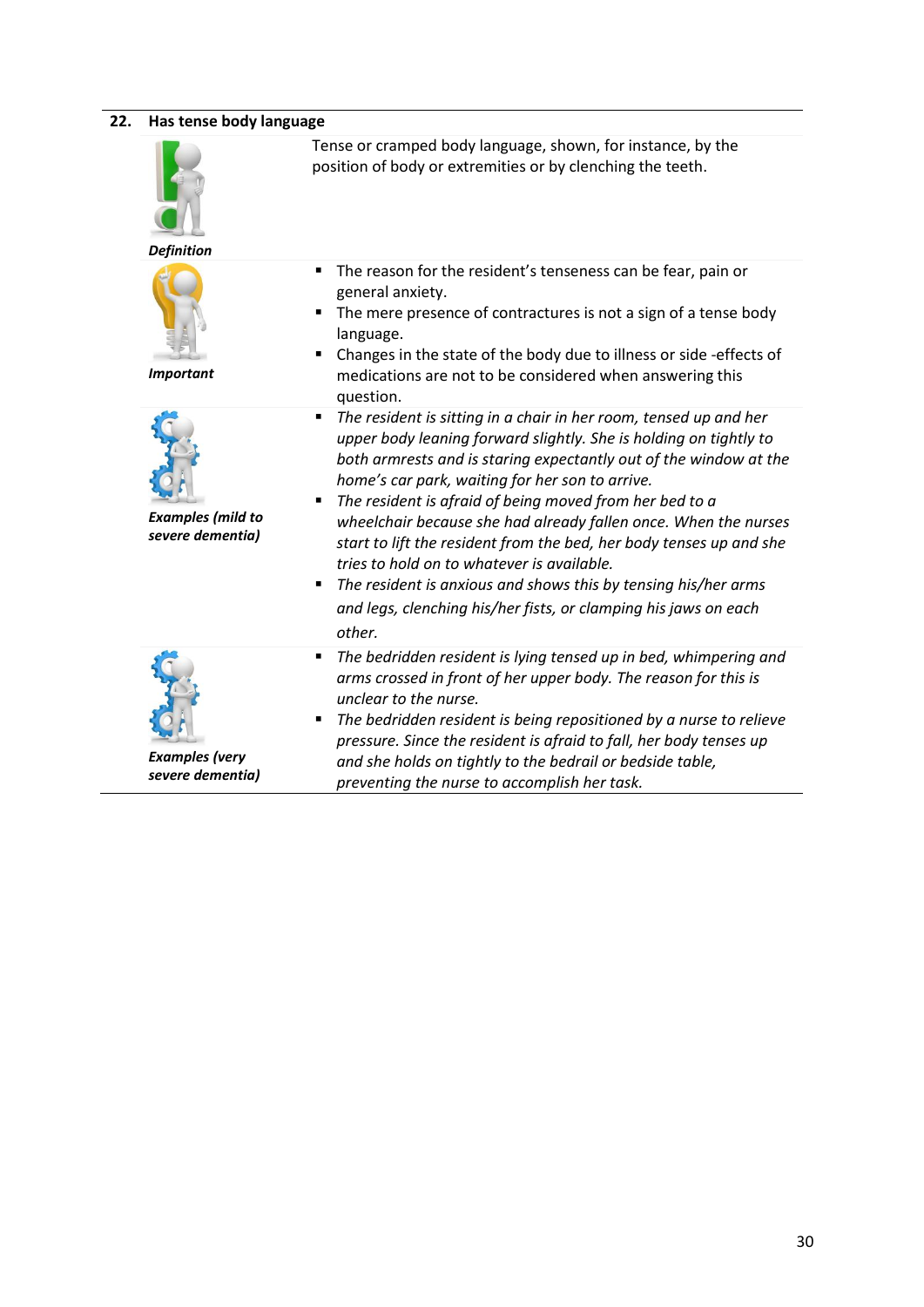| Cries                                        |                                                                                                                                                                                                                                                                                                                                                                                                                |
|----------------------------------------------|----------------------------------------------------------------------------------------------------------------------------------------------------------------------------------------------------------------------------------------------------------------------------------------------------------------------------------------------------------------------------------------------------------------|
|                                              | The person emits a plaintive sound accompanied by tears. The<br>reason for this may be a deeply sad mood, low spirits or pain.                                                                                                                                                                                                                                                                                 |
|                                              |                                                                                                                                                                                                                                                                                                                                                                                                                |
|                                              | An uncontrolled flow of tears due to an eye disease, for example, is<br>not to be taken into consideration when replying to this item.                                                                                                                                                                                                                                                                         |
|                                              |                                                                                                                                                                                                                                                                                                                                                                                                                |
| <b>Examples (mild to</b><br>severe dementia) | At Christmas the resident feels the absence of her husband more<br>п<br>profoundly than on other days. A nurse notices her sitting in her<br>room, crying over an old family photo.<br>The resident is sitting in a chair, crying. When the nurse asks what<br>is going on, she says she has a severe pain in her hip.                                                                                         |
| <b>Examples</b> (very<br>severe dementia)    | The bedridden resident, who can no longer express herself<br>п<br>verbally, is lying in her bed, crying and whimpering slightly.<br>Although the reason is unclear to the nurse, there is no doubt that<br>the resident is crying.<br>The bedridden resident cries after being helped to change his<br>position in bed. The nurse thinks this is probably caused by pain<br>due to the patient's osteoporosis. |
|                                              | <b>Definition</b><br><b>Important</b>                                                                                                                                                                                                                                                                                                                                                                          |

### **24. Appreciates help that he or she receives**



Verbal comments or nonverbal behavior expressing a positive appreciation of nursing assistance or care. The assistance may be provided by nursing staff, other residents or relatives.

#### *Definition*



The item 'Appreciates help that he or she receives' assumes a positive assessment by a resident of the nursing assistance or care provided, thus distinguishing it from the item 'Accepts help'.

#### *Important*



*Examples (mild to severe dementia)*

- *The resident thanks the nurses verbally for helping her wash in the morning.*
- *Two nurses take a resident in a wheelchair to bed after lunch. She can hardly speak but takes one of the nurse's hands and presses it, smiling with relief, thus expressing her gratefulness for the nurses' help and the opportunity to rest for a while.*
- *The resident thanks a fellow resident for moving two chairs so that she can pass in her wheelchair.*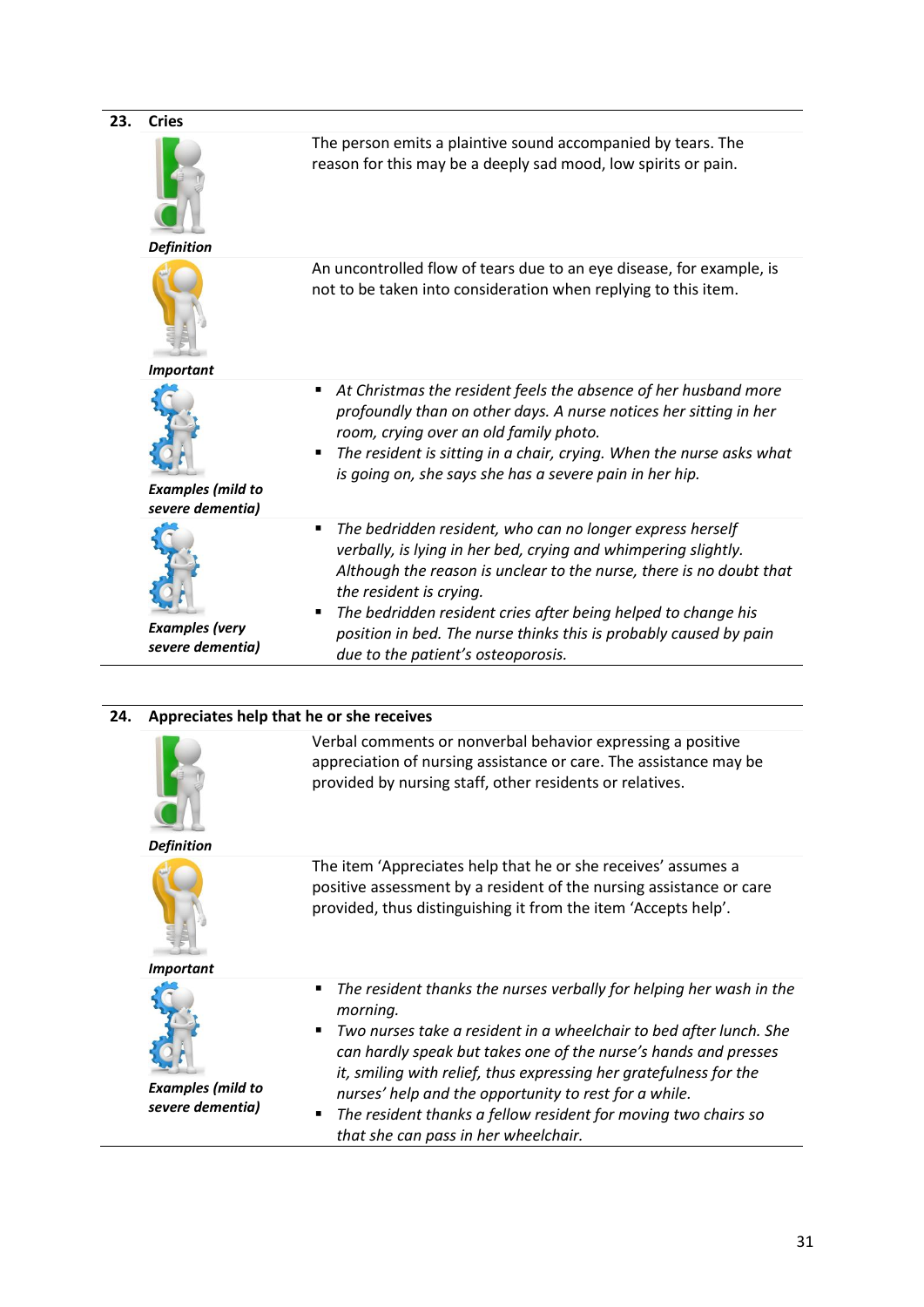| 25. | Cuts himself/herself off from environment    |                                                                                                                                                                                                                                                                                                                                                                                                                                                              |  |
|-----|----------------------------------------------|--------------------------------------------------------------------------------------------------------------------------------------------------------------------------------------------------------------------------------------------------------------------------------------------------------------------------------------------------------------------------------------------------------------------------------------------------------------|--|
|     |                                              | Verbal comments or nonverbal behavior of the resident, illustrating<br>temporary or permanent social withdrawal.                                                                                                                                                                                                                                                                                                                                             |  |
|     | <b>Definition</b>                            |                                                                                                                                                                                                                                                                                                                                                                                                                                                              |  |
|     |                                              | A 'prescribed separation' of a resident, e.g. for reasons of hygiene<br>٠<br>in case of an infectious disease, is of no relevance when<br>answering this question.<br>'Cut off' does not necessarily mean a spatial separation from<br>٠<br>other persons.                                                                                                                                                                                                   |  |
|     | <b>Important</b>                             |                                                                                                                                                                                                                                                                                                                                                                                                                                                              |  |
|     | <b>Examples (mild to</b><br>severe dementia) | The resident refuses to take part in the social life and activating<br>٠<br>program in the home. She remains in her room except for<br>mealtimes.<br>The resident retreats more and more from the social life in the<br>٠<br>home. She refuses increasingly to take part in social activities.<br>The resident retreats into a corner of the open plan kitchen or<br>٠<br>living area, for instances because she feels the other residents are<br>too noisy. |  |
|     | <b>Examples</b> (very<br>severe dementia)    | The bedridden resident or resident in a wheelchair turns her head<br>٠<br>away when other people enter her room or speak to her.                                                                                                                                                                                                                                                                                                                             |  |

| 26. | Finds things to do without help from others  |                                                                                                                                                                                                                                                                                                                                                                                                                                              |  |
|-----|----------------------------------------------|----------------------------------------------------------------------------------------------------------------------------------------------------------------------------------------------------------------------------------------------------------------------------------------------------------------------------------------------------------------------------------------------------------------------------------------------|--|
|     | <b>Definition</b>                            | The resident's ability to keep herself/himself occupied in a<br>meaningful and active manner.                                                                                                                                                                                                                                                                                                                                                |  |
|     | <b>Important</b>                             | Relevant for answering this item is the active pursuit of an activity.<br>This means that a resident who falls asleep in front of the television<br>or shows no reaction to what she sees is not keeping herself busy at<br>that moment.                                                                                                                                                                                                     |  |
|     | <b>Examples (mild to</b><br>severe dementia) | After breakfast, the resident regularly sits down at a window from<br>٠<br>which she can easily observe the entrance to the nursing home.<br>The resident has a doll that she dresses and undresses or feeds<br>п<br>without help from others.<br>The resident tries to read a newspaper or a book, she listens to<br>٠<br>the radio or watches television.<br>The resident repeatedly unfolds a towel in order to fold it up<br>٠<br>again. |  |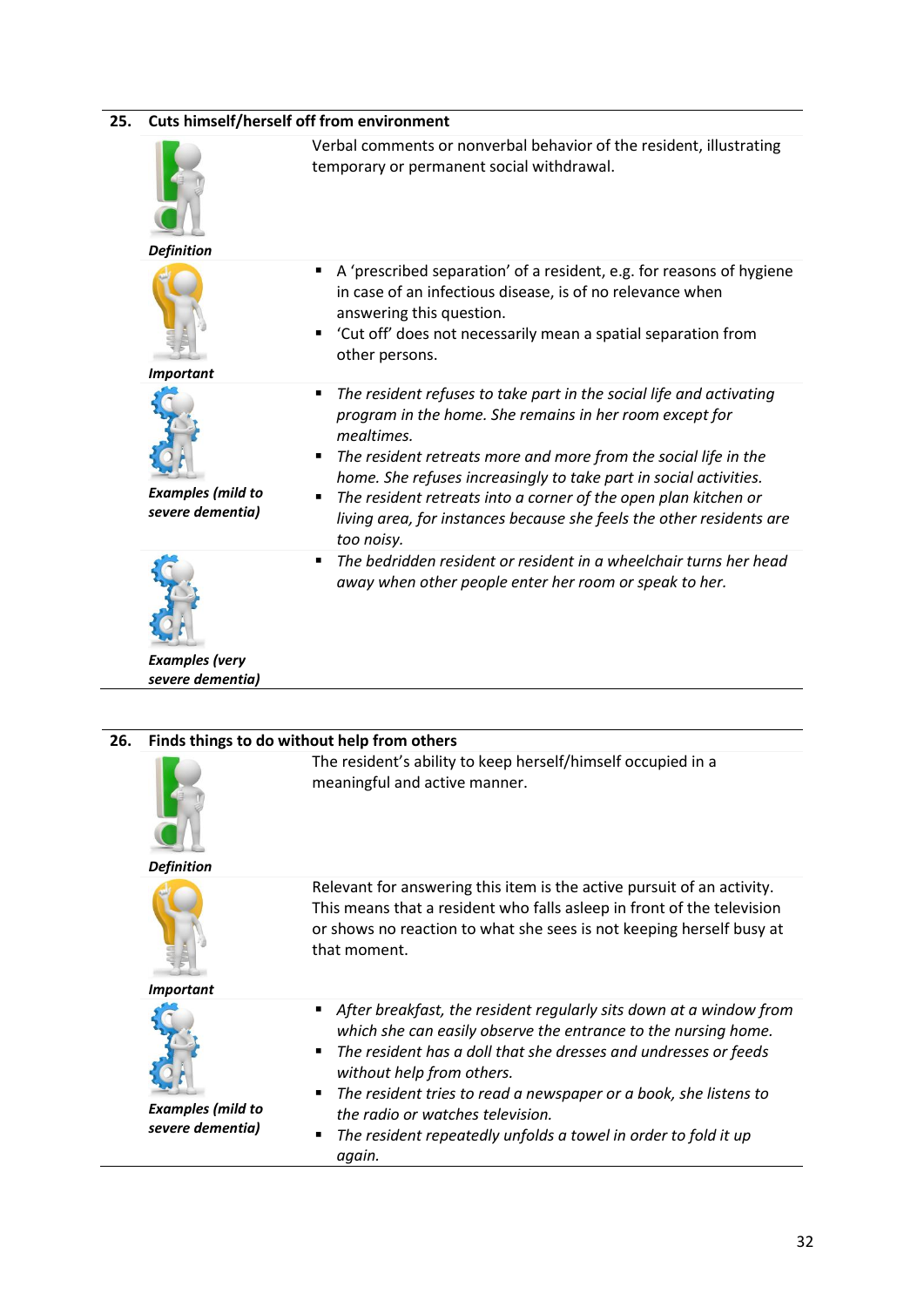#### **27. Indicates he or she would like more help**



| 28. | Indicates feeling locked up                  |                                                                                                                                                                                                                                                                                                                                                                                                                                                                               |  |
|-----|----------------------------------------------|-------------------------------------------------------------------------------------------------------------------------------------------------------------------------------------------------------------------------------------------------------------------------------------------------------------------------------------------------------------------------------------------------------------------------------------------------------------------------------|--|
|     | <b>Definition</b>                            | Verbal comments, expressing that the resident feels confined or<br>trapped within the living area, the institution or the resident<br>community.                                                                                                                                                                                                                                                                                                                              |  |
|     | <b>Important</b>                             | For residents with mild to severe dementia who are no longer<br>$\blacksquare$<br>able to express themselves verbally, this item should be<br>answered with 'not applicable'.<br>When answering this item, comments made to others than the<br>nurse carrying out the assessment, such as members of the<br>nursing staff, relatives and other residents, should also be taken<br>into consideration.                                                                         |  |
|     | <b>Examples (mild to</b><br>severe dementia) | The bedridden resident mentions to a nurse that she feels trapped<br>٠<br>and confined to her bed due to her lack of mobility.<br>The resident mentions to a nurse that she feels trapped and<br>٠<br>observed.<br>The resident confides to a nurse that she feels as though she is in<br>prison.<br>The resident mentions to her relatives that she misses the<br>٠<br>members of her former church congregation and that she feels<br>trapped in the residential community. |  |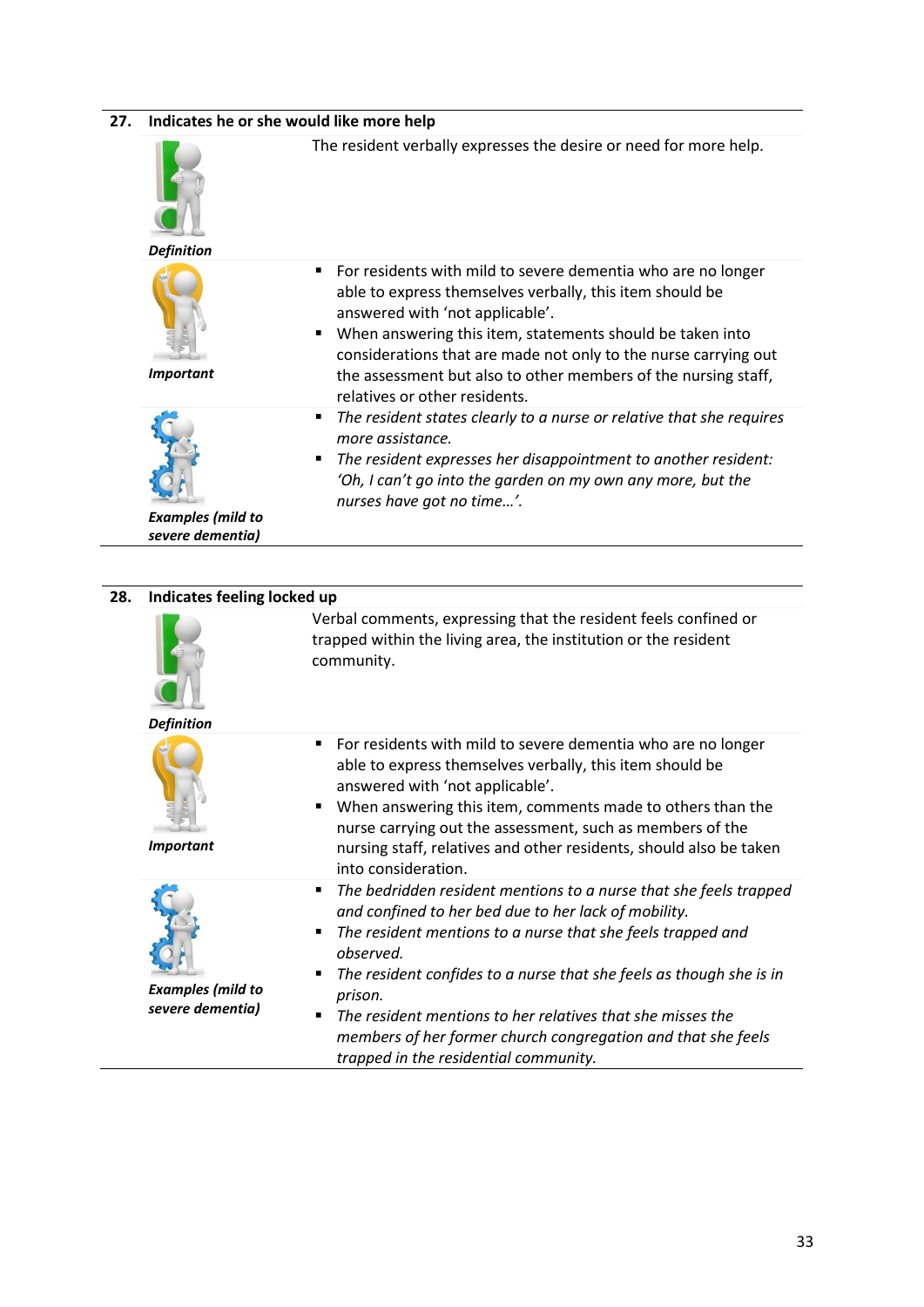#### **29. Is on friendly terms with one or more residents**





*Examples (mild to severe dementia)*

Attachment or closer relationship between one or more other residents.

- *The resident waits in front of another resident's room to go to a church service together.*
- *The resident enters the open plan kitchen in the morning and walks to her usual place. When all the other residents have arrived, she realizes that her table companion is missing. This worries her and she asks one of the nurses where the other resident is.*
- *The resident is a member of a small group of residents (a clique) who often sit together and join the activity program, and frequently spend time with each other outside the program. After her morning wash, the resident asks the nurse whether the other residents in the group have already gone to the open plan kitchen.*

| 30. | Likes to lie down (in bed)                   |                                                                                                                                                                                                                                                                                                                                                                                                                                                                                                                                                                                                                                                                                                                                                                                                                                                                                                                                                         |  |  |  |  |
|-----|----------------------------------------------|---------------------------------------------------------------------------------------------------------------------------------------------------------------------------------------------------------------------------------------------------------------------------------------------------------------------------------------------------------------------------------------------------------------------------------------------------------------------------------------------------------------------------------------------------------------------------------------------------------------------------------------------------------------------------------------------------------------------------------------------------------------------------------------------------------------------------------------------------------------------------------------------------------------------------------------------------------|--|--|--|--|
|     |                                              | Verbal comments and behavior that show clearly that the resident<br>would like to lie down. How long this desire continues differs<br>individually.                                                                                                                                                                                                                                                                                                                                                                                                                                                                                                                                                                                                                                                                                                                                                                                                     |  |  |  |  |
|     | <b>Definition</b>                            |                                                                                                                                                                                                                                                                                                                                                                                                                                                                                                                                                                                                                                                                                                                                                                                                                                                                                                                                                         |  |  |  |  |
|     | <b>Important</b>                             | For a bedridden resident who can no longer be mobilized on a chair<br>or on the edge of the bed or in a sitting position in bed, this item<br>should be answered with 'not applicable'.<br>The resident asks a nurse to take her to her bed after the midday<br>$\blacksquare$<br>meal. When she is lying down, she tells the nurse that she is<br>relieved to be able to relax a little.<br>The resident, who is usually helped out of bed by a nurse in the<br>п<br>morning, refuses this help one morning. She says she feels tired<br>and would like to stay in bed that day.<br>The resident, who is normally able to get out of bed on her own<br>п<br>and go to the open plan kitchen, for example, withdraws to her<br>The resident is helped back into bed by two nurses after being<br>٠<br>mobilized in a wheelchair. She cannot speak but shows her relief<br>to be able to lie down and rest with a slight smile and relaxed<br>breathing. |  |  |  |  |
|     |                                              |                                                                                                                                                                                                                                                                                                                                                                                                                                                                                                                                                                                                                                                                                                                                                                                                                                                                                                                                                         |  |  |  |  |
|     | <b>Examples (mild to</b><br>severe dementia) | room several times during the day in order to lie down on her bed.                                                                                                                                                                                                                                                                                                                                                                                                                                                                                                                                                                                                                                                                                                                                                                                                                                                                                      |  |  |  |  |
|     | <b>Examples</b> (very<br>severe dementia)    |                                                                                                                                                                                                                                                                                                                                                                                                                                                                                                                                                                                                                                                                                                                                                                                                                                                                                                                                                         |  |  |  |  |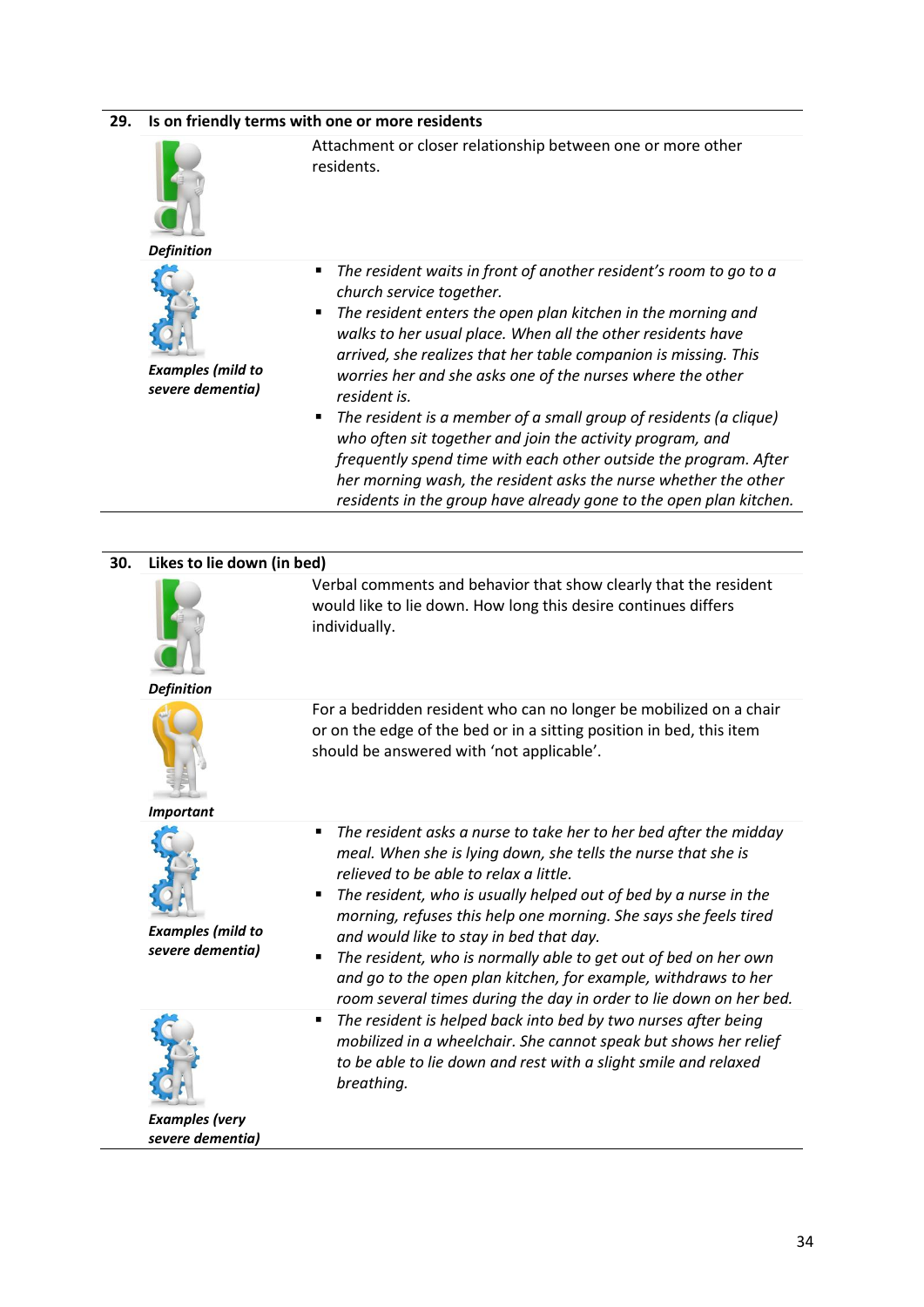| 31. | <b>Accepts help</b>                          |                                                                                                                                                                                                                                                                                                              |
|-----|----------------------------------------------|--------------------------------------------------------------------------------------------------------------------------------------------------------------------------------------------------------------------------------------------------------------------------------------------------------------|
|     | <b>Definition</b>                            | Verbal comments or nonverbal behavior expressing the resident<br>accepting assistance or care. The assistance may be carried out by<br>nursing staff, other residents or by relatives.                                                                                                                       |
|     | <b>Important</b>                             | The item 'Accepts help' assesses only the acceptance of help<br>regardless of the resident's judgment of the offered help,<br>distinguishing this item from item 24 'Appreciates help that he or she<br>receives'.                                                                                           |
|     | <b>Examples (mild to</b><br>severe dementia) | The resident agrees that a nurse may help her wash in the<br>٠<br>morning and tolerates this.<br>The resident whose mobility is gravely impaired accepts a nurse's<br>suggestion to use a wheelchair to go for a walk in a nearby park.                                                                      |
|     | <b>Examples</b> (very<br>severe dementia)    | The bedridden resident allows a nurse to carry out her intimate<br>٠<br>hygiene.<br>The very anxious resident, who reacts defensively if nursing<br>interventions are carried out too quickly, accepts help to change<br>his position in bed when the two nurses helping him apply a<br>validating approach. |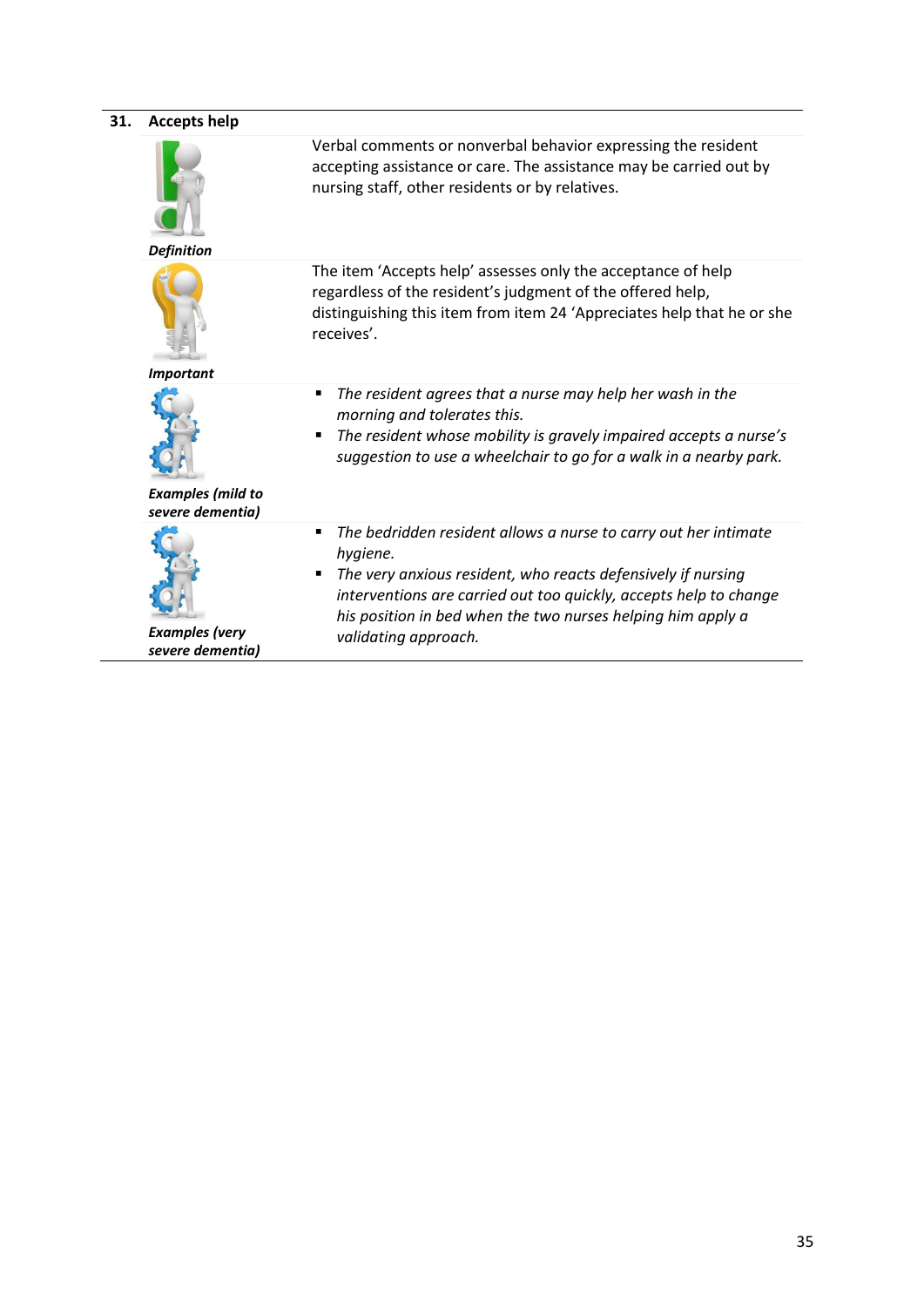| 32. | <b>Calls out</b>                             |                                                                                                                                                                                                                                                                                                                                                                                                                                                                                          |
|-----|----------------------------------------------|------------------------------------------------------------------------------------------------------------------------------------------------------------------------------------------------------------------------------------------------------------------------------------------------------------------------------------------------------------------------------------------------------------------------------------------------------------------------------------------|
|     | <b>Definition</b>                            | Loud and seemingly untargeted calling, shouting or groaning by a<br>resident, the duration of which may vary per person.                                                                                                                                                                                                                                                                                                                                                                 |
|     | <b>Important</b>                             | 'Calling' a nurse electronically by means of a bell is not relevant<br>٠<br>when answering this item.<br>A targeted call, for instance, of a resident at a certain time each<br>٠<br>night because she needs a nurse to help her to the toilet is not to<br>be taken into consideration when assessing this item.<br>For residents who are no longer able to express themselves<br>٠<br>verbally (e.g. because of a tracheotomy), this item should be<br>answered with 'not applicable'. |
|     | <b>Examples (mild to</b><br>severe dementia) | The resident is sitting in the corridor shouting 'Mama!', 'Hello' or<br>٠<br>'Help!'. The reason for this is unclear.                                                                                                                                                                                                                                                                                                                                                                    |
|     | <b>Examples</b> (very<br>severe dementia)    | The bedridden resident who can hardly express herself verbally,<br>٠<br>groans continuously and so loud that it can be heard outside the<br>resident's room.                                                                                                                                                                                                                                                                                                                             |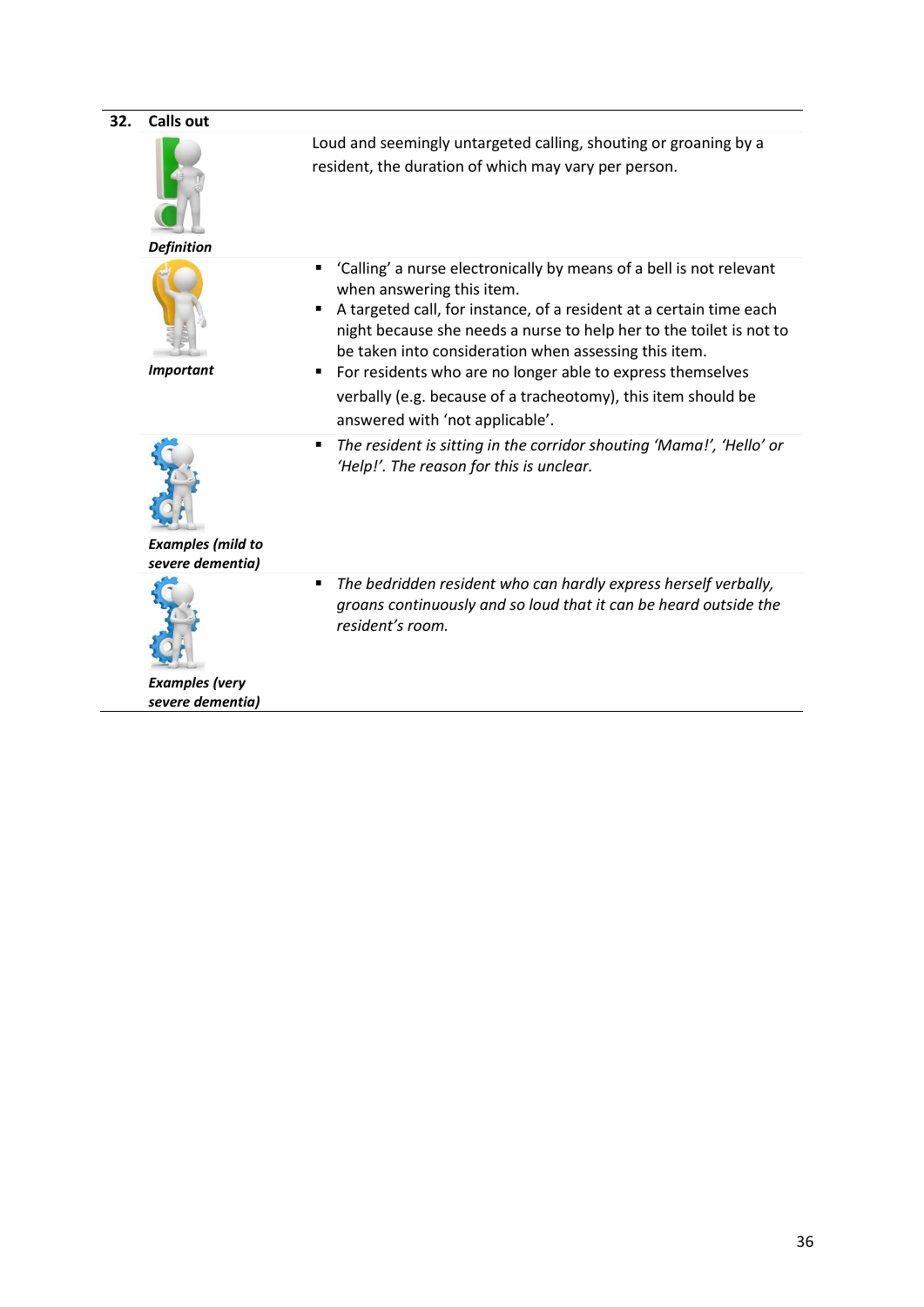#### **33. Criticizes the daily routine**



Negative comments from, or behavior of, the resident in connection with care procedures or other regulations in an institution.



*Definition*

*Important*



*Examples (mild to severe dementia)*

- Individual solutions already found to address the criticisms regarding routine procedures or regulations are not to be taken into consideration when answering this item. For example, to meet the individual desires of the resident, a later time was agreed for the evening meal instead of a fixed early time.
- Disliking routine procedures or regulations may be shown nonverbally by the refusing certain actions related to the routine.
- *The resident who has only recently moved into the home refuses the evening meal at 18:00 hrs. because she feels this is too early for her. She asks whether she can get her evening meal at around 20:00 hrs.*
- *The resident is woken up in the morning to be washed, although she preferred to sleep longer. She expresses her annoyance and refuses to get up and to be helped with washing.*
- *The resident is woken up by a nurse at the usual time in the morning, but because the resident hasn't slept well, she says she would like to sleep a bit longer. The nurse doesn't mind and continues her work by helping other residents. Ten minutes later the resident announces that she is awake and complains that the nurse didn't wake her up. She has forgotten her earlier request.*
- *The resident is angry because her wardrobe or refrigerator is locked overnight.*
- *The resident is angry because the terrace door is locked. She does not understand that the door is locked because of the bad weather.*

#### **34. Feels at ease in the company of others**



Verbal comments or nonverbal behavior expressing to what extent a resident feels comfortable in the proximity of others, e.g. residents, relatives or friends.

*Definition*



- *The resident tells a nurse that she feels comfortable in the company of the other residents in the living area.*
- *The resident enjoys eating together with other residents in the open plan kitchen. She remarks to her table companions that the meal taste much better when eaten with companions.*

*Examples (mild to severe dementia)*

 *The bedridden resident, who is often sad when she is alone, enjoys being taken in a wheelchair to the other residents in the open plan kitchen for a few hours a day. She is more awake and more agile when she is with others than when she is alone.*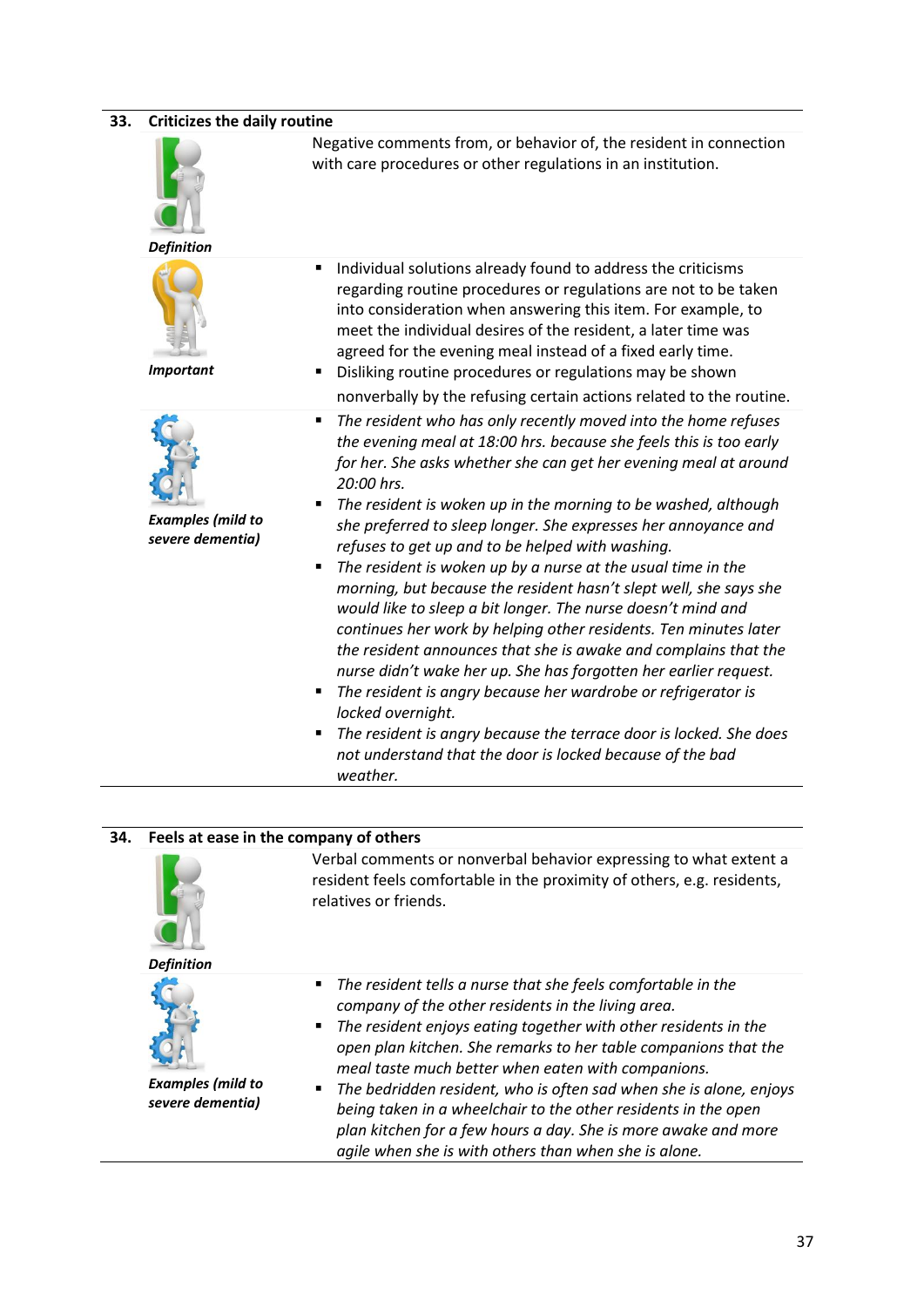| 35. | Indicates not being able to do anything      |                                                                                                                                                                                                                                                                                                                                                                                          |  |  |  |  |
|-----|----------------------------------------------|------------------------------------------------------------------------------------------------------------------------------------------------------------------------------------------------------------------------------------------------------------------------------------------------------------------------------------------------------------------------------------------|--|--|--|--|
|     | <b>Definition</b>                            | Verbal comments expressing that the resident feels incapable of<br>doing anything.                                                                                                                                                                                                                                                                                                       |  |  |  |  |
|     | <b>Important</b>                             | For residents with mild to severe dementia, who are no longer<br>٠<br>able to express themselves verbally, this item should be<br>answered with 'not applicable'.<br>When answering this item, statements made to other persons<br>than the person doing the assessment (e.g. other nursing staff<br>members, relatives, or other residents) should also be taken into<br>consideration. |  |  |  |  |
|     | <b>Examples (mild to</b><br>severe dementia) | After her morning wash, the resident mentions to the nurse that<br>٠<br>she is a burden to others and that she can no longer do anything.<br>The resident states that she can no longer play a part in the<br>п<br>residents' community or in her family, and that she needs help all<br>the time. She is sad and says she cannot do anything anymore.                                   |  |  |  |  |
|     |                                              |                                                                                                                                                                                                                                                                                                                                                                                          |  |  |  |  |
| 36. | Feels at home on the ward                    |                                                                                                                                                                                                                                                                                                                                                                                          |  |  |  |  |
|     | <b>Definition</b>                            | Verbal comments or behavior of the resident expressing he feels at<br>home on the ward where he lives.                                                                                                                                                                                                                                                                                   |  |  |  |  |
|     |                                              | The resident has a friendly relationship to one or more of the<br>٠                                                                                                                                                                                                                                                                                                                      |  |  |  |  |
|     |                                              | other residents.<br>The resident tells a nurse that she feels comfortable in the home<br>or that 'this' is her new home.<br>The resident enjoys helping the staff with activities in the living                                                                                                                                                                                          |  |  |  |  |

*Examples (mild to severe dementia)*

*area.*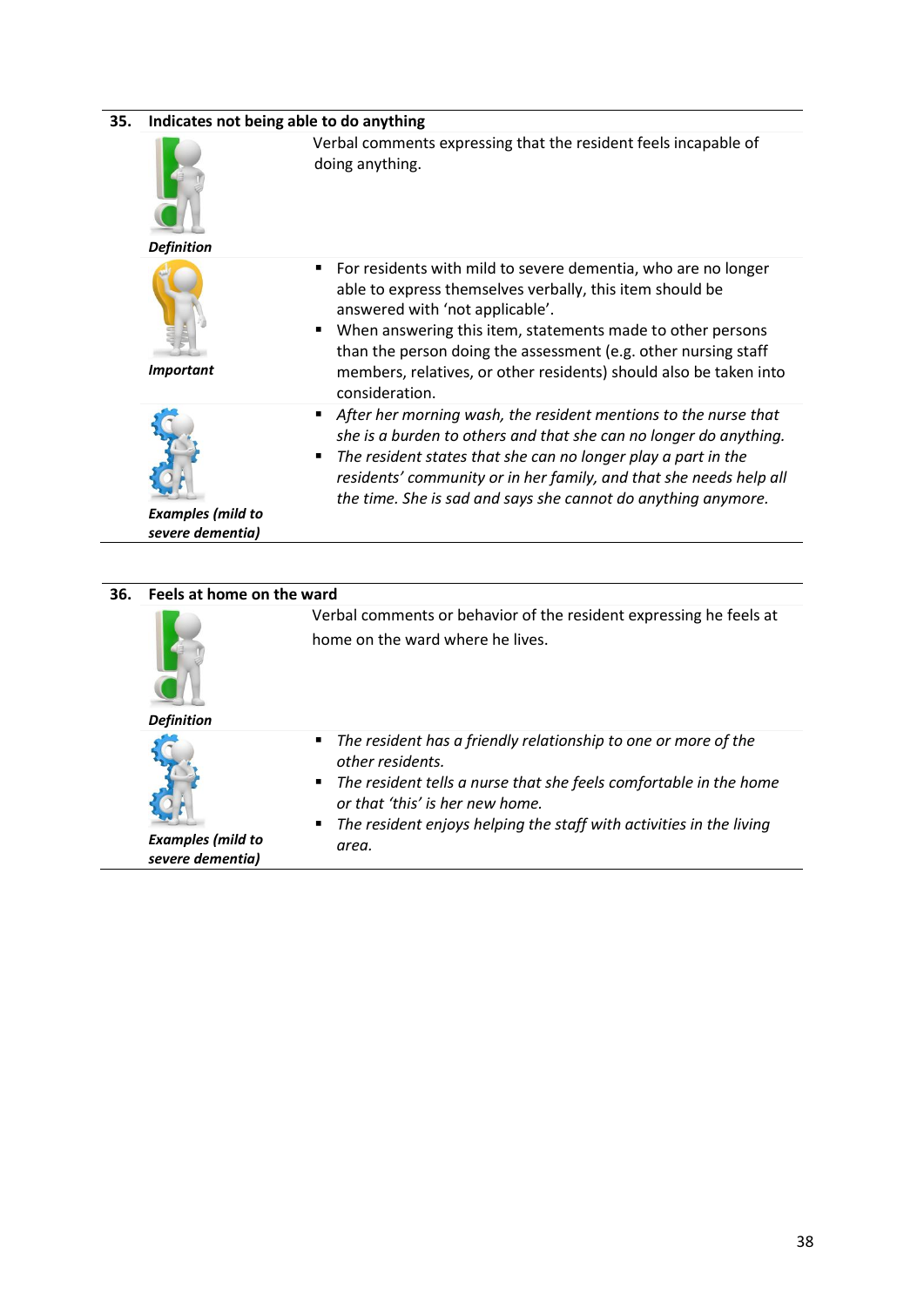| 37. | <b>Indicates feeling worthless</b>           |                                                                                                                                                                                                                                                                                                                                                                                     |  |  |  |
|-----|----------------------------------------------|-------------------------------------------------------------------------------------------------------------------------------------------------------------------------------------------------------------------------------------------------------------------------------------------------------------------------------------------------------------------------------------|--|--|--|
|     | <b>Definition</b>                            | Verbal comments of the resident expressing that he considers<br>himself to be worthless and a burden to others.                                                                                                                                                                                                                                                                     |  |  |  |
|     | <b>Important</b>                             | For residents with mild to severe dementia who are no longer<br>٠<br>able to express themselves verbally, this item should be<br>answered with 'not applicable'.<br>When answering this item, statements made to members of the<br>٠<br>nursing staff other than the person who does the assessment, to<br>relatives or other residents should also be taken into<br>consideration. |  |  |  |
|     | <b>Examples (mild to</b><br>severe dementia) | The resident states that she has nobody that she is important to<br>٠<br>or who misses her.<br>The resident say she wants to die. She feels worthless because she<br>٠<br>feels she is burden to others.<br>The resident says she can no longer play a part in the social<br>п<br>network of the residents or in her family, which makes her feel<br>worthless.                     |  |  |  |
| 38. | Enjoys helping with chores on the ward       |                                                                                                                                                                                                                                                                                                                                                                                     |  |  |  |
|     | <b>Definition</b>                            | Verbal comments or behavior showing the resident likes to be<br>involved in household or caring activities on the ward or in the living<br>area.                                                                                                                                                                                                                                    |  |  |  |
|     |                                              | The resident helps lay or clear the dining table.<br>٠<br>The resident helps to fold towels or to dry the small medication<br>п<br>dishes.<br>The resident helps with the cooking and baking in the living area<br>٠<br>gives advice on how to prepare a specific meal.                                                                                                             |  |  |  |

*Examples (mild to severe dementia)*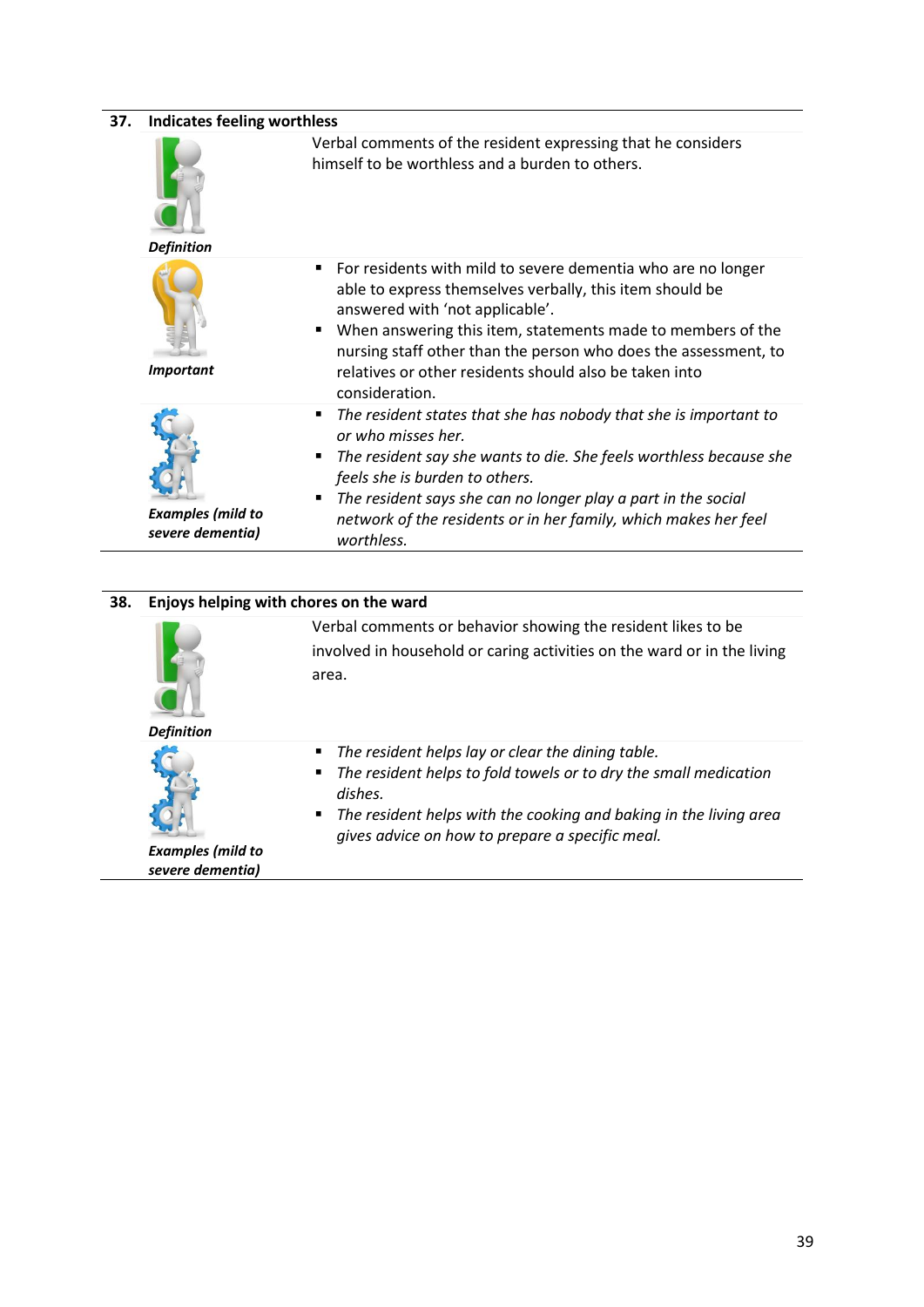| 39. | Wants to get off the ward                    |                                                                                                                                                                                                                                                                                                                                                                                                                                                                   |  |  |  |  |  |
|-----|----------------------------------------------|-------------------------------------------------------------------------------------------------------------------------------------------------------------------------------------------------------------------------------------------------------------------------------------------------------------------------------------------------------------------------------------------------------------------------------------------------------------------|--|--|--|--|--|
|     |                                              | Verbal comments or behavior that expresses the resident's wish to                                                                                                                                                                                                                                                                                                                                                                                                 |  |  |  |  |  |
|     |                                              | leave the living area or the care facility.                                                                                                                                                                                                                                                                                                                                                                                                                       |  |  |  |  |  |
|     | <b>Definition</b>                            |                                                                                                                                                                                                                                                                                                                                                                                                                                                                   |  |  |  |  |  |
|     | <b>Important</b>                             | The desire to temporarily leave the living area or the care facility,<br>٠<br>for example to go out for a walk or to visit relatives, is not<br>relevant for answering this question.<br>Relevant for answering the item 'Wants to get off the ward' are<br>٠<br>comments or behavior suggesting the person doesn't want to<br>stay in the care facility and does not intend to return to the care<br>institution.                                                |  |  |  |  |  |
|     |                                              | The resident remarks to a nurse, other residents or to her relatives<br>٠                                                                                                                                                                                                                                                                                                                                                                                         |  |  |  |  |  |
|     | <b>Examples (mild to</b><br>severe dementia) | that she would like to go home.<br>The resident repeatedly packs her clothes into a suitcase and tries<br>٠<br>to leave the care institution with it.<br>The resident stands waiting in front of the closed/locked entrance<br>٠<br>of the ward. She tries to leave the ward when a member of the<br>staff or visitors enter or leave the ward.                                                                                                                   |  |  |  |  |  |
|     |                                              |                                                                                                                                                                                                                                                                                                                                                                                                                                                                   |  |  |  |  |  |
|     |                                              |                                                                                                                                                                                                                                                                                                                                                                                                                                                                   |  |  |  |  |  |
| 40. | Mood can be influenced in a positive sense   |                                                                                                                                                                                                                                                                                                                                                                                                                                                                   |  |  |  |  |  |
|     |                                              | The possibility of positively influencing a resident's mood, for<br>example by means of a conversation or comforting nursing/care.                                                                                                                                                                                                                                                                                                                                |  |  |  |  |  |
|     | <b>Definition</b>                            | ٠                                                                                                                                                                                                                                                                                                                                                                                                                                                                 |  |  |  |  |  |
|     | <b>Important</b>                             | The conversation, nursing/care can be initiated, for example, by<br>nurses, other residents or relatives.<br>The resident's mood changes in reaction to an external action or<br>event (e.g. conversations, nursing care).                                                                                                                                                                                                                                        |  |  |  |  |  |
|     |                                              | The resident is uncertain and annoyed because an unknown nurse<br>٠                                                                                                                                                                                                                                                                                                                                                                                               |  |  |  |  |  |
|     | <b>Examples (mild to</b><br>severe dementia) | wants to help her wash in the morning. At first, she refuses the<br>assistance and to start washing. However, when a nurse she<br>knows well comes in and speaks to her, her mood changes, she is<br>more trusting and is prepared to start washing herself.<br>The resident is sad and withdrawn. The nurse in charge doesn't<br>٠<br>know the reason why, but she notices that the resident's mood<br>brightens up after speaking to her daughter on the phone. |  |  |  |  |  |
|     |                                              | The bedridden resident is lying in bed half asleep and hardly<br>٠                                                                                                                                                                                                                                                                                                                                                                                                |  |  |  |  |  |
|     | <b>Examples</b> (very                        | reacts when a nurse talks to her. When the nurse puts a doll in her<br>hands, the resident reacts and begins to stroke the doll.<br>The bedridden resident calls loudly for help. A nurse comes to her<br>п<br>quickly and notices that the resident is very upset. She takes her<br>hands and talks comfortingly to her. After a short time, the                                                                                                                 |  |  |  |  |  |
|     | severe dementia)                             | resident relaxes and calms down.                                                                                                                                                                                                                                                                                                                                                                                                                                  |  |  |  |  |  |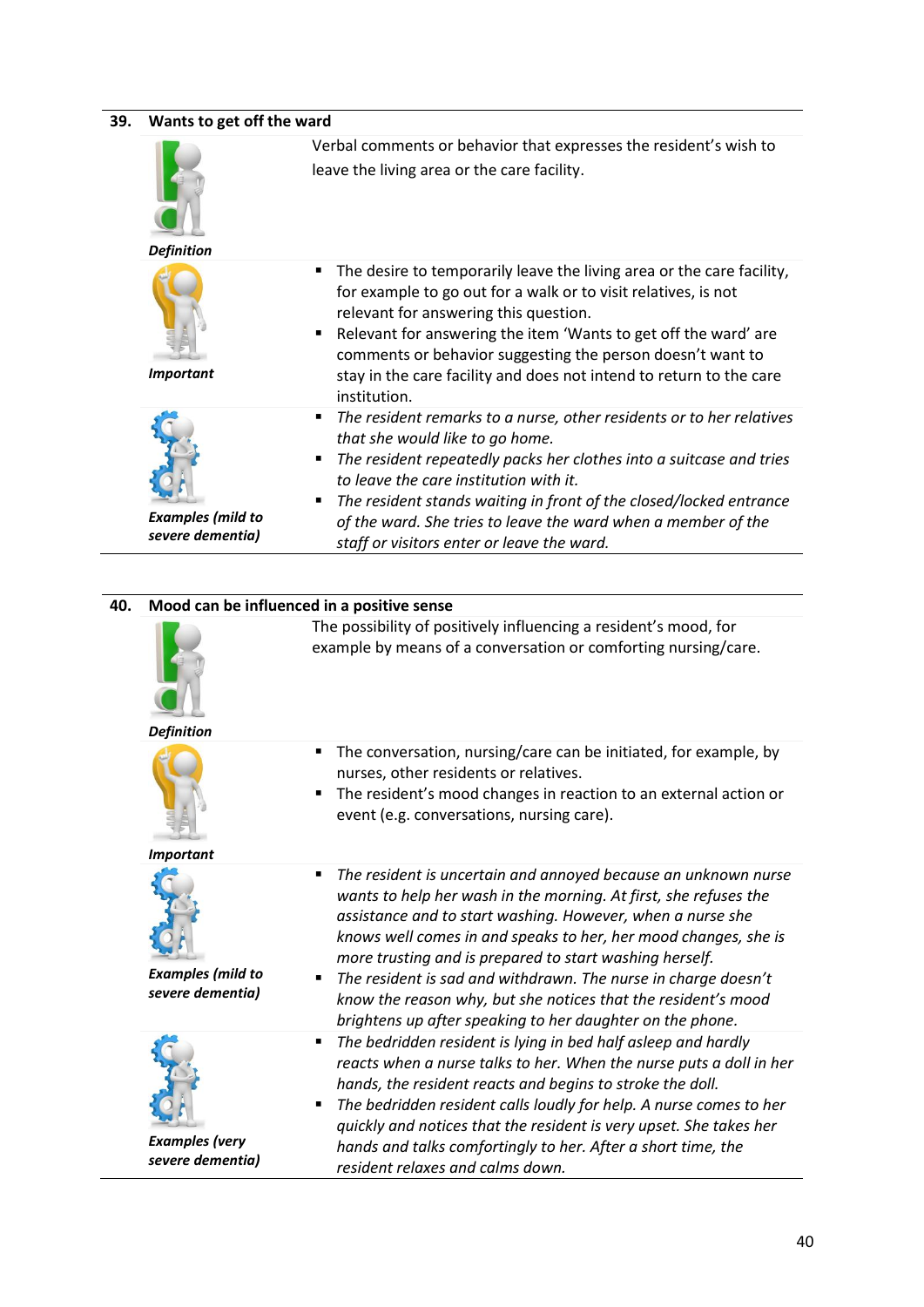#### <span id="page-40-0"></span>**3.3 Psychometric properties of the QUALIDEM**

The QUALIDEM is a relatively new dementia-specific Qol instrument. Nevertheless, several studies have been conducted on its psychometric properties [\[21,](#page-44-6) [24,](#page-44-9) [25,](#page-44-10) [32,](#page-45-5) [34-36\]](#page-45-7) and further studies are in progress [\[37\]](#page-45-8). Currently no data are available for assessing the responsiveness to change and for establishing norm data for the interpretation of the QUALIDEM. Indications for the responsiveness of the QUALIDEM were given in some longitudinal [\[38,](#page-46-0) [39\]](#page-46-1) and interventional studies [\[40\]](#page-46-2). These studies demonstrate a significant change in QUALIDEM scores. This user guide will be updated as soon as new data on psychometric properties become available.

#### <span id="page-40-1"></span>**3.3.1 Reliability**

The strong internal consistency (Cronbachs alpha > 0.7) of most of the QUALIDEM subscales is supported by several studies [\[21,](#page-44-6) [24,](#page-44-9) [29,](#page-45-2) [34,](#page-45-7) [35\]](#page-45-9). However, depending on the particular study, in people with mild to severe dementia the subscales *Social Isolation* and *Having something to do* showed moderate to weak results for internal consistency (Cronbachs alpha: 0.24 – 0.62), and in people with very severe dementia the subscales *Negative Affect, Social Relations*, and *Social Isolation* appeared to have a weak to moderate internal consistency (Cronbachs alpha: 0.41 – 0.59).

Currently two studies are available which demonstrate the strong test-retest reliability of the QUALIDEM subscales over a period of one week [\[21,](#page-44-6) [32\]](#page-45-5). All QUALIDEM subscales showed Intra-Class Correlation Coefficients > 0.7, regardless of the severity of dementia of the assessed residents. The results for the inter-rater reliability of the QUALIDEM are heterogeneous. Two studies showed an insufficient inter-rater reliability (ICC < 0.7) for most of the QUALIDEM subscales. However, both studies also analyzed the inter-rater reliability data under the assumption of a collaborative rating by rater dyads, and this resulted in a satisfactory inter-rater reliability (ICC > 0.7) for most of the QUALIDEM subscales. A collaborative QUALIDEM rating by two or more nurses is therefore recommended [\[21,](#page-44-6) [32\]](#page-45-5). One new study [\[41\]](#page-46-3), in which definitions and examples were described and applied for all items included in this user guide (see Chapter 3.2), shows promising results for the inter-rater reliability of all QUALIDEM subscales.

#### <span id="page-40-2"></span>**3.3.2 Validity**

The scalability of the QUALIDEM subscales was confirmed by three studies, two Dutch and one German. All three studies demonstrated scalability for most of the subscales. For the Dutch QUALIDEM version, only the subscale social isolation showed weak scalability (Loevinger's coefficient H < 0.4) [\[21,](#page-44-6) [34\]](#page-45-7). For the German QUALIDEM the results differ between the two QUALIDEM versions used in different stages of the disease (mild to severe or very severe). In the version for people with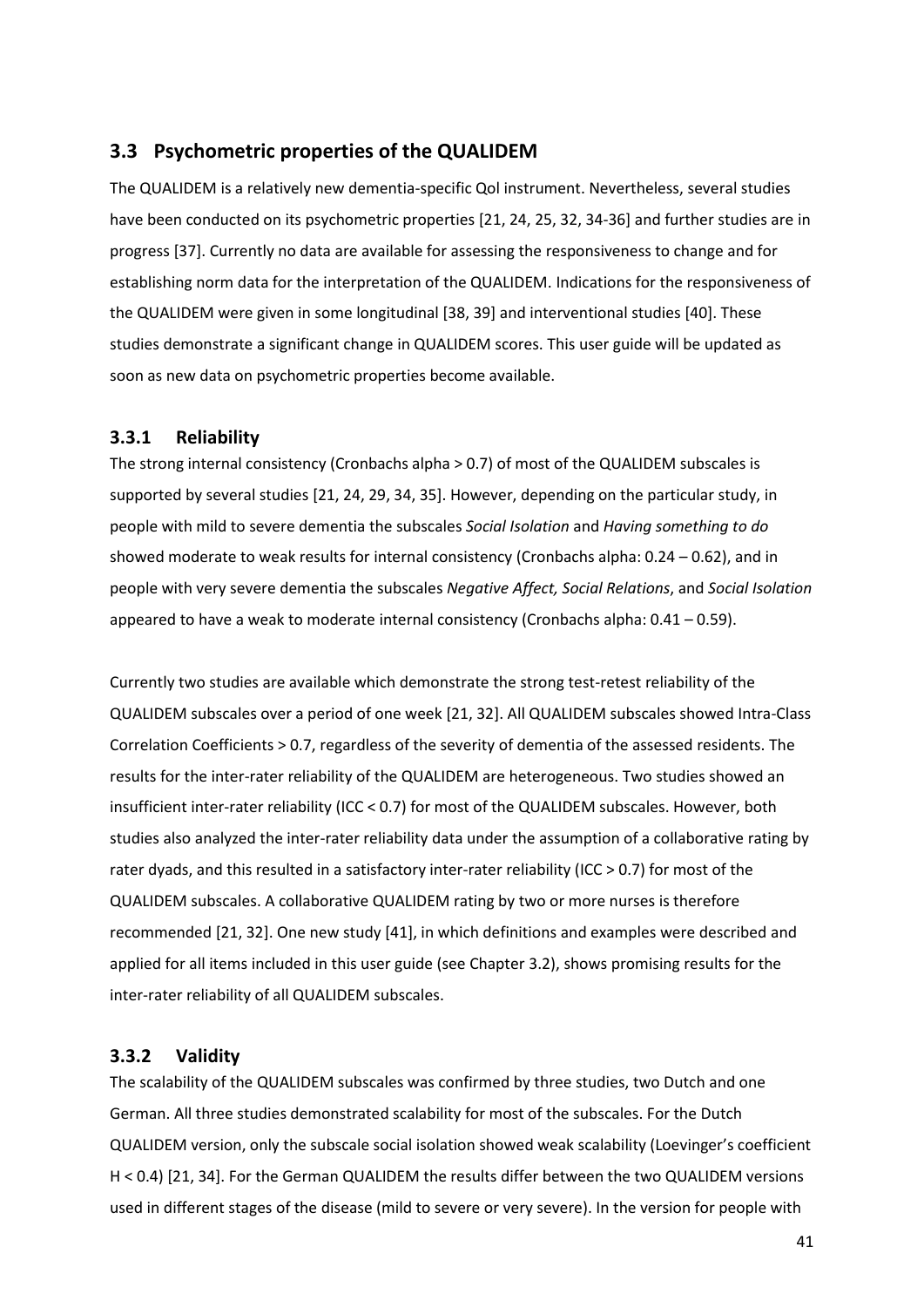mild to severe dementia the subscales *Social Isolation*, *Feeling at home*, and *Having something to do* showed weak scalability. In contrast, in the version for people with very severe dementia the two subscales *Care relationship* (Loevinger's H = 0.47) and *Positive Affect* (Loevinger's H = 0.65) showed medium to good scalability [\[35\]](#page-45-9).

The procedure of constructing the instrument supports the validity of the QUALIDEM, because construction was founded on a literature-based definition of dementia-specific Qol and the adaptation-coping model [\[6,](#page-43-6) [21\]](#page-44-6) and observational data collected in field studies [\[20\]](#page-44-5). As part of the instrument development process, a validation study was carried out [\[36\]](#page-45-10). The results of this one method multi-trait matrix yielded evidence for the construct validity of the QUALIDEM. However, the process of validation is a continual, almost never-ending task of seeing how the instrument performs in a variety of situations (e.g. different populations, settings) [\[22\]](#page-44-7). Therefore, further research is needed to investigate the validity of the QUALIDEM, also for the German version of the instrument.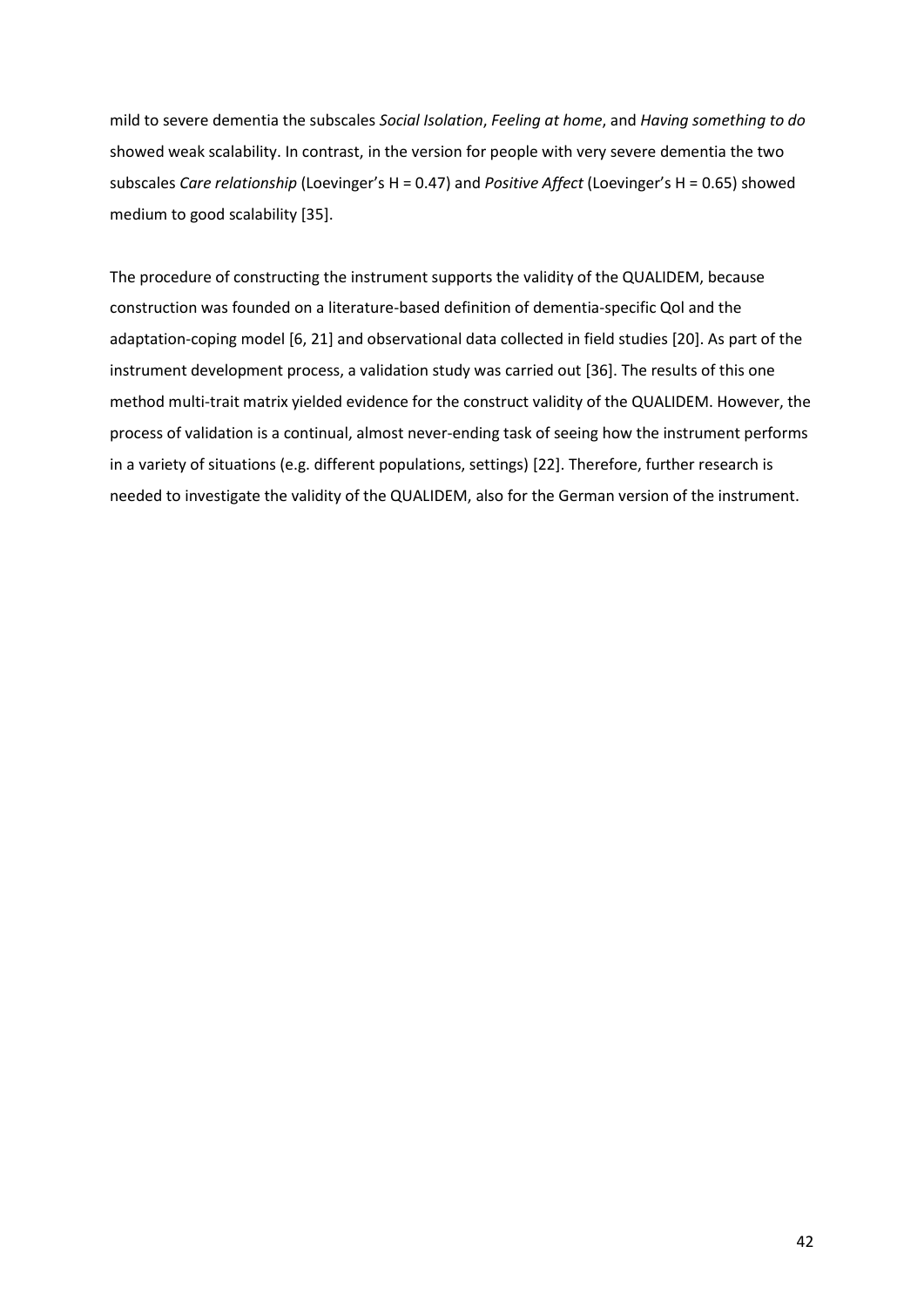# <span id="page-42-0"></span>**4. Future development of the QUALIDEM**

Because the QUALIDEM is a relatively new Qol-instrument more research is needed to support the evidence on validity and especially responsiveness. Furthermore, a task for future research is to generate norm data for each QUALIDEM subscale in different stages of dementia.

The subscales *Care Relationship*, *Positive Affect*, *Positive self-image*, *Restless tense behavior*, and *Social Relations* demonstrated satisfactory results for reliability and validity in almost all studies. Depending on the language version and the stage of dementia, the subscales *Negative Affect*, *Social Isolation*, *Feeling at home*, and *Having something to do* showed insufficient reliability. Based on the results on reliability and scalability in previous studies [\[21,](#page-44-6) [24,](#page-44-9) [34-36\]](#page-45-7) and the overlapping content*,* we recommend removing the subscale *Social Isolation* in QUALIDEM version 2.0. The reliability results for the remaining eight QUALIDEM subscales have to be confirmed in future studies. Furthermore, based on the reliability and scalability results the development of new, or reformulation of items for the subscales *Negative Affect, Feeling at home*, and *Having something to do* is recommended.

Translation into other languages, such as Spanish or French, is recommended and is a precondition for QUALIDEM to be used in multinational studies, e.g. European studies.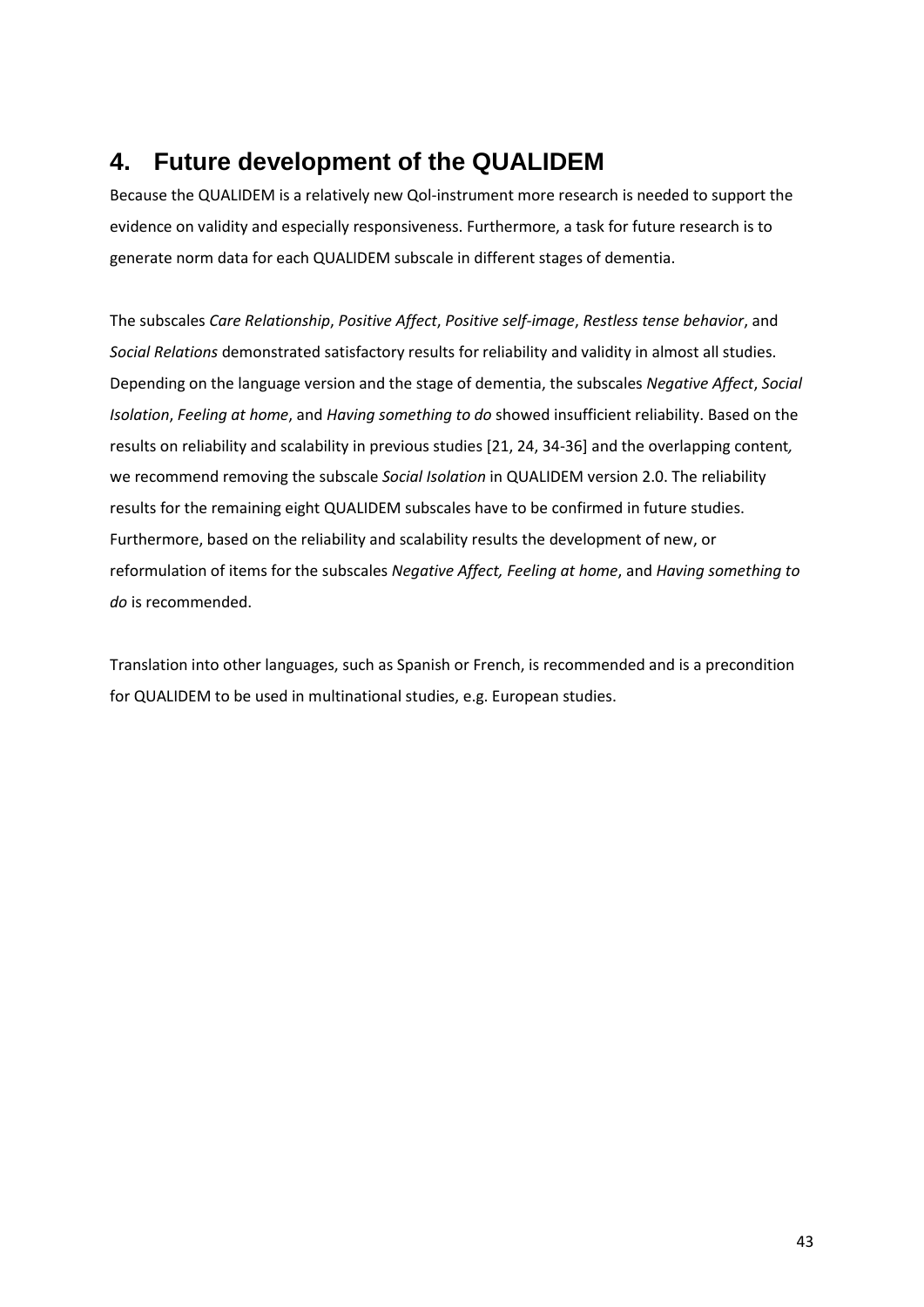# <span id="page-43-0"></span>**5. References**

- <span id="page-43-1"></span>1. Institute P-COR - Patient-Centered Outcomes Research Institute: National Priorities for Research and Research Agenda: Patient-Centered Outcomes Research Institute; 2015.
- <span id="page-43-2"></span>2. Federal Ministry of Education and Research: Age has future. Research Agenda of the Federal Goverment for demographic change [Das Alter hat Zukunft. Forschungsagenda der Bundesregierung für den demographischen Wandel]. Bonn, Germany: Federal Ministry of Education and Research; 2011.
- <span id="page-43-3"></span>3. Gibson MC, Carter MW, Helmes E, Edberg AK: Principles of good care for long-term care facilities. *Int Psychogeriatr* 2010, 22(7):1072-1083.
- <span id="page-43-4"></span>4. Moniz-Cook E, Vernooij-Dassen M, Woods R, Verhey F, Chattat R, De Vugt M, Mountain G, O'Connell M, Harrison J, Vasse E *et al*: A European consensus on outcome measures for psychosocial intervention research in dementia care. *Aging Ment Health* 2008, 12(1):14-29.
- <span id="page-43-5"></span>5. WHO: The World Health Organization Quality of Life assessment (WHOQOL): position paper from the World Health Organization. *Soc Sci Med* 1995, 41(10):1403-1409.
- <span id="page-43-6"></span>6. Ettema TP, Dröes RM, de Lange J, Ooms ME, Mellenbergh GJ, Ribbe MW: The concept of quality of life in dementia in the different stages of the disease. *Int Psychogeriatr* 2005, 17(3):353-370.
- <span id="page-43-7"></span>7. George L, Bearon LB: Quality of life in older persons: meaning and measurement. New York: Human Sciences Press, Inc.; 1980.
- <span id="page-43-8"></span>8. Carr AJ, Higginson IJ: Are quality of life measures patient-centred? *BMJ* 2001, 322(7298):1357- 1360.
- <span id="page-43-9"></span>9. Dröes R-M, Boelens-Van Der Knoop ECC, Bos J, Meihuizen L, Ettema TP, Gerritsen DL, Hoogeveen F, De Lange J, Schölzel-Dorenbos CJM: Quality of life in dementia in perspective. An explorative study of variations in opinions among people with dementia and their professional caregivers, and in literature. *Dementia; the international journal of social research and practice*  2006, 5(4):533-558.
- <span id="page-43-10"></span>10. O'Rourke HM, Duggleby W, Fraser KD, Jerke L: Factors that affect quality of life from the perspective of people with dementia: a metasynthesis. *J Am Geriatr Soc* 2015, 63(1):24-38.
- <span id="page-43-11"></span>11. Dichter MN, Palm R, Halek M, Bartholomeyczik S, Meyer G: Quality of life of people with dementia. A meta-synthesis based on the voice of people with dementia [Die Lebensqualität von Menschen mit Demenz. Eine Metasynthese basierend auf den Selbstäußerungen von Menschen mit Demenz]. In: *Quality of Life in Medicine Concept, Practice, Ethics [Lebensqualität in der Medizin Konzept, Praxis, Ethik].* edn. Edited by Kovács L, Kipke R, Lutz R. Berlin: Springer VS; 2016: 287-302.
- <span id="page-43-12"></span>12. Dröes RM: In movement; on psychosocial care for elderly people with dementia [In beweging: over psychosociale hulpverlening an demente ouderen]. Amsterdam: Vrije Universiteit; 1991.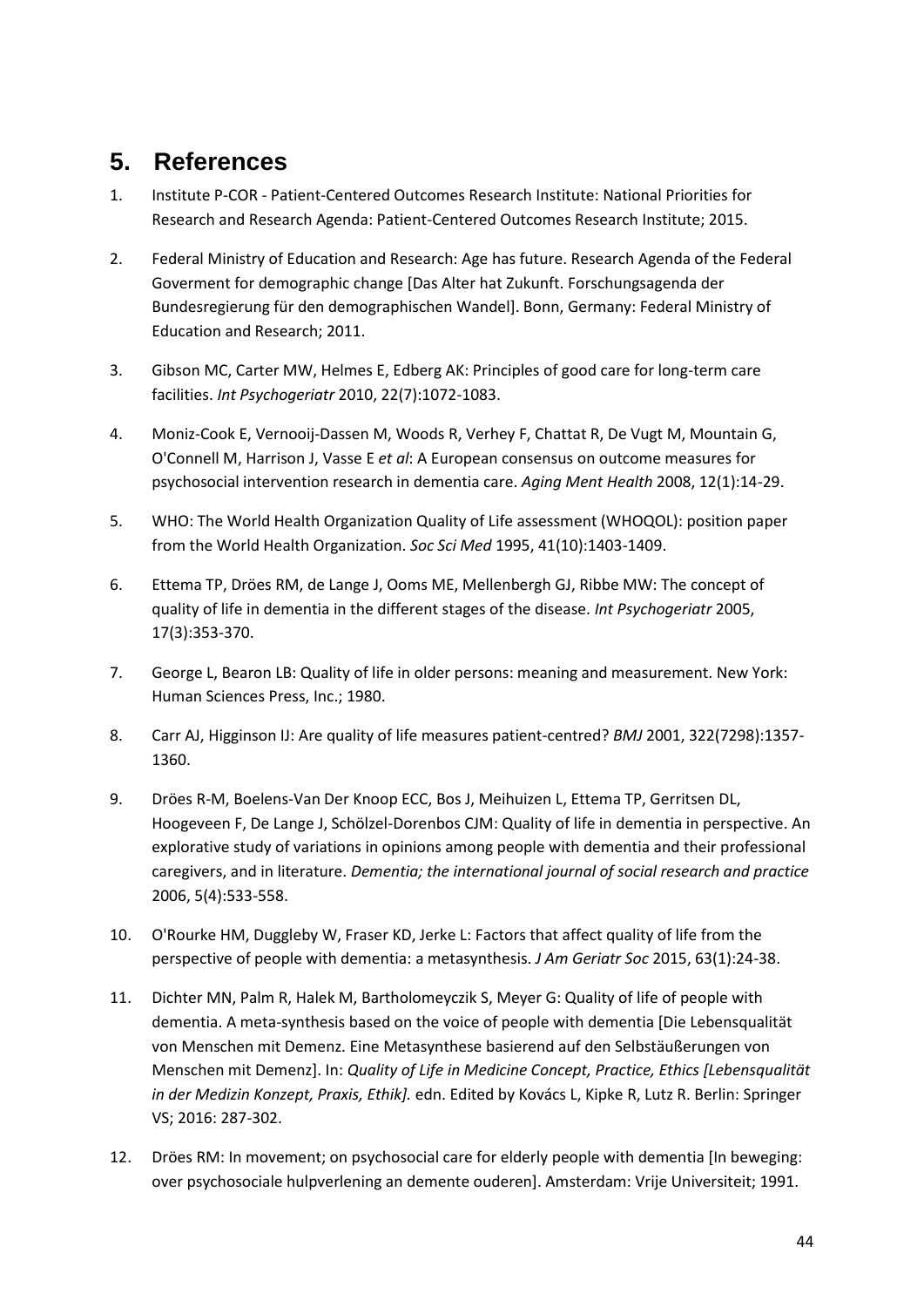- 13. Dröes R, Van Tilburg W: Amelioration du comportement agressif par des activités psychomotrices [Improvement of agressive behaviour by psychomotor activities]. In: *L'Année Gérontologique. Volume 10*, edn. Edited by Vellas P, Albarede J, Garry P. Paris: Serdi Publishers; 1996: 471-482.
- 14. Finnema E, Dröes RM, Ribbe M, van Tilburg W: A review of psychosocial models in psychogeriatrics: implications for care and research. *Alzheimer Dis Assoc Disord* 2000, 14(2):68- 80.
- <span id="page-44-0"></span>15. Lazarus, Folkman: Stress, appraisal and coping. New York: Springer Publishing Company; 1984.
- <span id="page-44-1"></span>16. Moos, Tsu: The crisis of physical illness: an overview. In: *Coping with physical illness.* edn. Edited by Moos R. New York/London: Plenum Medical Book Company; 1977: 3-21.
- <span id="page-44-2"></span>17. Dröes R, Van Tilburg W: Kwaliteit van zorg en kwaliteit van leven bij dementie [Quality of care and quality of life in dementia]. In: *Ouder Worden '98 Rotterdam.* edn. Edited by Huijbers P, Van Santvoort W. Utrecht: Nederlands Instituut voor Gerontologie; 1998: 28.102.
- <span id="page-44-3"></span>18. Ettema TP, Dröes RM, de Lange J, Mellenbergh GJ, Ribbe MW: A review of quality of life instruments used in dementia. *Qual Life Res* 2005, 14(3):675-686.
- <span id="page-44-4"></span>19. Dröes RM, Finnema EJ, de Lange J, van der Kooij CH: Geïntegreerde belevingsgerichte zorg versus gangbare zorg voor dementerende ouderen in het verpleeg-huis. Eindrapport. [Integrated emotion-oriented care versus usual care for elderly people with dementia in the nursing home. Final report]. Amsterdam Afdeling Psychiatrie: Faculteit der Geneeskunde, Vrije Universiteit Amsterdam; 2002.
- <span id="page-44-5"></span>20. De Lange J: Omgaan met dementie [Dealing with dementia]. Utrecht: Trimbos-instituut; 2004.
- <span id="page-44-6"></span>21. Ettema TP, Dröes RM, de Lange J, Mellenbergh GJ, Ribbe MW: QUALIDEM: development and evaluation of a dementia specific quality of life instrument. Scalability, reliability and internal structure. *Int J Geriatr Psychiatry* 2007, 22(6):549-556.
- <span id="page-44-7"></span>22. Streiner DL, Norman GR, Cariney J: Health Measurement Scales. A practical guide to their development and use, vol. 5. Oxford: Oxford University Press; 2015.
- <span id="page-44-8"></span>23. Oosterveld P, Vorst H: Constructie van meetinstrumenten. In: *Testleer en testconstructie.* edn. Edited by Van den Brink W, Mellenbergh G. Amsterdam: Boom; 1998: 303-337.
- <span id="page-44-9"></span>24. Dichter M, Bartholomeyczik S, Nordheim J, Achterberg W, Halek M: Validity, reliability, and feasibility of a quality of life questionnaire for people with dementia. *Z Gerontol Geriatr* 2011, 44(6):405-410.
- <span id="page-44-10"></span>25. Dichter M: Inter-rater reliability of the Qol-measure QUALIDEM. *BMC Nursing* 2015, 14(Suppl1):12.
- 26. Reisberg B, Ferris SH, de Leon MJ, Crook T: The Global Deterioration Scale for assessment of primary degenerative dementia. *Am J Psychiatry* 1982, 139(9):1136-1139.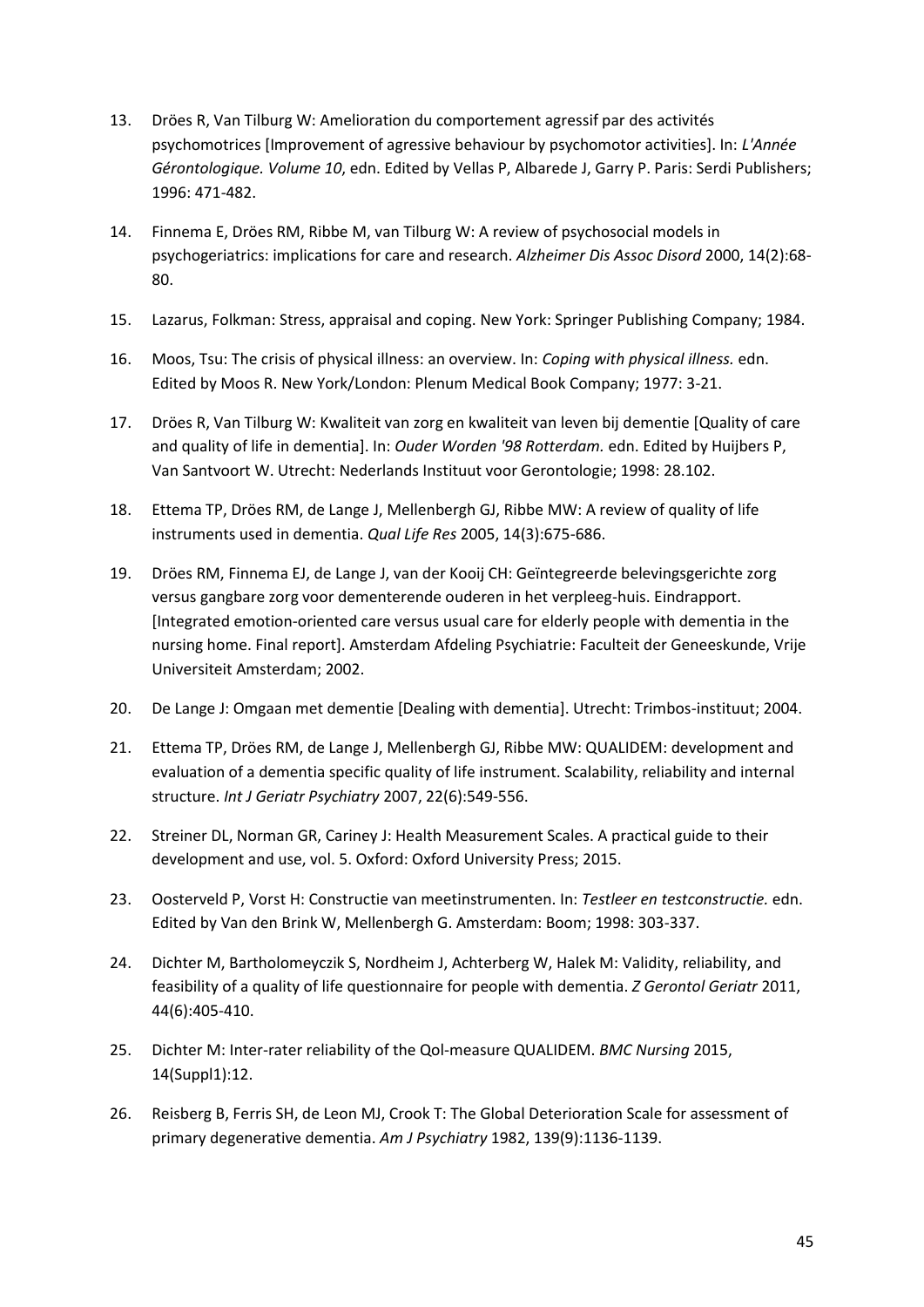- <span id="page-45-0"></span>27. Verbeek H, Zwakhalen SM, van Rossum E, Ambergen T, Kempen GI, Hamers JP: Dementia care redesigned: Effects of small-scale living facilities on residents, their family caregivers, and staff. *J Am Med Dir Assoc* 2010, 11(9):662-670.
- <span id="page-45-1"></span>28. Dichter MN, Quasdorf T, Schwab CG, Trutschel D, Haastert B, Riesner C, Bartholomeyczik S, Halek M: Dementia care mapping: effects on residents' quality of life and challenging behavior in German nursing homes. A quasi-experimental trial. *Int Psychogeriatr* 2015:1-18.
- <span id="page-45-2"></span>29. Gräske J, Verbeek H, Gellert P, Fischer T, Kuhlmey A, Wolf-Ostermann K: How to measure quality of life in shared-housing arrangements? A comparison of dementia-specific instruments. *Qual Life Res* 2014, 23(2):549-559.
- <span id="page-45-3"></span>30. Koopmans RT, van der Molen M, Raats M, Ettema TP: Neuropsychiatric symptoms and quality of life in patients in the final phase of dementia. *Int J Geriatr Psychiatry* 2009, 24(1):25-32.
- <span id="page-45-4"></span>31. Dichter MN, Helpa M, Ding O, Palm R, Schwab CGG: Die Lebensqualität von Menschen mit Demenz einschätzen und gezielt fördern - Erfahrungen in der Anwendung des Instruments QUALIDEM. *Pflege Z* 2012, 65(9):544-548.
- <span id="page-45-5"></span>32. Dichter M, Schwab C, Meyer G, Bartholomeyczik S, Dortmann O, Halek M: Measuring the quality of life in mild to very severe dementia: Testing the inter-rater and intra-rater reliability of the German version of the QUALIDEM. *Int Psychogeriatr* 2014, 26(5):825-836.
- <span id="page-45-6"></span>33. Ettema T, de Lange J, Dröes R-M, Mellenbergh D, Ribbe M: Handleiding QUALIDEM. Een meetinstrument Kwaliteit van Leven bij mensen met dementie in verpleeg- en verzorgingshuizen, versie 1 [Manual Qualidem. A measuring instrument for Quality of Life in people with dementia in nursing homes and residential homes, version 1]. Utrecht: Trimbosinstitut; 2005.
- <span id="page-45-7"></span>34. Bouman AI, Ettema TP, Wetzels RB, van Beek AP, de Lange J, Dröes RM: Evaluation of QUALIDEM: a dementia-specific quality of life instrument for persons with dementia in residential settings; scalability and reliability of subscales in four Dutch field surveys. *Int J Geriatr Psychiatry* 2011, 26(7):711-722.
- <span id="page-45-9"></span>35. Dichter MN, Dortmann O, Halek M, Meyer G, Holle D, Nordheim J, Bartholomeyczik S: Scalability and internal consistency of the German version of the dementia-specific quality of life instrument QUALIDEM in nursing homes - a secondary data analysis. *Health Qual Life Outcomes* 2013, 11:91.
- <span id="page-45-10"></span>36. Ettema TP, Dröes RM, de Lange J, Mellenbergh GJ, Ribbe MW: QUALIDEM: development and evaluation of a dementia specific quality of life instrument - validation. *Int J Geriatr Psychiatry*  2007, 22(5):424-430.
- <span id="page-45-8"></span>37. Dichter MN, Halek M, Dortman O, Meyer G, Bartholomeyczik S: Measuring the quality of life of people with dementia in nursing homes in Germany - the Study Protocol for the Qol-Dem Project [Die Erfassung der Lebensqualität von Menschen mit Demenz in stationären Altenpflegeeinrichtungen in Deutschland - Studienprotokoll des Qol-Dem Projektes]. *GMS Psychosoc Med* 2013, 10:Doc07:DOI: 10.3205/psm000097.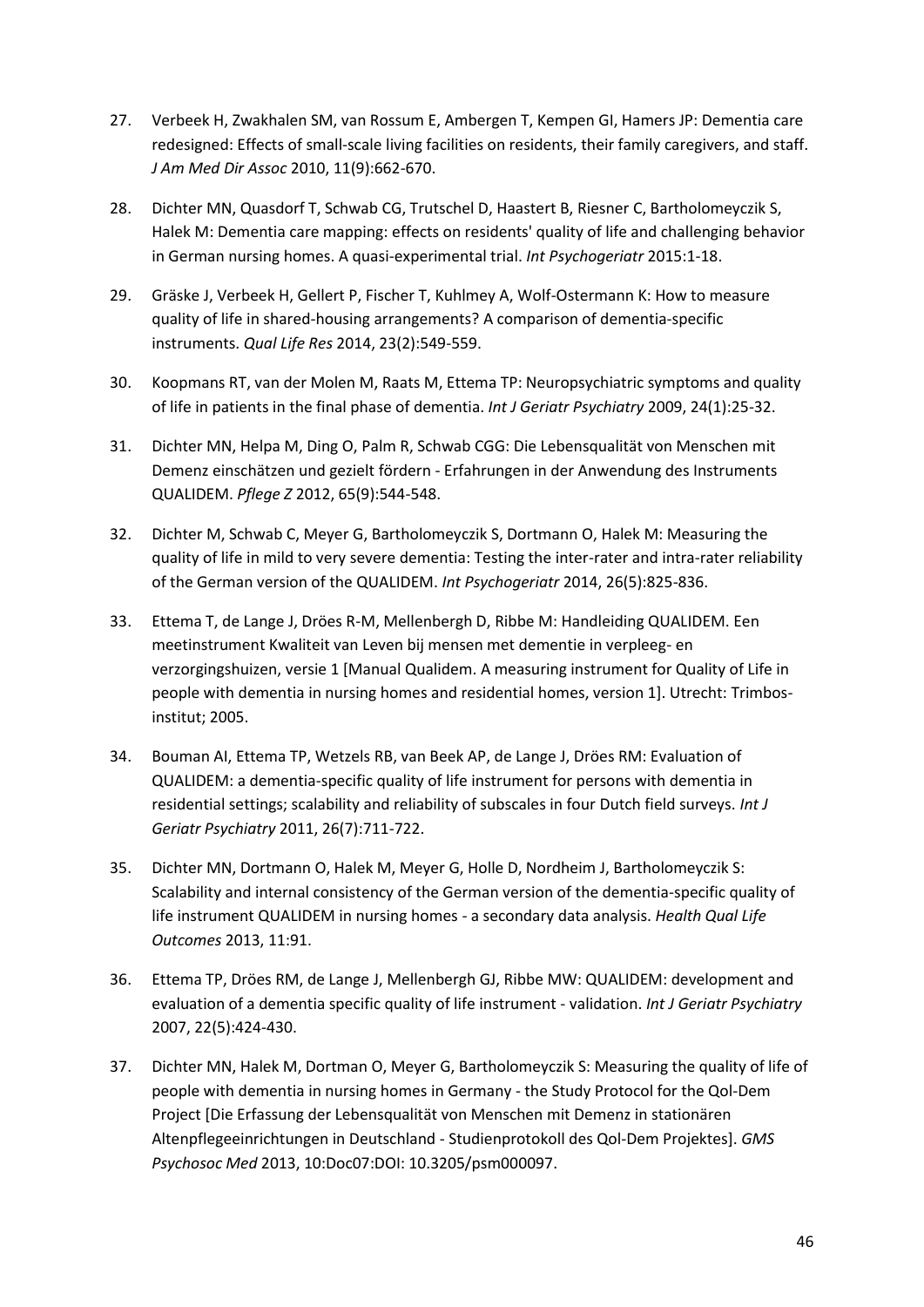- <span id="page-46-0"></span>38. van de Ven-Vakhteeva J, Bor H, Wetzels RB, Koopmans RT, Zuidema SU: The impact of antipsychotics and neuropsychiatric symptoms on the quality of life of people with dementia living in nursing homes. *Int J Geriatr Psychiatry* 2013, 28(5):530-538.
- <span id="page-46-1"></span>39. Oudman E, Veurink B: Quality of life in nursing home residents with advanced dementia: a 2 year follow-up. *Psychogeriatrics : the official journal of the Japanese Psychogeriatric Society*  2014, 14(4):235-240.
- <span id="page-46-2"></span>40. van Dijk AM, van Weert JC, Dröes RM: Does theatre improve the quality of life of people with dementia? *Int Psychogeriatr* 2012, 24(3):367-381.
- <span id="page-46-3"></span>41. Dichter MN, Schwab CG, Meyer G, Bartholomeyczik S, Halek M: Item distribution, internal consistency and inter-rater reliability of the German version of the QUALIDEM for people with mild to severe and very severe dementia. In: *BMC Geriatr. Volume 16*, edn.; 2016: 126.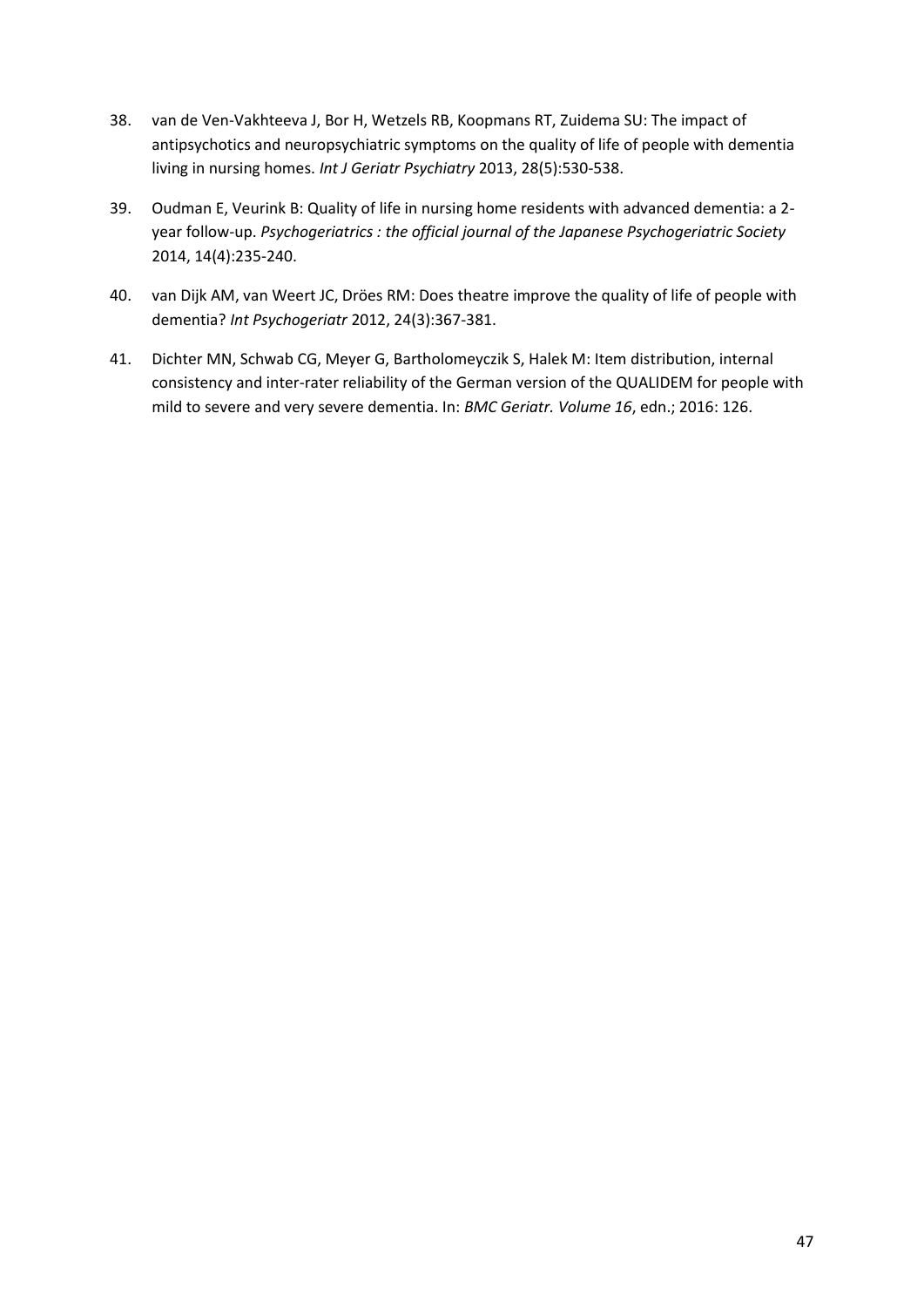| No. | <b>Item</b>                                     | <b>Never</b>        | <b>Rarely</b>       | Some-<br>times      | Fre-<br>quently     | <b>Not</b><br>applicable | <b>Scale</b> |
|-----|-------------------------------------------------|---------------------|---------------------|---------------------|---------------------|--------------------------|--------------|
| 1.  | Is cheerful                                     | $\Box$              | $\Box$ <sub>1</sub> | $\Box$ <sub>2</sub> | $\Box$ <sub>3</sub> |                          | В            |
| 2.  | Makes restless movements                        | $\Box$ <sub>3</sub> | $\Box$ <sub>2</sub> | $\Box$ <sub>1</sub> | $\Box$              |                          | D            |
| 3.  | Has contact with other residents                | $\Box$              | $\Box$ <sub>1</sub> | $\Box$ <sub>2</sub> | $\Box$ <sub>3</sub> |                          | F            |
| 4.  | Rejects help from nursing assistants            | $\Box$ <sub>3</sub> | $\Box$ <sub>2</sub> | $\Box$ <sub>1</sub> | $\Box$              |                          | A            |
| 5.  | Radiates satisfaction                           | $\Box$              | $\Box$ <sub>1</sub> | $\Box$ <sub>2</sub> | $\Box$ <sub>3</sub> |                          | В            |
| 6.  | Makes an anxious impression                     | $\Box$ <sub>3</sub> | $\Box$ <sub>2</sub> | $\Box$ <sub>1</sub> | $\Box$              |                          | C            |
| 7.  | Is angry                                        | $\Box$ <sub>3</sub> | $\Box$ <sub>2</sub> | $\Box$ <sub>1</sub> | $\Box$              |                          | Α            |
| 8.  | Is capable of enjoying things in daily life     | $\Box$              | $\Box$ <sub>1</sub> | $\Box$ <sub>2</sub> | $\Box$ <sub>3</sub> |                          | В            |
| 9.  | Does not want to eat                            | $\Box$ <sub>3</sub> | $\Box$ <sub>2</sub> | $\Box$ <sub>1</sub> | $\Box$              | $\Box$ NA                | J            |
|     | 10. Is in a good mood                           | $\Box$              | $\Box$ <sub>1</sub> | $\Box$ <sub>2</sub> | $\Box$ <sub>3</sub> |                          | В            |
| 11. | Is sad                                          | $\Box$ <sub>3</sub> | $\Box$ <sub>2</sub> | $\Box$ <sub>1</sub> | $\Box$              |                          | С            |
| 12. | Responds positively when approached             | $\Box$              | $\Box$ <sub>1</sub> | $\Box$ <sub>2</sub> | $\Box$ <sub>3</sub> |                          | F            |
| 13. | Indicates that he or she is bored               | $\Box$ <sub>3</sub> | $\Box$ <sub>2</sub> | $\Box$ <sub>1</sub> | $\Box$              | $\Box$ $_{NA}$           | H            |
|     | 14. Has conflicts with nursing assistants       | $\Box$ <sub>3</sub> | $\Box$ <sub>2</sub> | $\Box$ <sub>1</sub> | $\Box$              |                          | A            |
| 15. | Enjoys meals                                    | $\Box$              | $\Box$ <sub>1</sub> | $\Box$ <sub>2</sub> | $\Box$ <sub>3</sub> | $\Box$ NA                | J            |
| 16. | Is rejected by other residents                  | $\Box$ <sub>3</sub> | $\Box$ <sub>2</sub> | $\Box$ <sub>1</sub> | $\Box$              |                          | G            |
| 17. | Accuses others                                  | $\Box$ <sub>3</sub> | $\Box$ <sub>2</sub> | $\Box$ <sub>1</sub> | $\Box$              | $\Box$ $_{NA}$           | A            |
|     | 18. Takes care of other residents               | $\Box$              | $\Box$ <sub>1</sub> | $\Box$ <sub>2</sub> | $\Box$ <sub>3</sub> |                          | F            |
| 19. | Is restless                                     | $\Box$ <sub>3</sub> | $\Box$ <sub>2</sub> | $\Box$ <sub>1</sub> | $\Box$              |                          | D            |
|     | 20. Openly rejects contact with others          | $\Box$ <sub>3</sub> | $\Box$ <sub>2</sub> | $\Box$ <sub>1</sub> | $\Box$              |                          | G            |
|     | 21. Has a smile around the mouth                | $\square$ o         | $\Box$ 1            | $\Box$ <sub>2</sub> | $\Box$ <sub>3</sub> | $\Box$ $NA$              | Β            |
|     | 22. Has tense body language                     | $\Box$ <sub>3</sub> | $\Box$ <sub>2</sub> | $\Box$ <sub>1</sub> | $\Box$              |                          | D            |
|     | 23. Cries                                       | $\Box$ <sub>3</sub> | $\Box$ <sub>2</sub> | $\Box$ <sub>1</sub> | $\Box$              |                          | $\mathsf{C}$ |
| 24. | Appreciates help he or she receives             | $\Box$              | $\Box$ <sub>1</sub> | $\Box$ <sub>2</sub> | $\Box$ <sub>3</sub> |                          | A            |
| 25. | Cuts himself/herself off from environment       | $\Box$ <sub>3</sub> | $\Box$ <sub>2</sub> | $\Box$ <sub>1</sub> | $\Box$              |                          | F            |
| 26. | Finds things to do without help from others     | $\Box$              | $\Box$ <sub>1</sub> | $\Box$ <sub>2</sub> | $\Box$ <sub>3</sub> |                          | L            |
| 27. | Indicates he or she would like more help        | $\Box$ <sub>3</sub> | $\Box$ <sub>2</sub> | $\Box$ <sub>1</sub> | $\Box$              | $\Box$ $NA$              | Е            |
| 28. | Indicates feeling locked up                     | $\Box$ <sub>3</sub> | $\Box$ <sub>2</sub> | $\Box$ <sub>1</sub> | $\Box$              | $\Box$ NA                | Н            |
| 29. | Is on friendly terms with one or more residents | $\Box$              | $\Box$ <sub>1</sub> | $\Box$ <sub>2</sub> | $\Box$ <sub>3</sub> |                          | F            |
| No. | Item                                            | <b>Never</b>        | Rarely              | Some-<br>times      | Fre-<br>quently     | <b>Not</b><br>applicable | Scale        |
|     | 30. Likes to lie down (in bed)                  | $\Box$ <sub>3</sub> | $\Box$ <sub>2</sub> | $\Box$ <sub>1</sub> | $\Box$              | $\Box$ $_{NA}$           | J            |

# <span id="page-47-0"></span>**5.1.1 QUALIDEM 2.0 questionnaire for people with mild to severe dementia (37-items)**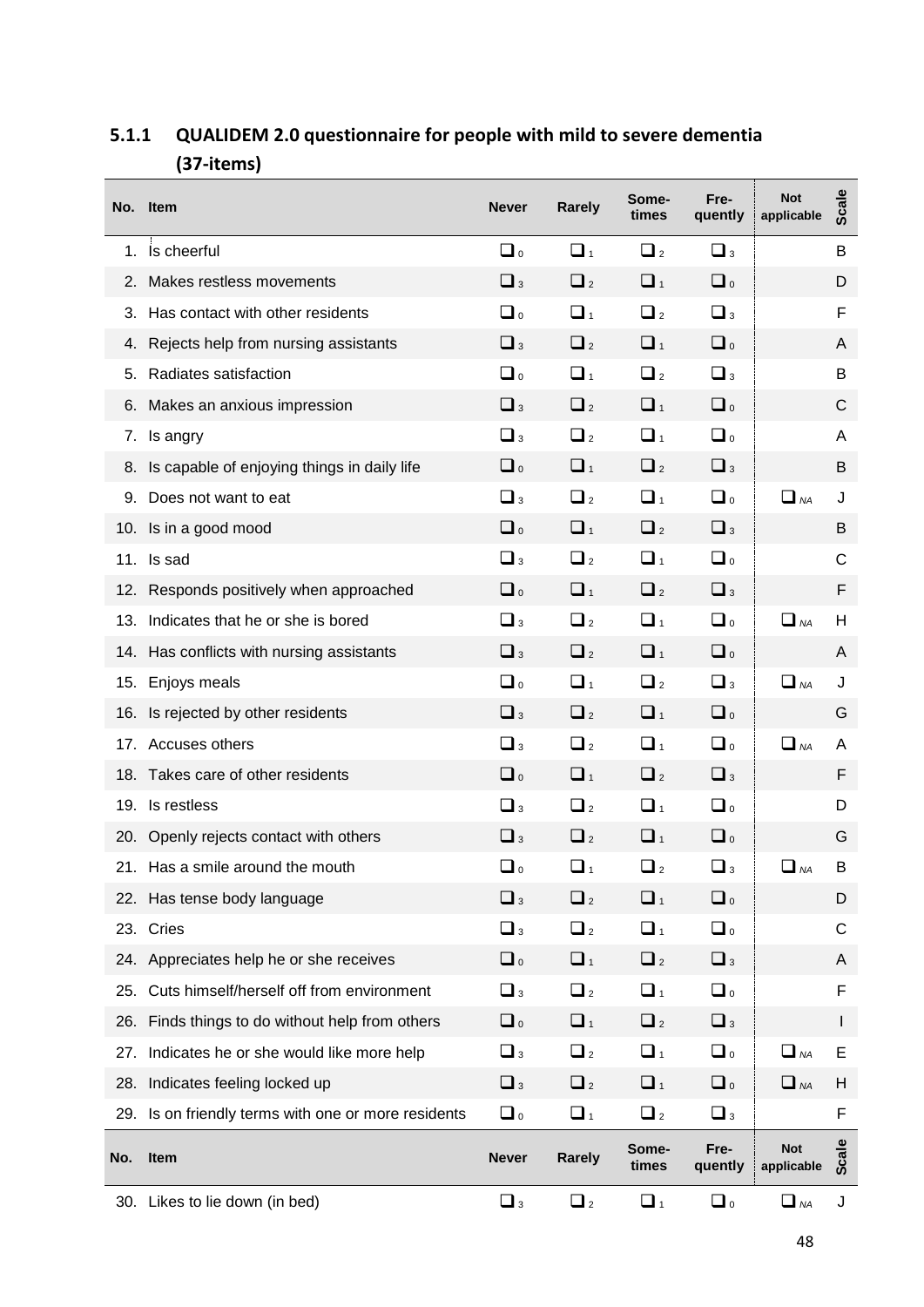| 31. Accepts help                             | $\Box$              | $\Box$              | $\Box$              | $\Box$ <sub>3</sub> |                | A |
|----------------------------------------------|---------------------|---------------------|---------------------|---------------------|----------------|---|
| 32. Calls out                                | $\Box$ <sub>3</sub> | $\Box$ <sub>2</sub> | $\Box$ <sub>1</sub> | $\Box$              | $\Box$ $_{NA}$ | G |
| 33. Criticizes the daily routine             | $\Box$ <sub>3</sub> | $\Box$ <sub>2</sub> | $\Box$              | $\Box$              |                | A |
| 34. Feels at ease in the company of others   | ه آسا               | $\Box$              | $\Box$              | $\Box$ <sub>3</sub> |                | F |
| 35. Indicates not being able to do anything  | $\Box$ <sub>3</sub> | $\Box$              | $\Box$ <sub>1</sub> | $\Box$              | $\Box$ $_{NA}$ | E |
| 36. Feels at home on the ward                | $\Box$              | $\Box$              | $\Box$              | $\Box$ <sub>3</sub> |                | H |
| 37. Indicates feeling worthless              | $\Box$ <sub>3</sub> | $\Box$              | $\Box$ <sub>1</sub> | $\Box$              | $\Box$ NA      | Е |
| 38. Enjoys helping with chores on the ward   | $\Box$              | $\Box$              | $\Box$              | $\Box$ <sub>3</sub> |                |   |
| 39. Wants to get off the ward                | $\Box$ <sub>3</sub> | $\Box$ <sub>2</sub> | $\Box$              | $\Box$              |                | H |
| 40. Mood can be influenced in positive sense | ہ اسا               | ∟ 1                 | $\Box$ <sub>2</sub> | $\Box$ 3            |                | B |

#### **Remarks:**

#### **Scores of the subscales**

| <b>Subscales</b> |                                                | Numbers of items (score range) |   | <b>Scores</b> |
|------------------|------------------------------------------------|--------------------------------|---|---------------|
| A                | Care relationship                              | 7 $(0-21)^1$                   | A |               |
| B                | <b>Positive Affect</b>                         | 6 $(0-18)^1$                   | B |               |
| C                | <b>Negative Affect</b>                         | $3(0-9)$                       | C |               |
| D                | Restless tense behavior                        | $3(0-9)$                       | D |               |
| Е                | Positive self-image                            | 3 $(0-9)^1$                    | E |               |
| F                | <b>Social Relations</b>                        | $6(0-18)$                      | F |               |
| G                | Social Isolation                               | 3 $(0-9)^1$                    | G |               |
| H                | Feeling at home                                | 4 $(0-12)^1$                   | Н |               |
|                  | Having something to do                         | $2(0-6)$                       |   |               |
| J                | Remaining items to be used in future research. | 3                              |   |               |

#### **Please refer to the following references when using QUALIDEM:**

- Ettema, T. P., Dröes, R. M., de Lange, J., Mellenbergh, G. J., & Ribbe, M. W. (2007). QUALIDEM: development and evaluation of a dementia specific quality of life instrument. Scalability, reliability and internal structure. Int J Geriatr Psychiatry, 22(6), 549-556. doi: 10.1002/gps.1713.
- Dichter, M. N., Ettema, T. P., Schwab, C. G. G., Meyer, G., Bartholomeyczik, S., Halek, M. & Dröes, RDichter, M. N., Ettema, T. P., Schwab, C. G. G., Meyer, G., Bartholomeyczik, S., Halek, M., & Dröes, R. M. (2016). QUALIDEM - User Guide. Witten.

 1 If all items applicable. Please reduce the max. Subscale value by three points for each item which was not applicable.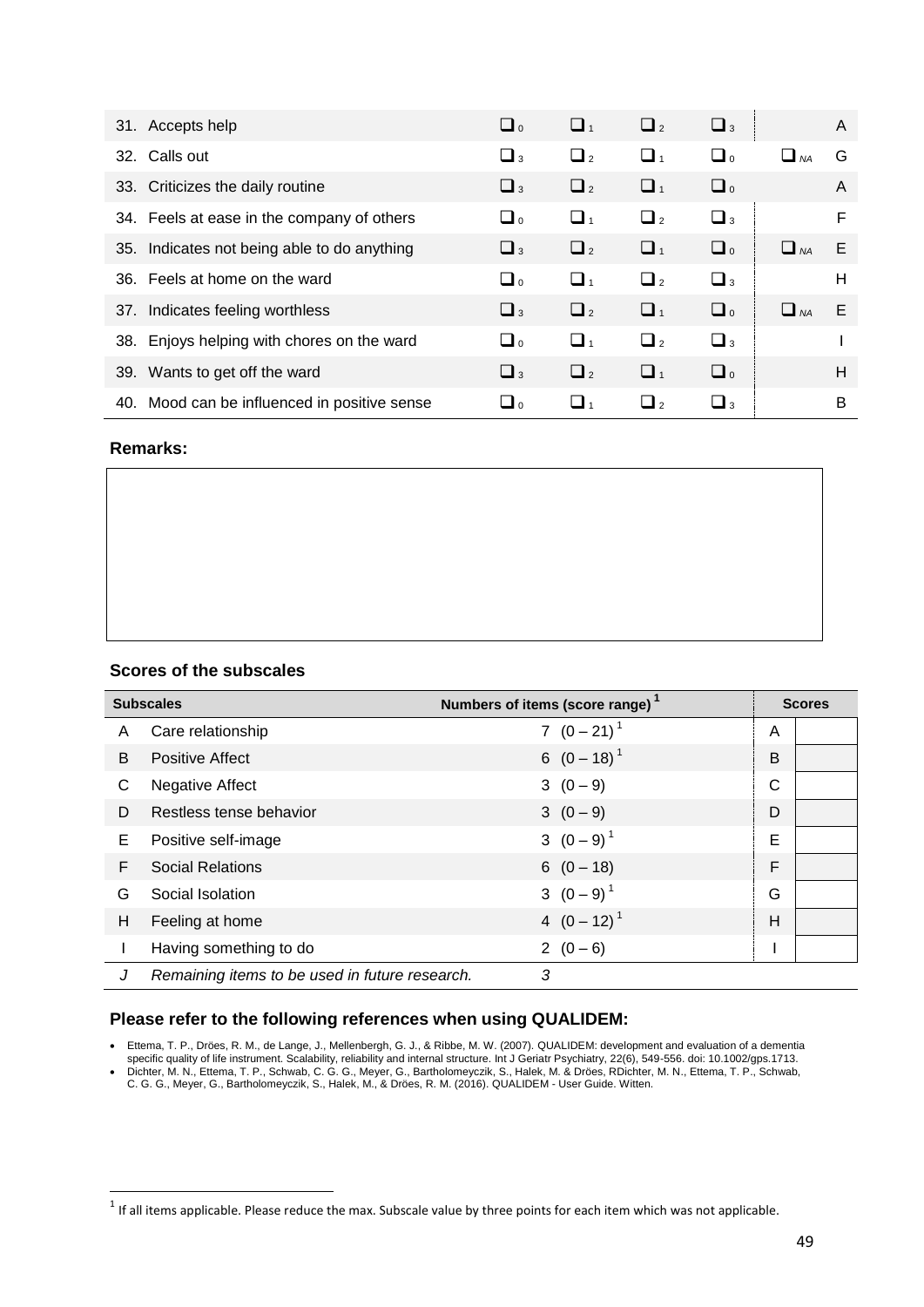|     | $No.1$ Item                                  | <b>Never</b>        | Rarely              | Some-<br>times      | Fre-<br>quently     | <b>Not</b><br>applicable | <b>Scale</b> |
|-----|----------------------------------------------|---------------------|---------------------|---------------------|---------------------|--------------------------|--------------|
| 2.  | Makes restless movements                     | $\Box$ <sub>3</sub> | $\Box$ <sub>2</sub> | $\Box$ <sub>1</sub> | $\Box$              |                          | D            |
| 3.  | Has contact with other residents             | $\Box$              | $\Box$ <sub>1</sub> | $\Box$ <sub>2</sub> | $\Box$ <sub>3</sub> |                          | F            |
| 5.  | Radiates satisfaction                        | $\Box$              | $\Box$ <sub>1</sub> | $\Box$ <sub>2</sub> | $\Box$ <sub>3</sub> |                          | В            |
| 6.  | Makes an anxious impression                  | $\Box$ <sub>3</sub> | $\Box$ <sub>2</sub> | $\Box$ <sub>1</sub> | $\Box$              |                          | С            |
| 7.  | Is angry                                     | $\Box$ <sub>3</sub> | $\Box$ <sub>2</sub> | $\Box$ <sub>1</sub> | $\Box$              |                          | A            |
| 8.  | Is capable of enjoying things in daily life  | $\Box$              | $\Box$ <sub>1</sub> | $\Box$ <sub>2</sub> | $\Box$ <sub>3</sub> |                          | B            |
| 9.  | Does not want to eat                         | $\Box$ <sub>3</sub> | $\Box$ <sub>2</sub> | $\Box$              | $\Box$              | $\Box$ NA                | J            |
| 12. | Responds positively when approached          | $\Box$              | $\Box$ <sub>1</sub> | $\Box$ <sub>2</sub> | $\Box$ <sub>3</sub> |                          | F            |
| 14. | Has conflicts with nursing assistants        | $\Box$ <sub>3</sub> | $\Box$ <sub>2</sub> | $\Box$ <sub>1</sub> | $\Box$              |                          | A            |
| 15. | Enjoys meals                                 | $\Box$              | $\Box$ <sub>1</sub> | $\Box$ <sub>2</sub> | $\Box$ <sub>3</sub> | $\Box$ NA                | J            |
| 16. | Is rejected by other residents               | $\Box$              | $\Box$ <sub>2</sub> | $\Box$              | $\Box$              |                          | G            |
| 19. | Is restless                                  | $\Box$ <sub>3</sub> | $\Box$ <sub>2</sub> | $\Box$ <sub>1</sub> | $\Box$              |                          | D            |
| 20. | Openly rejects contact with others           | $\Box$              | $\Box$ <sub>2</sub> | $\Box$ <sub>1</sub> | $\Box$              |                          | G            |
| 21. | Has a smile around the mouth                 | $\Box$              | $\Box$ <sub>1</sub> | $\Box$ <sub>2</sub> | $\Box$ <sub>3</sub> | $\Box$ NA                | B            |
| 22. | Has tense body language                      | $\Box$              | $\Box$ <sub>2</sub> | $\Box$              | $\Box$              |                          | D            |
|     | 23. Cries                                    | $\Box$              | $\Box$ <sub>2</sub> | $\Box$ <sub>1</sub> | $\Box$              |                          | С            |
| 25. | Cuts himself/herself off from environment    | $\Box$              | $\Box$ <sub>2</sub> | $\Box$ <sub>1</sub> | $\Box$              |                          | F            |
|     | 30. Likes to lie down (in bed)               | $\Box$              | $\Box$ <sub>2</sub> | $\Box$ <sub>1</sub> | $\Box$              | $\Box$ NA                | J            |
| 31. | Accepts help                                 | $\Box$              | $\Box$ <sub>1</sub> | $\Box$ <sub>2</sub> | $\Box$ <sub>3</sub> |                          | Α            |
|     | 32. Calls out                                | $\Box$              | $\Box$ <sub>2</sub> | $\Box$ <sub>1</sub> | $\Box$              | $\Box$ NA                | G            |
|     | 40. Mood can be influenced in positive sense | $\Box$              | $\Box$ <sub>1</sub> | $\Box$ <sub>2</sub> | $\Box$ <sub>3</sub> |                          | B            |

# <span id="page-49-0"></span>**5.1.2 QUALIDEM 2.0 score sheet for people with very severe dementia (18-items)**

### **Remarks:**

**THE CONSTREE**<br>Thems labeled with the original numbers.